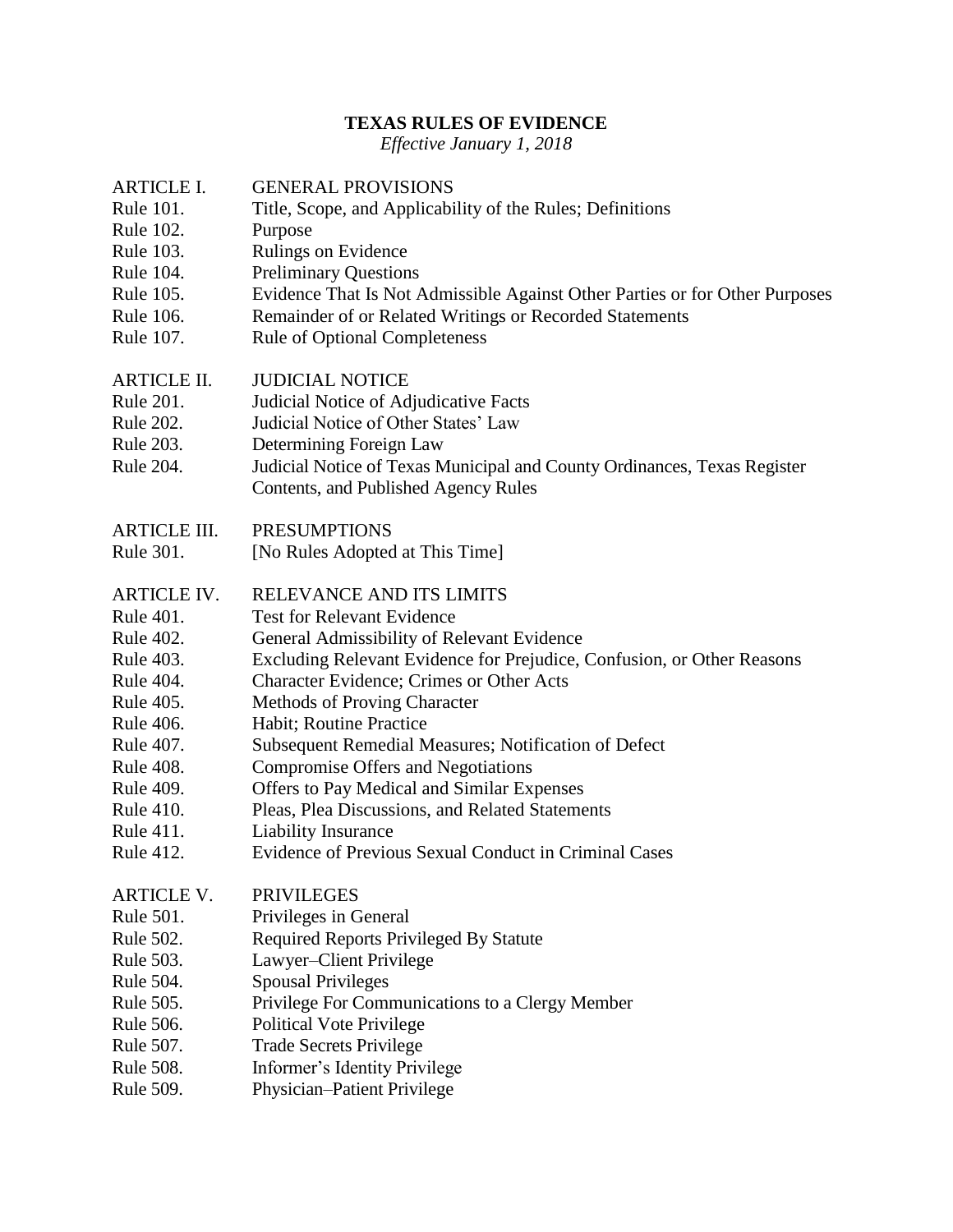|                      | $\overline{c}$                                                                                          |
|----------------------|---------------------------------------------------------------------------------------------------------|
| Rule 510.            | Mental Health Information Privilege in Civil Cases                                                      |
| Rule 511.            | Waiver by Voluntary Disclosure                                                                          |
| Rule 512.            | Privileged Matter Disclosed Under Compulsion or Without Opportunity to Claim<br>Privilege               |
| Rule 513.            | Comment On or Inference From a Privilege Claim; Instruction                                             |
| <b>ARTICLE VI.</b>   | <b>WITNESSES</b>                                                                                        |
| Rule 601.            | Competency to Testify in General; "Dead Man's Rule"                                                     |
| Rule 602.            | Need for Personal Knowledge                                                                             |
| Rule 603.            | Oath or Affirmation to Testify Truthfully                                                               |
| Rule 604.            | Interpreter                                                                                             |
| Rule 605.            | Judge's Competency as a Witness                                                                         |
| Rule 606.            | Juror's Competency as a Witness                                                                         |
| Rule 607.            | Who May Impeach a Witness                                                                               |
| Rule 608.            | A Witness's Character for Truthfulness or Untruthfulness                                                |
| Rule 609.            | Impeachment by Evidence of a Criminal Conviction                                                        |
| Rule 610.            | Religious Beliefs or Opinions                                                                           |
| Rule 611.            | Mode and Order of Examining Witnesses and Presenting Evidence                                           |
| Rule 612.            | Writing Used to Refresh a Witness's Memory                                                              |
| Rule 613.            | Witness's Prior Statement and Bias or Interest                                                          |
| Rule 614.            | <b>Excluding Witnesses</b>                                                                              |
| Rule 615.            | Producing a Witness's Statement in Criminal Cases                                                       |
| <b>ARTICLE VII.</b>  | OPINIONS AND EXPERT TESTIMONY                                                                           |
| <b>Rule 701.</b>     | <b>Opinion Testimony by Lay Witnesses</b>                                                               |
| Rule 702.            | <b>Testimony by Expert Witnesses</b>                                                                    |
| Rule 703.            | Bases of an Expert's Opinion Testimony                                                                  |
| Rule 704.            | Opinion on an Ultimate Issue                                                                            |
| Rule 705.            | Disclosing the Underlying Facts or Data and Examining an Expert About<br>Them                           |
| Rule 706.            | Audit in Civil Cases                                                                                    |
| <b>ARTICLE VIII.</b> | <b>HEARSAY</b>                                                                                          |
| <b>Rule 801.</b>     | Definitions That Apply to This Article; Exclusions from Hearsay                                         |
| <b>Rule 802.</b>     | The Rule Against Hearsay                                                                                |
| Rule 803.            | Exceptions to the Rule Against Hearsay—Regardless of Whether the<br>Declarant Is Available as a Witness |
| Rule 804.            | Exceptions to the Rule Against Hearsay—When the Declarant Is Unavailable<br>as a Witness                |
| Rule 805.            | Hearsay Within Hearsay                                                                                  |
| <b>Rule 806.</b>     | Attacking and Supporting the Declarant's Credibility                                                    |
| <b>ARTICLE IX.</b>   | AUTHENTICATION AND IDENTIFICATION                                                                       |
| Rule 901.            | Authenticating or Identifying Evidence                                                                  |
| Rule 902.            | Evidence That Is Self-Authenticating                                                                    |
| Rule 903.            | <b>Subscribing Witness's Testimony</b>                                                                  |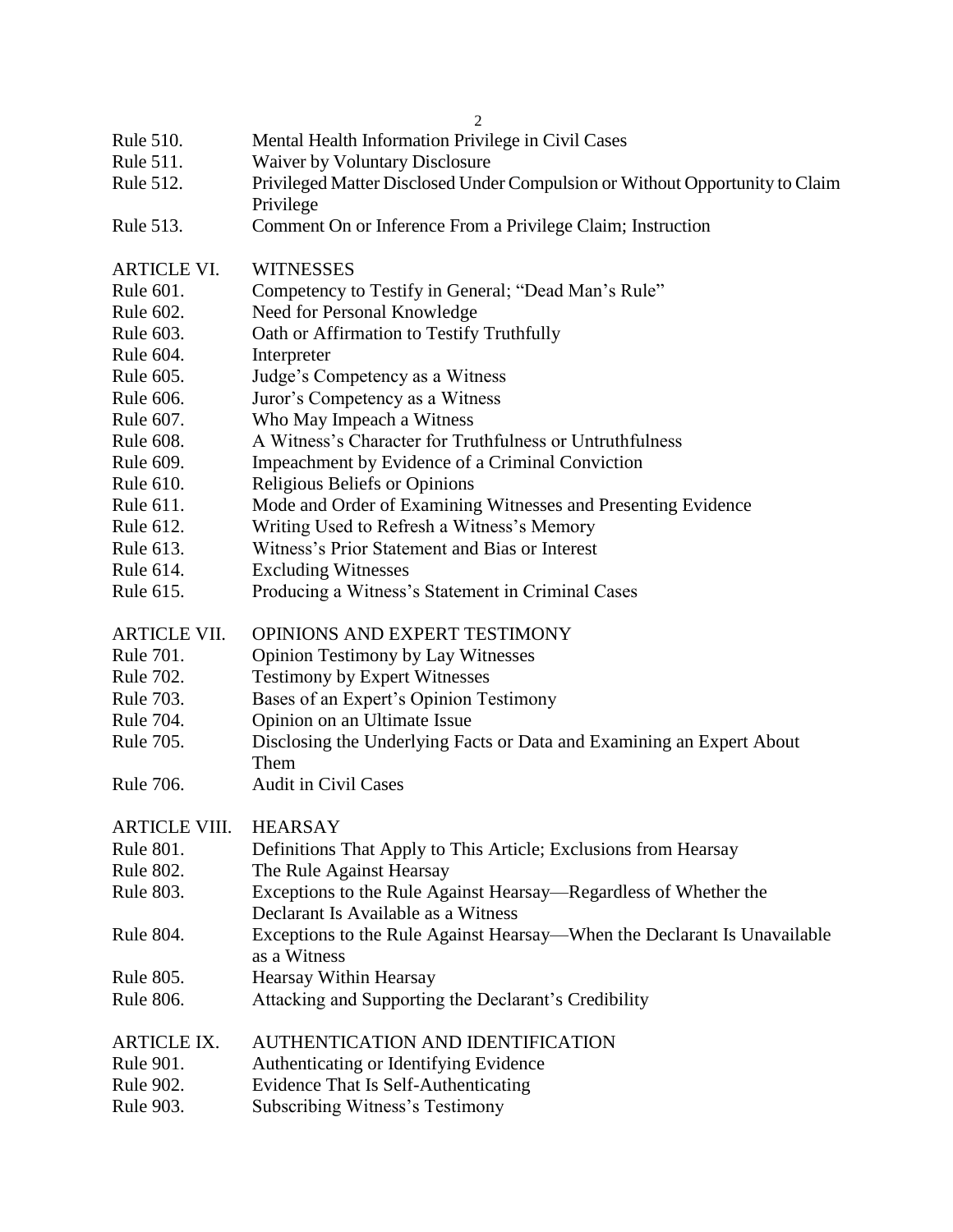- Rule 1001. Definitions That Apply to This Article
- Rule 1002. Requirement of the Original
- Rule 1003. Admissibility of Duplicates
- [Rule 1004. Admissibility of Other Evidence of Content](#page-55-0)
- [Rule 1005. Copies of Public Records to Prove Content](#page-56-0)
- Rule 1006. Summaries to Prove Content
- [Rule 1007. Testimony or Statement of a Party to Prove Content](#page-56-0)
- Rule 1008. Functions of the Court and Jury
- Rule 1009. [Translating a Foreign Language Document](#page-57-0)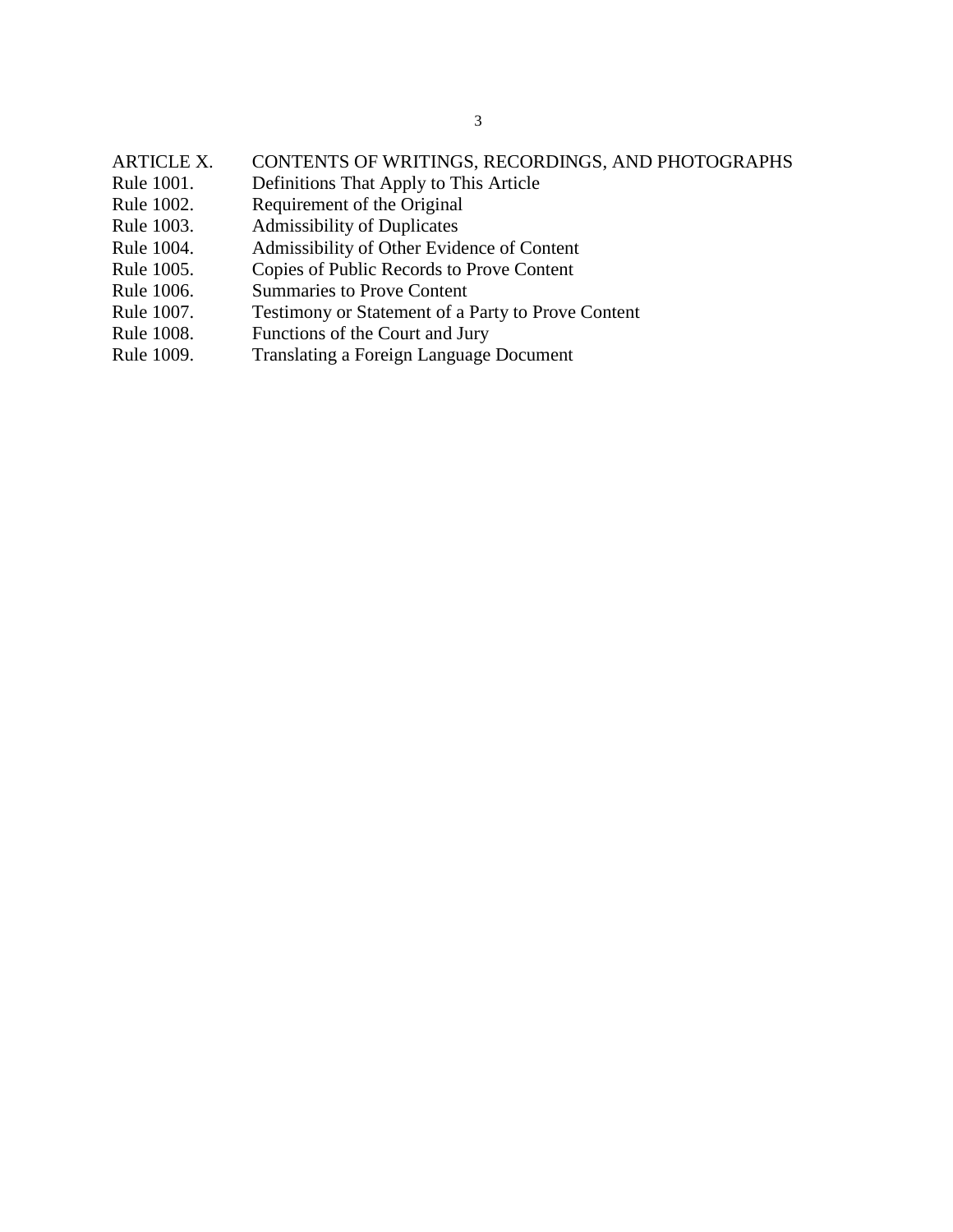### 4 **ARTICLE I. GENERAL PROVISIONS**

### <span id="page-3-0"></span>**Rule 101. Title, Scope, and Applicability of the Rules; Definitions**

- **(a) Title.** These rules may be cited as the Texas Rules of Evidence.
- **(b) Scope.** These rules apply to proceedings in Texas courts except as otherwise provided in subdivisions (d)-(f).
- **(c) Rules on Privilege.** The rules on privilege apply to all stages of a case or proceeding.
- **(d) Exception for Constitutional or Statutory Provisions or Other Rules.** Despite these rules, a court must admit or exclude evidence if required to do so by the United States or Texas Constitution, a federal or Texas statute, or a rule prescribed by the United States or Texas Supreme Court or the Texas Court of Criminal Appeals. If possible, a court should resolve by reasonable construction any inconsistency between these rules and applicable constitutional or statutory provisions or other rules.
- **(e) Exceptions.** These rules—except for those on privilege—do not apply to:
	- **(1)** the court's determination, under Rule 104(a), on a preliminary question of fact governing admissibility;
	- **(2)** grand jury proceedings; and
	- **(3)** the following miscellaneous proceedings:
		- **(A)** an application for habeas corpus in extradition, rendition, or interstate detainer proceedings;
		- **(B)** an inquiry by the court under Code of Criminal Procedure article 46B.004 to determine whether evidence exists that would support a finding that the defendant may be incompetent to stand trial;
		- **(C)** bail proceedings other than hearings to deny, revoke, or increase bail;
		- **(D)** hearings on justification for pretrial detention not involving bail;
		- **(E)** proceedings to issue a search or arrest warrant; and
		- **(F)** direct contempt determination proceedings.
- **(f) Exception for Justice Court Cases.** These rules do not apply to justice court cases except as authorized by Texas Rule of Civil Procedure 500.3.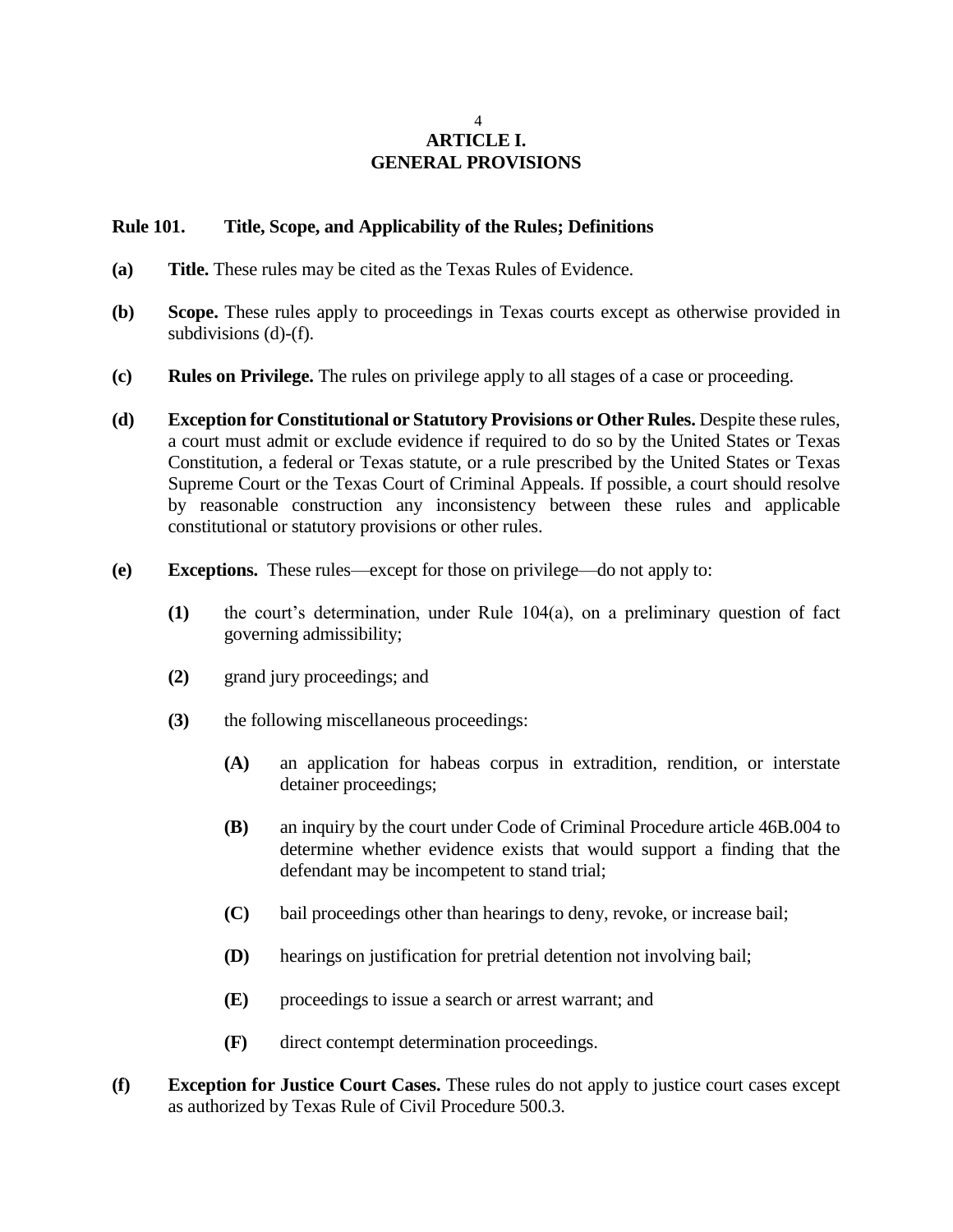- <span id="page-4-0"></span>**(g) Exception for Military Justice Hearings.** The Texas Code of Military Justice, Tex. Gov't Code §§ 432.001-432.195, governs the admissibility of evidence in hearings held under that Code.
- **(h) Definitions.** In these rules:
	- **(1)** "civil case" means a civil action or proceeding;
	- **(2)** "criminal case" means a criminal action or proceeding, including an examining trial;
	- **(3)** "public office" includes a public agency;
	- **(4)** "record" includes a memorandum, report, or data compilation;
	- **(5)** a "rule prescribed by the United States or Texas Supreme Court or the Texas Court of Criminal Appeals" means a rule adopted by any of those courts under statutory authority;
	- **(6)** "unsworn declaration" means an unsworn declaration made in accordance with Tex. Civ. Prac. & Rem. Code § 132.001; and
	- **(7)** a reference to any kind of written material or any other medium includes electronically stored information.

**Comment to 2015 Restyling:** The reference to "hierarchical governance" in former Rule 101(c) has been deleted as unnecessary. The textual limitation of former Rule 101(c) to criminal cases has been eliminated. Courts in civil cases must also admit or exclude evidence when required to do so by constitutional or statutory provisions or other rules that take precedence over these rules. Likewise, the title to former Rule 101(d) has been changed to more accurately indicate the purpose and scope of the subdivision.

### **Rule 102. Purpose**

These rules should be construed so as to administer every proceeding fairly, eliminate unjustifiable expense and delay, and promote the development of evidence law, to the end of ascertaining the truth and securing a just determination.

### **Rule 103. Rulings on Evidence**

- **(a) Preserving a Claim of Error.** A party may claim error in a ruling to admit or exclude evidence only if the error affects a substantial right of the party and:
	- **(1)** if the ruling admits evidence, a party, on the record: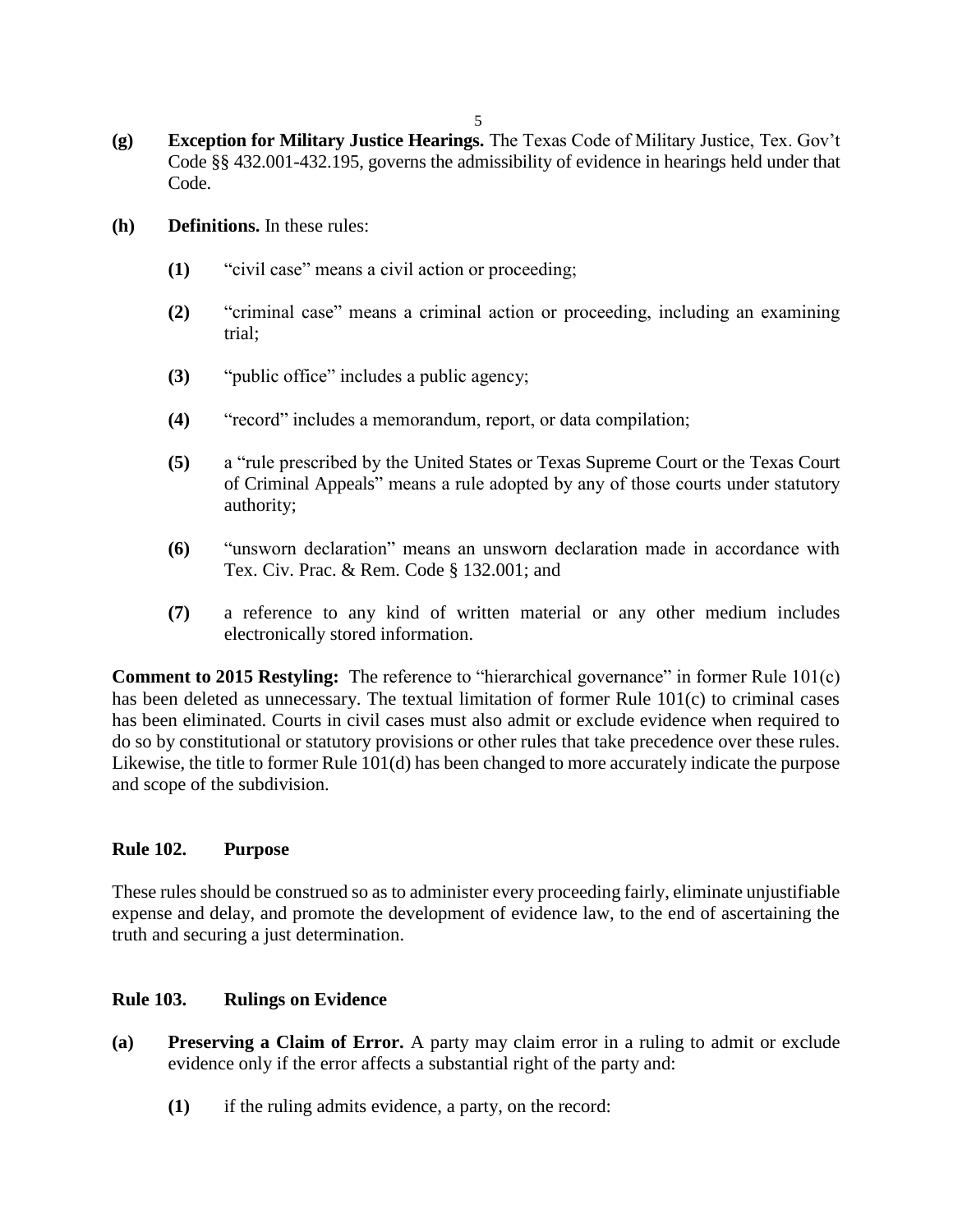- <span id="page-5-0"></span>**(A)** timely objects or moves to strike; and
- **(B)** states the specific ground, unless it was apparent from the context; or
- **(2)** if the ruling excludes evidence, a party informs the court of its substance by an offer of proof, unless the substance was apparent from the context.
- **(b) Not Needing to Renew an Objection.** When the court hears a party's objections outside the presence of the jury and rules that evidence is admissible, a party need not renew an objection to preserve a claim of error for appeal.
- **(c) Court's Statement About the Ruling; Directing an Offer of Proof.** The court must allow a party to make an offer of proof outside the jury's presence as soon as practicable—and before the court reads its charge to the jury. The court may make any statement about the character or form of the evidence, the objection made, and the ruling. At a party's request, the court must direct that an offer of proof be made in question-and-answer form. Or the court may do so on its own.
- **(d) Preventing the Jury from Hearing Inadmissible Evidence.** To the extent practicable, the court must conduct a jury trial so that inadmissible evidence is not suggested to the jury by any means.
- **(e) Taking Notice of Fundamental Error in Criminal Cases.** In criminal cases, a court may take notice of a fundamental error affecting a substantial right, even if the claim of error was not properly preserved.

## **Rule 104. Preliminary Questions**

- **(a) In General.** The court must decide any preliminary question about whether a witness is qualified, a privilege exists, or evidence is admissible. In so deciding, the court is not bound by evidence rules, except those on privilege.
- **(b) Relevance That Depends on a Fact.** When the relevance of evidence depends on whether a fact exists, proof must be introduced sufficient to support a finding that the fact does exist. The court may admit the proposed evidence on the condition that the proof be introduced later.
- **(c) Conducting a Hearing So That the Jury Cannot Hear It.** The court must conduct any hearing on a preliminary question so that the jury cannot hear it if:
	- **(1)** the hearing involves the admissibility of a confession in a criminal case;
	- **(2)** a defendant in a criminal case is a witness and so requests; or
	- **(3)** justice so requires.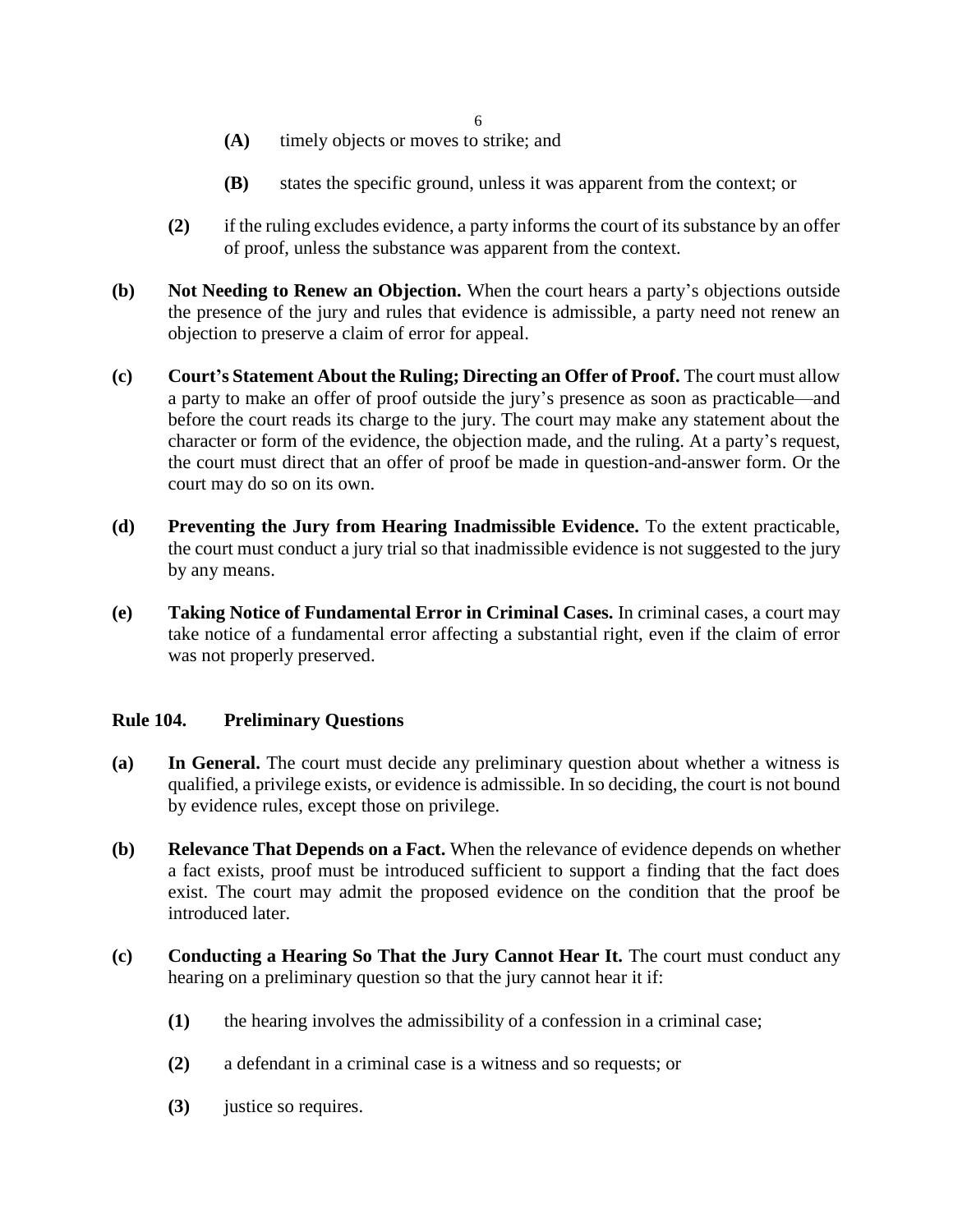- <span id="page-6-0"></span>**(d) Cross-Examining a Defendant in a Criminal Case.** By testifying outside the jury's hearing on a preliminary question, a defendant in a criminal case does not become subject to cross-examination on other issues in the case.
- **(e) Evidence Relevant to Weight and Credibility.** This rule does not limit a party's right to introduce before the jury evidence that is relevant to the weight or credibility of other evidence.

### **Rule 105. Evidence That Is Not Admissible Against Other Parties or for Other Purposes**

**(a) Limiting Admitted Evidence.** If the court admits evidence that is admissible against a party or for a purpose—but not against another party or for another purpose—the court, on request, must restrict the evidence to its proper scope and instruct the jury accordingly.

### **(b) Preserving a Claim of Error.**

- **(1)** *Court Admits the Evidence Without Restriction.* A party may claim error in a ruling to admit evidence that is admissible against a party or for a purpose—but not against another party or for another purpose—only if the party requests the court to restrict the evidence to its proper scope and instruct the jury accordingly.
- **(2)** *Court Excludes the Evidence.* A party may claim error in a ruling to exclude evidence that is admissible against a party or for a purpose—but not against another party or for another purpose—only if the party limits its offer to the party against whom or the purpose for which the evidence is admissible.

## **Rule 106. Remainder of or Related Writings or Recorded Statements**

If a party introduces all or part of a writing or recorded statement, an adverse party may introduce, at that time, any other part—or any other writing or recorded statement—that in fairness ought to be considered at the same time. "Writing or recorded statement" includes depositions.

### **Rule 107. Rule of Optional Completeness**

If a party introduces part of an act, declaration, conversation, writing, or recorded statement, an adverse party may inquire into any other part on the same subject. An adverse party may also introduce any other act, declaration, conversation, writing, or recorded statement that is necessary to explain or allow the trier of fact to fully understand the part offered by the opponent. "Writing or recorded statement" includes a deposition.

## **ARTICLE II. JUDICIAL NOTICE**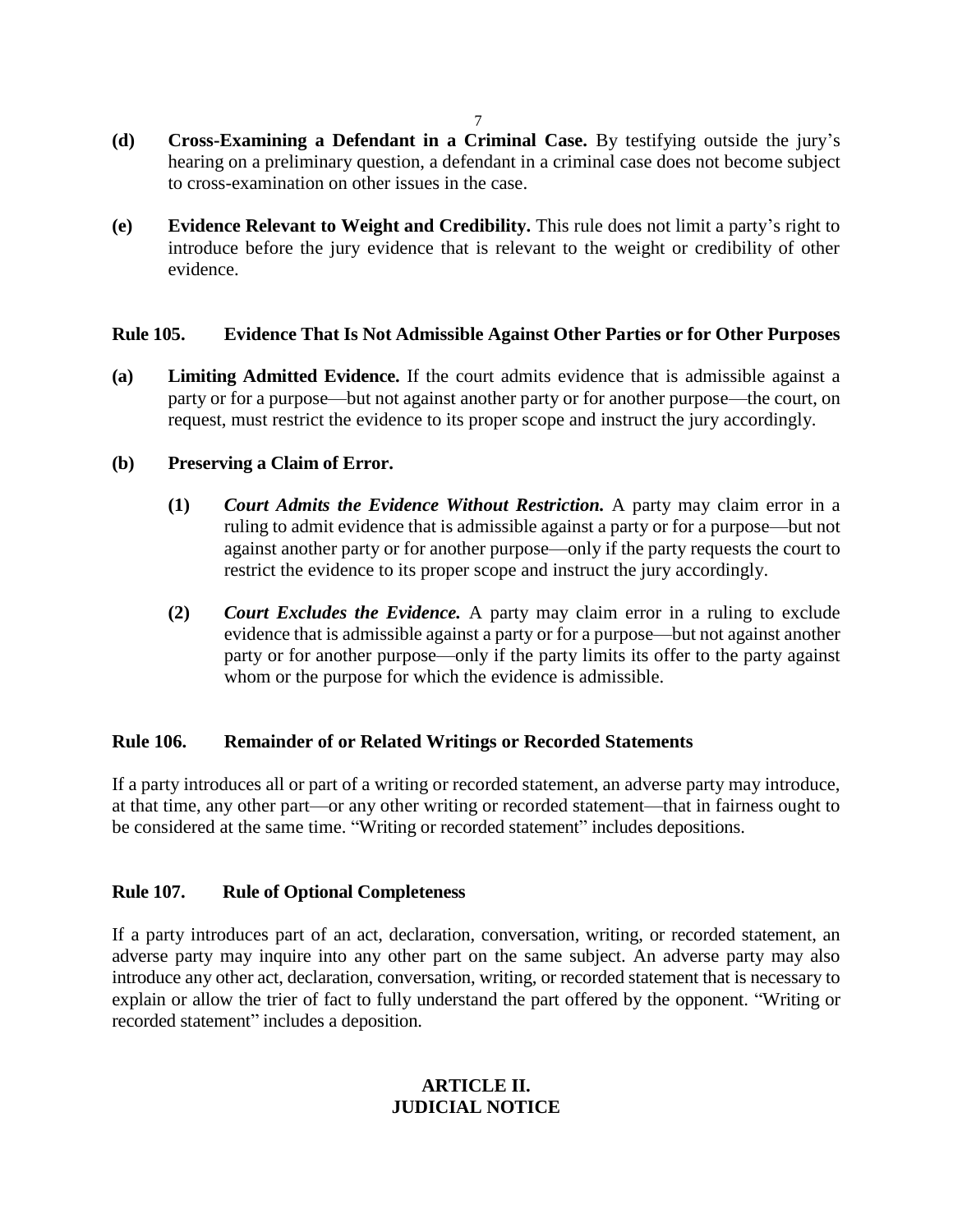### <span id="page-7-0"></span>**Rule 201. Judicial Notice of Adjudicative Facts**

- **(a) Scope.** This rule governs judicial notice of an adjudicative fact only, not a legislative fact.
- **(b) Kinds of Facts That May Be Judicially Noticed.** The court may judicially notice a fact that is not subject to reasonable dispute because it:
	- **(1)** is generally known within the trial court's territorial jurisdiction; or
	- **(2)** can be accurately and readily determined from sources whose accuracy cannot reasonably be questioned.
- **(c) Taking Notice.** The court:
	- **(1)** may take judicial notice on its own; or
	- **(2)** must take judicial notice if a party requests it and the court is supplied with the necessary information.
- **(d) Timing.** The court may take judicial notice at any stage of the proceeding.
- **(e) Opportunity to Be Heard.** On timely request, a party is entitled to be heard on the propriety of taking judicial notice and the nature of the fact to be noticed. If the court takes judicial notice before notifying a party, the party, on request, is still entitled to be heard.
- **(f) Instructing the Jury.** In a civil case, the court must instruct the jury to accept the noticed fact as conclusive. In a criminal case, the court must instruct the jury that it may or may not accept the noticed fact as conclusive.

### **Rule 202. Judicial Notice of Other States' Law**

- **(a) Scope.** This rule governs judicial notice of another state's, territory's, or federal jurisdiction's:
	- Constitution:
	- public statutes;
	- rules:
	- regulations;
	- ordinances;
	- court decisions; and
	- common law.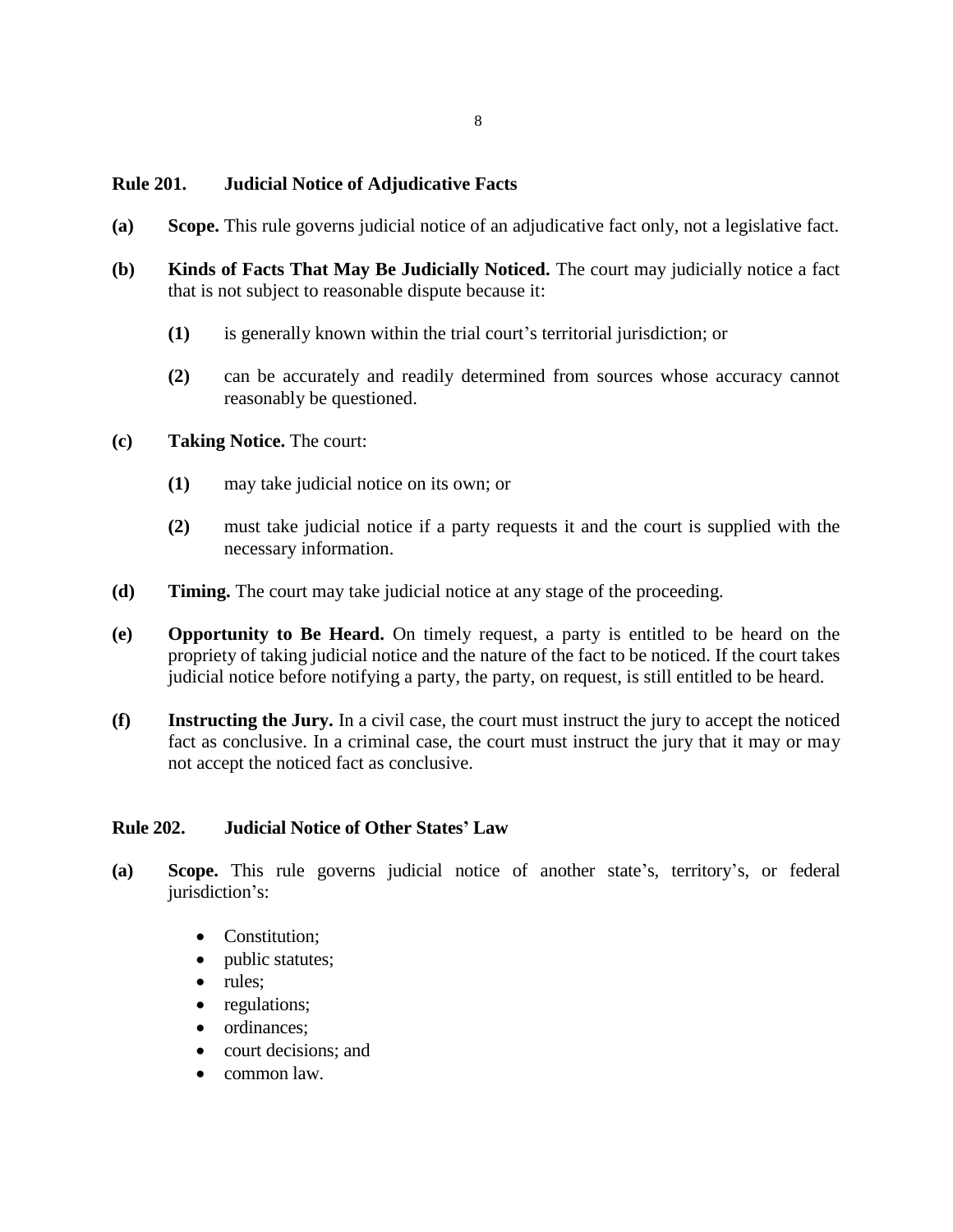<span id="page-8-0"></span>**(b) Taking Notice.** The court:

- **(1)** may take judicial notice on its own; or
- **(2)** must take judicial notice if a party requests it and the court is supplied with the necessary information.

### **(c) Notice and Opportunity to Be Heard.**

- **(1)** *Notice.* The court may require a party requesting judicial notice to notify all other parties of the request so they may respond to it.
- **(2)** *Opportunity to Be Heard.* On timely request, a party is entitled to be heard on the propriety of taking judicial notice and the nature of the matter to be noticed. If the court takes judicial notice before a party has been notified, the party, on request, is still entitled to be heard.
- **(d) Timing.** The court may take judicial notice at any stage of the proceeding.
- **(e) Determination and Review.** The court—not the jury—must determine the law of another state, territory, or federal jurisdiction. The court's determination must be treated as a ruling on a question of law.

## **Rule 203. Determining Foreign Law**

- **(a) Raising a Foreign Law Issue.** A party who intends to raise an issue about a foreign country's law must:
	- **(1)** give reasonable notice by a pleading or other writing; and
	- **(2)** at least 30 days before trial, supply all parties a copy of any written materials or sources the party intends to use to prove the foreign law.
- **(b) Translations.** If the materials or sources were originally written in a language other than English, the party intending to rely on them must, at least 30 days before trial, supply all parties both a copy of the foreign language text and an English translation.
- **(c) Materials the Court May Consider; Notice.** In determining foreign law, the court may consider any material or source, whether or not admissible. If the court considers any material or source not submitted by a party, it must give all parties notice and a reasonable opportunity to comment and submit additional materials.
- **(d) Determination and Review.** The court—not the jury—must determine foreign law. The court's determination must be treated as a ruling on a question of law.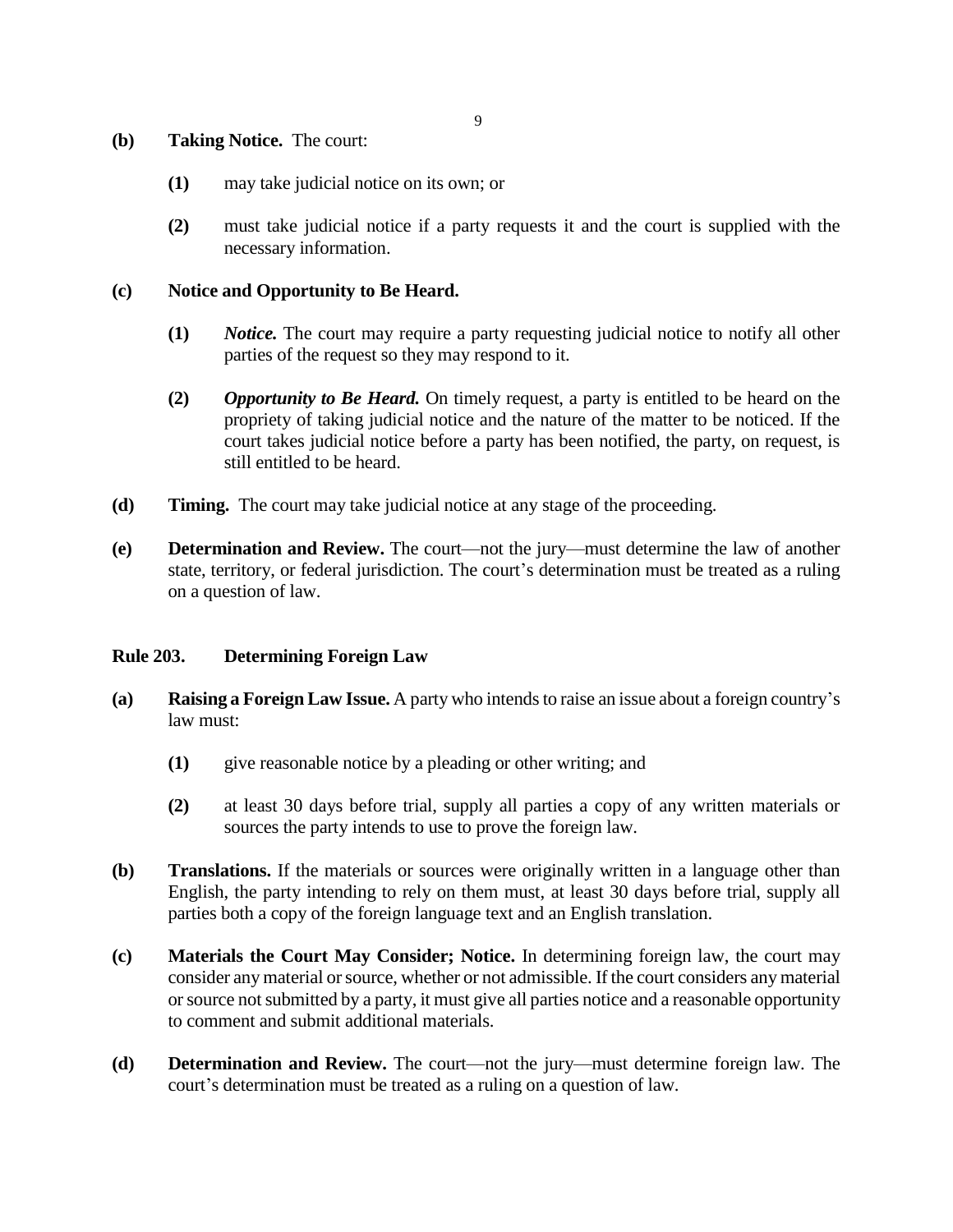<span id="page-9-0"></span>**(e) Suits Brought Under the Family Code Involving a Marriage Relationship or Parent-Child Relationship.** Subsections (a) and (b) of this rule do not apply to an action to which Rule 308b, Texas Rules of Civil Procedure, applies.

## **Rule 204. Judicial Notice of Texas Municipal and County Ordinances, Texas Register Contents, and Published Agency Rules**

- **(a) Scope.** This rule governs judicial notice of Texas municipal and county ordinances, the contents of the Texas Register, and agency rules published in the Texas Administrative Code.
- **(b) Taking Notice.** The court:
	- **(1)** may take judicial notice on its own; or
	- **(2)** must take judicial notice if a party requests it and the court is supplied with the necessary information.

### **(c) Notice and Opportunity to Be Heard.**

- **(1)** *Notice.* The court may require a party requesting judicial notice to notify all other parties of the request so they may respond to it.
- **(2)** *Opportunity to Be Heard.* On timely request, a party is entitled to be heard on the propriety of taking judicial notice and the nature of the matter to be noticed. If the court takes judicial notice before a party has been notified, the party, on request, is still entitled to be heard.
- **(d) Determination and Review.** The court—not the jury—must determine municipal and county ordinances, the contents of the Texas Register, and published agency rules. The court's determination must be treated as a ruling on a question of law.

### **ARTICLE III. PRESUMPTIONS**

[No rules adopted at this time.]

## **ARTICLE IV. RELEVANCE AND ITS LIMITS**

## **Rule 401. Test for Relevant Evidence**

Evidence is relevant if: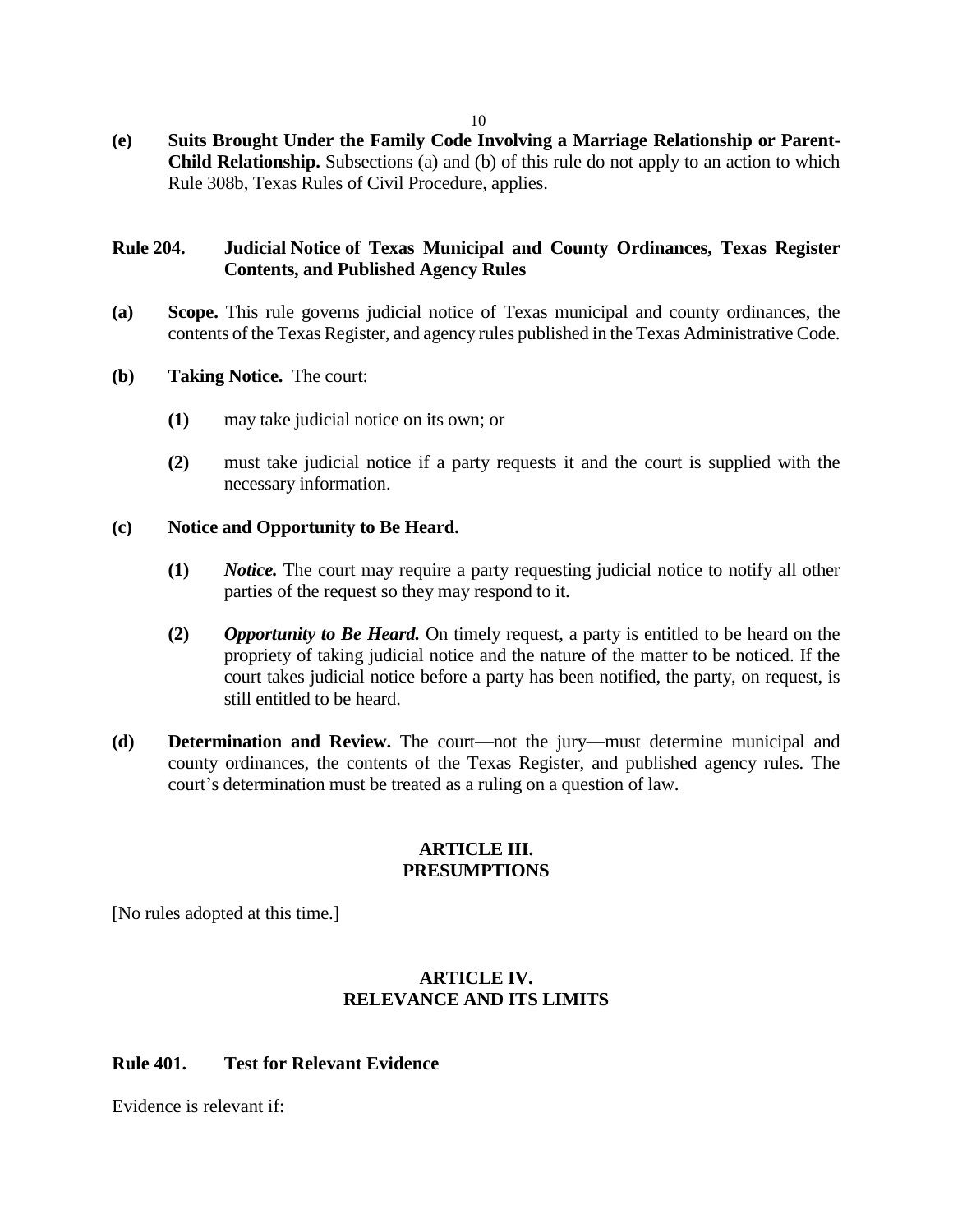- <span id="page-10-0"></span>**(a)** it has any tendency to make a fact more or less probable than it would be without the evidence; and
- **(b)** the fact is of consequence in determining the action.

## **Rule 402. General Admissibility of Relevant Evidence**

Relevant evidence is admissible unless any of the following provides otherwise:

- the United States or Texas Constitution;
- a statute:
- these rules; or
- other rules prescribed under statutory authority.

Irrelevant evidence is not admissible.

### **Rule 403. Excluding Relevant Evidence for Prejudice, Confusion, or Other Reasons**

The court may exclude relevant evidence if its probative value is substantially outweighed by a danger of one or more of the following: unfair prejudice, confusing the issues, misleading the jury, undue delay, or needlessly presenting cumulative evidence.

### **Rule 404. Character Evidence; Crimes or Other Acts**

### **(a) Character Evidence.**

- **(1)** *Prohibited Uses.* Evidence of a person's character or character trait is not admissible to prove that on a particular occasion the person acted in accordance with the character or trait.
- **(2)** *Exceptions for an Accused.*
	- **(A)** In a criminal case, a defendant may offer evidence of the defendant's pertinent trait, and if the evidence is admitted, the prosecutor may offer evidence to rebut it.
	- **(B)** In a civil case, a party accused of conduct involving moral turpitude may offer evidence of the party's pertinent trait, and if the evidence is admitted, the accusing party may offer evidence to rebut it.
- **(3)** *Exceptions for a Victim.*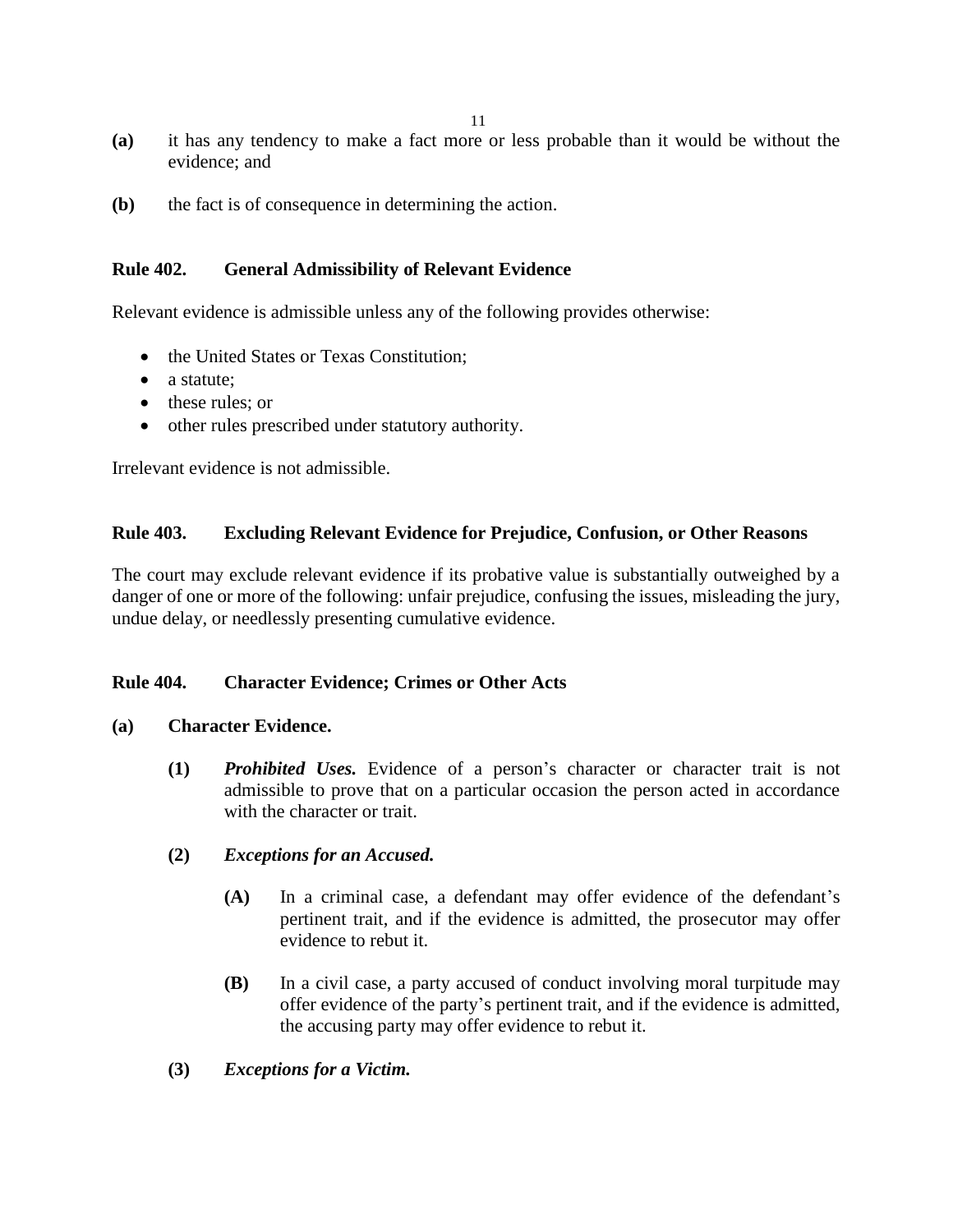- <span id="page-11-0"></span>**(A)** In a criminal case, subject to the limitations in Rule 412, a defendant may offer evidence of a victim's pertinent trait, and if the evidence is admitted, the prosecutor may offer evidence to rebut it.
- **(B)** In a homicide case, the prosecutor may offer evidence of the victim's trait of peacefulness to rebut evidence that the victim was the first aggressor.
- **(C)** In a civil case, a party accused of assaultive conduct may offer evidence of the victim's trait of violence to prove self-defense, and if the evidence is admitted, the accusing party may offer evidence of the victim's trait of peacefulness.
- **(4)** *Exceptions for a Witness.* Evidence of a witness's character may be admitted under Rules 607, 608, and 609.
- **(5)** *Definition of "Victim."* In this rule, "victim" includes an alleged victim.

## **(b) Crimes, Wrongs, or Other Acts.**

- **(1)** *Prohibited Uses.* Evidence of a crime, wrong, or other act is not admissible to prove a person's character in order to show that on a particular occasion the person acted in accordance with the character.
- **(2)** *Permitted Uses; Notice in Criminal Case.* This evidence may be admissible for another purpose, such as proving motive, opportunity, intent, preparation, plan, knowledge, identity, absence of mistake, or lack of accident. On timely request by a defendant in a criminal case, the prosecutor must provide reasonable notice before trial that the prosecution intends to introduce such evidence—other than that arising in the same transaction—in its case-in-chief.

## **Rule 405. Methods of Proving Character**

## **(a) By Reputation or Opinion.**

- **(1)** *In General.* When evidence of a person's character or character trait is admissible, it may be proved by testimony about the person's reputation or by testimony in the form of an opinion. On cross-examination of the character witness, inquiry may be made into relevant specific instances of the person's conduct.
- **(2)** *Accused's Character in a Criminal Case.* In the guilt stage of a criminal case, a witness may testify to the defendant's character or character trait only if, before the day of the offense, the witness was familiar with the defendant's reputation or the facts or information that form the basis of the witness's opinion.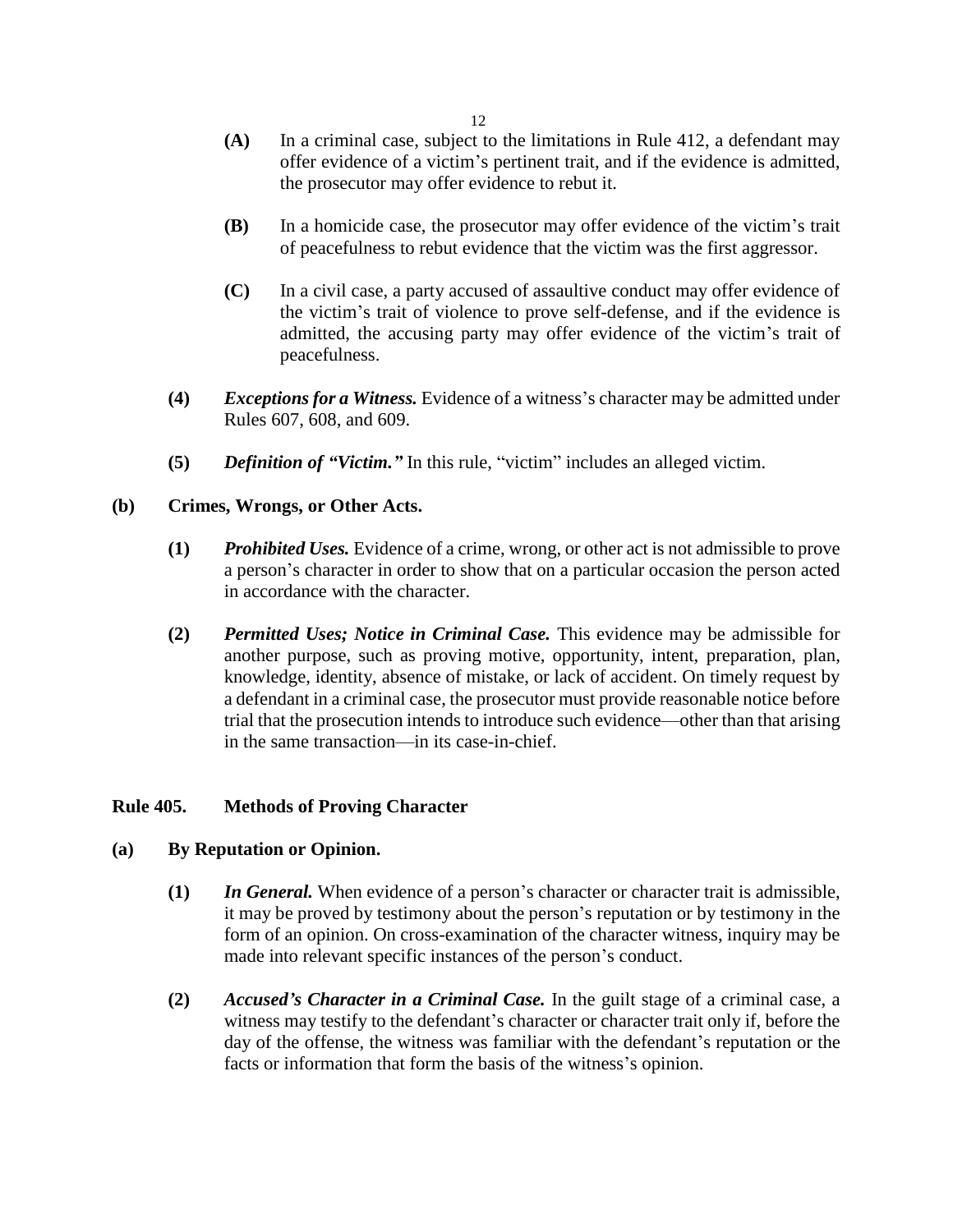13

<span id="page-12-0"></span>**(b) By Specific Instances of Conduct.** When a person's character or character trait is an essential element of a charge, claim, or defense, the character or trait may also be proved by relevant specific instances of the person's conduct.

## **Rule 406. Habit; Routine Practice**

Evidence of a person's habit or an organization's routine practice may be admitted to prove that on a particular occasion the person or organization acted in accordance with the habit or routine practice. The court may admit this evidence regardless of whether it is corroborated or whether there was an eyewitness.

## **Rule 407. Subsequent Remedial Measures; Notification of Defect**

- **(a) Subsequent Remedial Measures.** When measures are taken that would have made an earlier injury or harm less likely to occur, evidence of the subsequent measures is not admissible to prove:
	- negligence;
	- culpable conduct;
	- a defect in a product or its design; or
	- a need for a warning or instruction.

But the court may admit this evidence for another purpose, such as impeachment or—if disputed—proving ownership, control, or the feasibility of precautionary measures.

**(b) Notification of Defect.** A manufacturer's written notification to a purchaser of a defect in one of its products is admissible against the manufacturer to prove the defect.

**Comment to 2015 Restyling:** Rule 407 previously provided that evidence was not excluded if offered for a purpose not explicitly prohibited by the Rule. To improve the language of the Rule, it now provides that the court may admit evidence if offered for a permissible purpose. There is no intent to change the process for admitting evidence covered by the Rule. It remains the case that if offered for an impermissible purpose, it must be excluded, and if offered for a purpose not barred by the Rule, its admissibility remains governed by the general principles of Rules 402, 403, 801, etc.

# **Rule 408. Compromise Offers and Negotiations**

**(a) Prohibited Uses.** Evidence of the following is not admissible either to prove or disprove the validity or amount of a disputed claim: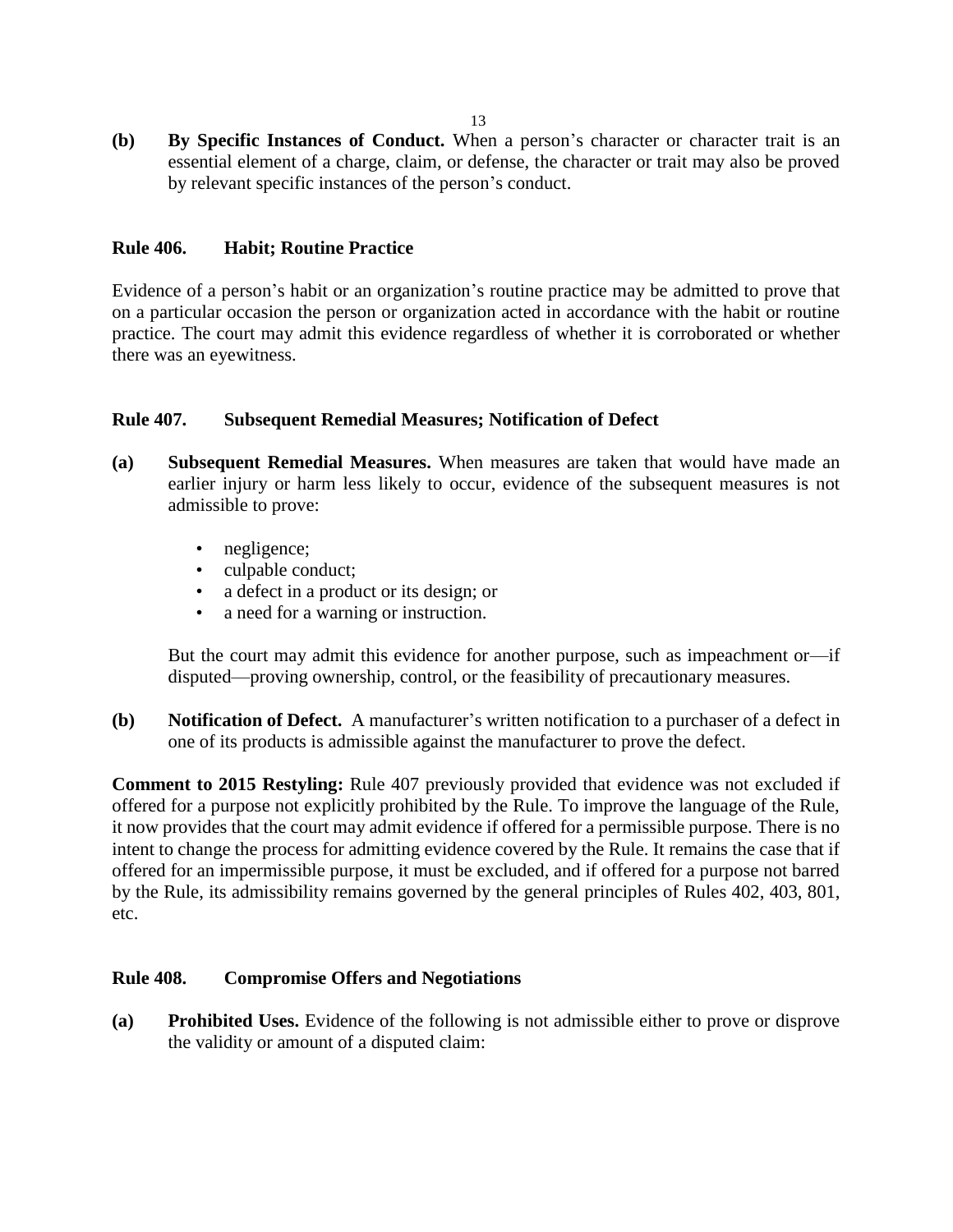- <span id="page-13-0"></span>**(1)** furnishing, promising, or offering—or accepting, promising to accept, or offering to accept—a valuable consideration in compromising or attempting to compromise the claim; and
- **(2)** conduct or statements made during compromise negotiations about the claim.
- **(b) Permissible Uses.** The court may admit this evidence for another purpose, such as proving a party's or witness's bias, prejudice, or interest, negating a contention of undue delay, or proving an effort to obstruct a criminal investigation or prosecution.

**Comment to 2015 Restyling:** Rule 408 previously provided that evidence was not excluded if offered for a purpose not explicitly prohibited by the Rule. To improve the language of the Rule, it now provides that the court may admit evidence if offered for a permissible purpose. There is no intent to change the process for admitting evidence covered by the Rule. It remains the case that if offered for an impermissible purpose, it must be excluded, and if offered for a purpose not barred by the Rule, its admissibility remains governed by the general principles of Rules 402, 403, 801, etc.

The reference to "liability" has been deleted on the ground that the deletion makes the Rule flow better and easier to read, and because "liability" is covered by the broader term "validity." Courts have not made substantive decisions on the basis of any distinction between validity and liability. No change in current practice or in the coverage of the Rule is intended.

Finally, the sentence of the Rule referring to evidence "otherwise discoverable" has been deleted as superfluous. The intent of the sentence was to prevent a party from trying to immunize admissible information, such as a pre-existing document, through the pretense of disclosing it during compromise negotiations. But even without the sentence, the Rule cannot be read to protect pre-existing information simply because it was presented to the adversary in compromise negotiations.

# **Rule 409. Offers to Pay Medical and Similar Expenses**

Evidence of furnishing, promising to pay, or offering to pay medical, hospital, or similar expenses resulting from an injury is not admissible to prove liability for the injury.

## **Rule 410. Pleas, Plea Discussions, and Related Statements**

- **(a) Prohibited Uses in Civil Cases.** In a civil case, evidence of the following is not admissible against the defendant who made the plea or was a participant in the plea discussions:
	- **(1)** a guilty plea that was later withdrawn;
	- **(2)** a nolo contendere plea;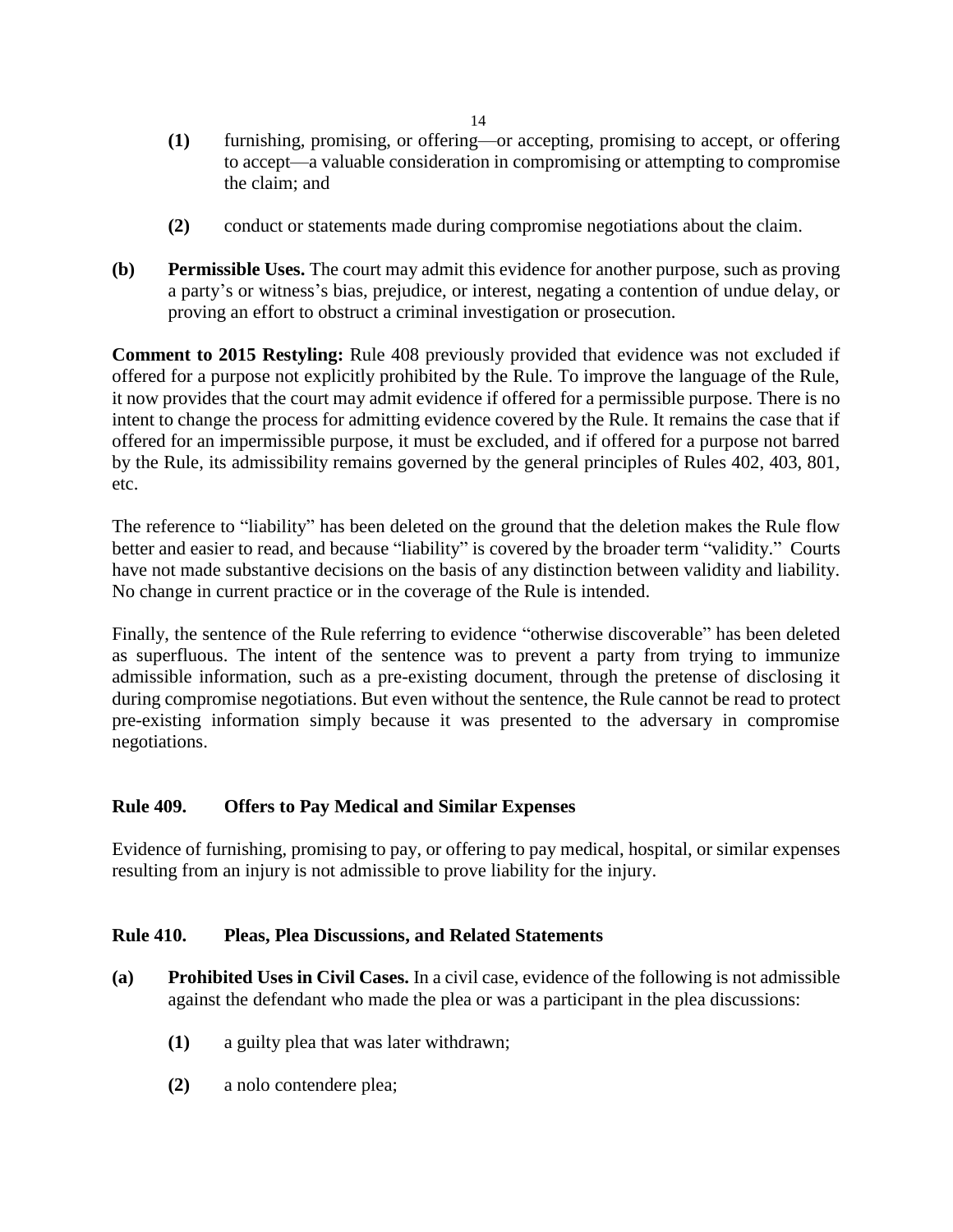- <span id="page-14-0"></span>**(3)** a statement made during a proceeding on either of those pleas under Federal Rule of Criminal Procedure 11 or a comparable state procedure; or
- **(4)** a statement made during plea discussions with an attorney for the prosecuting authority if the discussions did not result in a guilty plea or they resulted in a laterwithdrawn guilty plea.
- **(b) Prohibited Uses in Criminal Cases.** In a criminal case, evidence of the following is not admissible against the defendant who made the plea or was a participant in the plea discussions:
	- **(1)** a guilty plea that was later withdrawn;
	- **(2)** a nolo contendere plea that was later withdrawn;
	- **(3)** a statement made during a proceeding on either of those pleas under Federal Rule of Criminal Procedure 11 or a comparable state procedure; or
	- **(4)** a statement made during plea discussions with an attorney for the prosecuting authority if the discussions did not result in a guilty or nolo contendere plea or they resulted in a later-withdrawn guilty or nolo contendere plea.
- **(c) Exception.** In a civil case, the court may admit a statement described in paragraph (a)(3) or (4) and in a criminal case, the court may admit a statement described in paragraph (b)(3) or (4), when another statement made during the same plea or plea discussions has been introduced and in fairness the statements ought to be considered together.

## **Rule 411. Liability Insurance**

Evidence that a person was or was not insured against liability is not admissible to prove whether the person acted negligently or otherwise wrongfully. But the court may admit this evidence for another purpose, such as proving a witness's bias or prejudice or, if disputed, proving agency, ownership, or control.

# **Rule 412. Evidence of Previous Sexual Conduct in Criminal Cases**

- **(a) In General.** The following evidence is not admissible in a prosecution for sexual assault, aggravated sexual assault, or attempt to commit sexual assault or aggravated sexual assault:
	- **(1)** reputation or opinion evidence of a victim's past sexual behavior; or
	- **(2)** specific instances of a victim's past sexual behavior.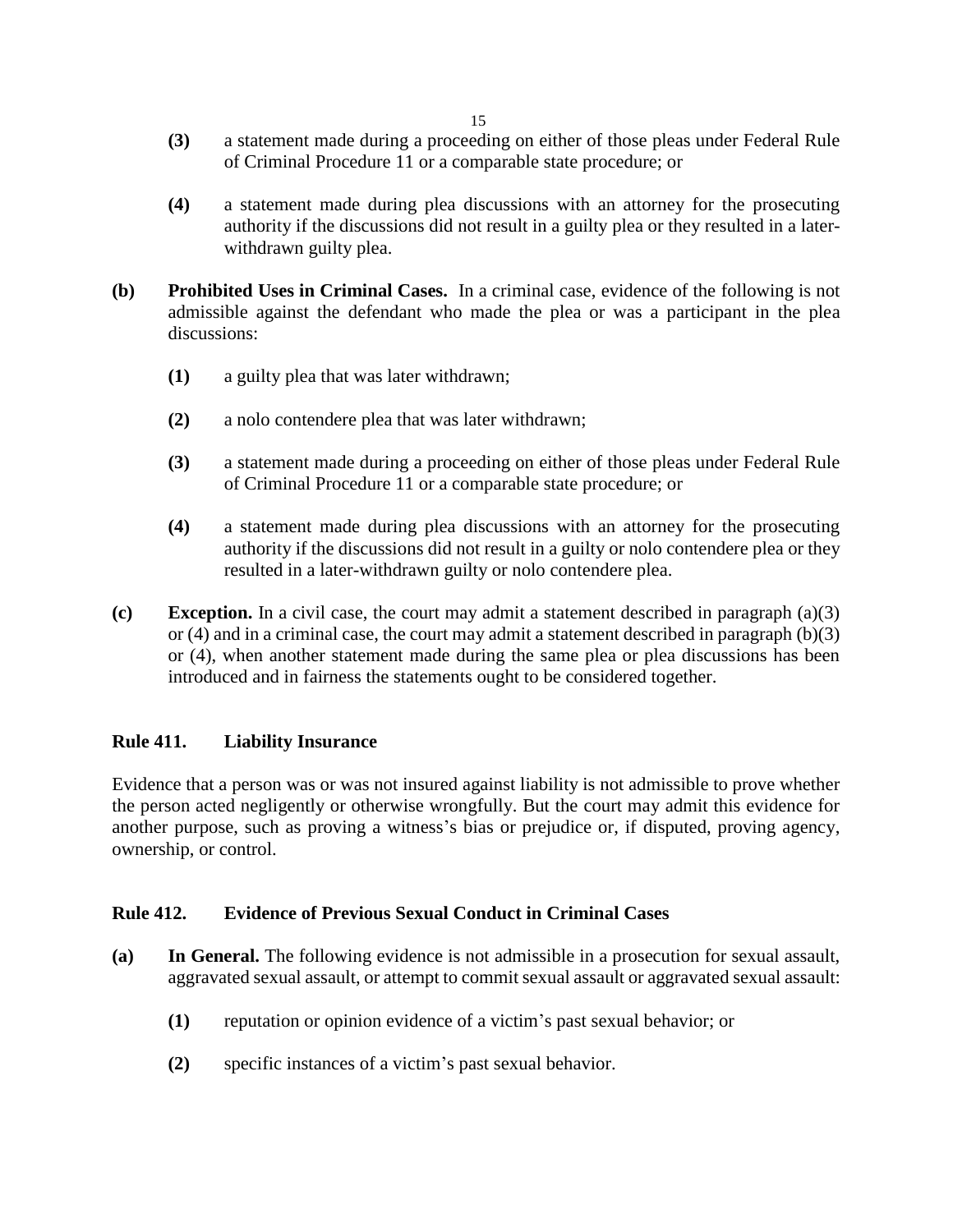- <span id="page-15-0"></span>**(b) Exceptions for Specific Instances.** Evidence of specific instances of a victim's past sexual behavior is admissible if:
	- **(1)** the court admits the evidence in accordance with subdivisions (c) and (d);
	- **(2)** the evidence:
		- **(A)** is necessary to rebut or explain scientific or medical evidence offered by the prosecutor;
		- **(B)** concerns past sexual behavior with the defendant and is offered by the defendant to prove consent;
		- **(C)** relates to the victim's motive or bias;
		- **(D)** is admissible under Rule 609; or
		- **(E)** is constitutionally required to be admitted; and
	- **(3)** the probative value of the evidence outweighs the danger of unfair prejudice.
- **(c) Procedure for Offering Evidence.** Before offering any evidence of the victim's past sexual behavior, the defendant must inform the court outside the jury's presence. The court must then conduct an in camera hearing, recorded by a court reporter, and determine whether the proposed evidence is admissible. The defendant may not refer to any evidence ruled inadmissible without first requesting and gaining the court's approval outside the jury's presence.
- **(d) Record Sealed.** The court must preserve the record of the in camera hearing, under seal, as part of the record.
- **(e) Definition of "Victim."** In this rule, "victim" includes an alleged victim.

### **ARTICLE V. PRIVILEGES**

### **Rule 501. Privileges in General**

Unless a Constitution, a statute, or these or other rules prescribed under statutory authority provide otherwise, no person has a privilege to:

- **(a)** refuse to be a witness;
- **(b)** refuse to disclose any matter;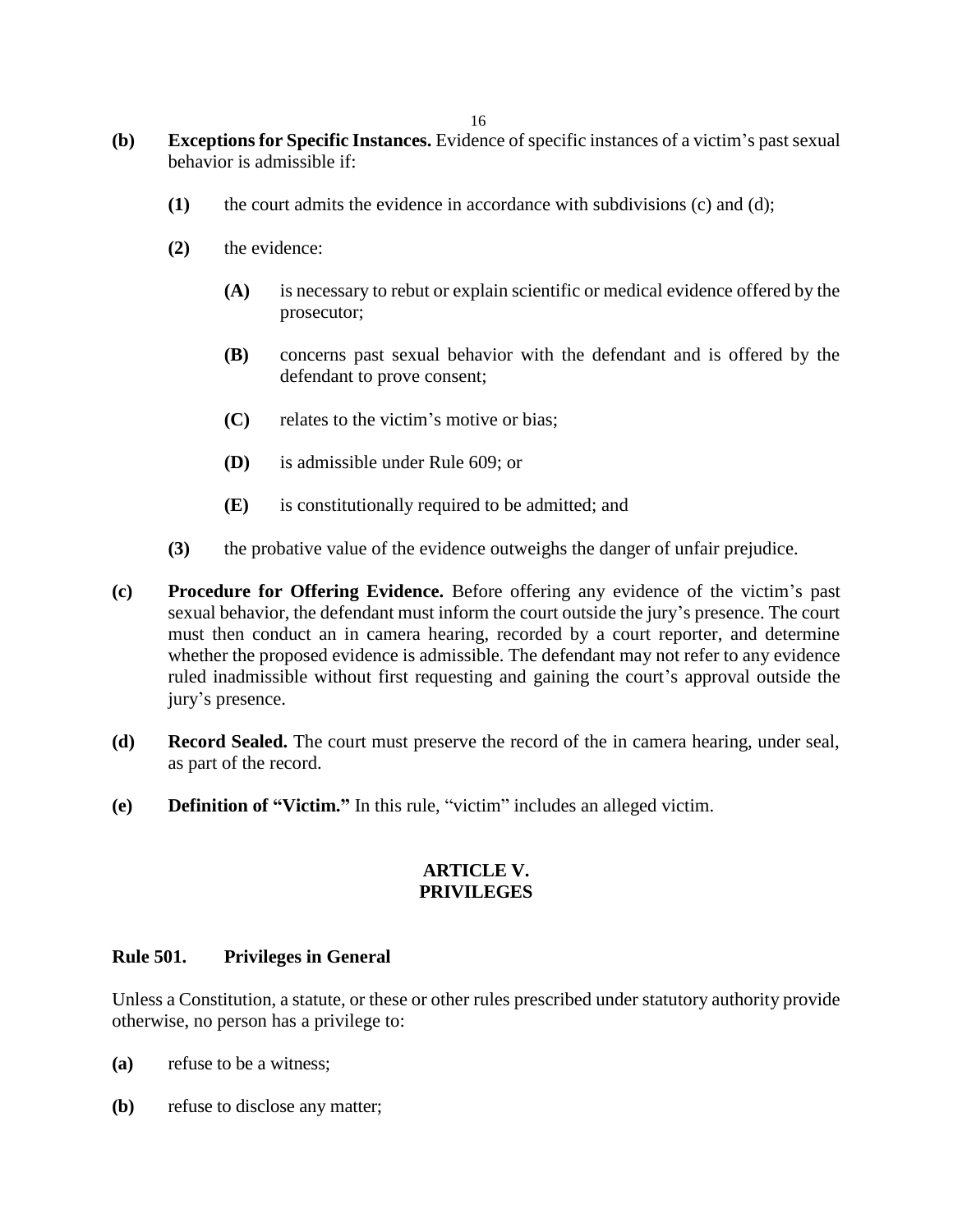- <span id="page-16-0"></span>**(c)** refuse to produce any object or writing; or
- **(d)** prevent another from being a witness, disclosing any matter, or producing any object or writing.

### **Rule 502. Required Reports Privileged By Statute**

- **(a) In General.** If a law requiring a return or report to be made so provides:
	- **(1)** a person, corporation, association, or other organization or entity—whether public or private—that makes the required return or report has a privilege to refuse to disclose it and to prevent any other person from disclosing it; and
	- **(2)** a public officer or agency to whom the return or report must be made has a privilege to refuse to disclose it.
- **(b) Exceptions.** This privilege does not apply in an action involving perjury, false statements, fraud in the return or report, or other failure to comply with the law in question.

#### **Rule 503. Lawyer–Client Privilege**

- **(a) Definitions.** In this rule:
	- **(1)** A "client" is a person, public officer, or corporation, association, or other organization or entity—whether public or private—that:
		- **(A)** is rendered professional legal services by a lawyer; or
		- **(B)** consults a lawyer with a view to obtaining professional legal services from the lawyer.
	- **(2)** A "client's representative" is:
		- **(A)** a person who has authority to obtain professional legal services for the client or to act for the client on the legal advice rendered; or
		- **(B)** any other person who, to facilitate the rendition of professional legal services to the client, makes or receives a confidential communication while acting in the scope of employment for the client.
	- **(3)** A "lawyer" is a person authorized, or who the client reasonably believes is authorized, to practice law in any state or nation.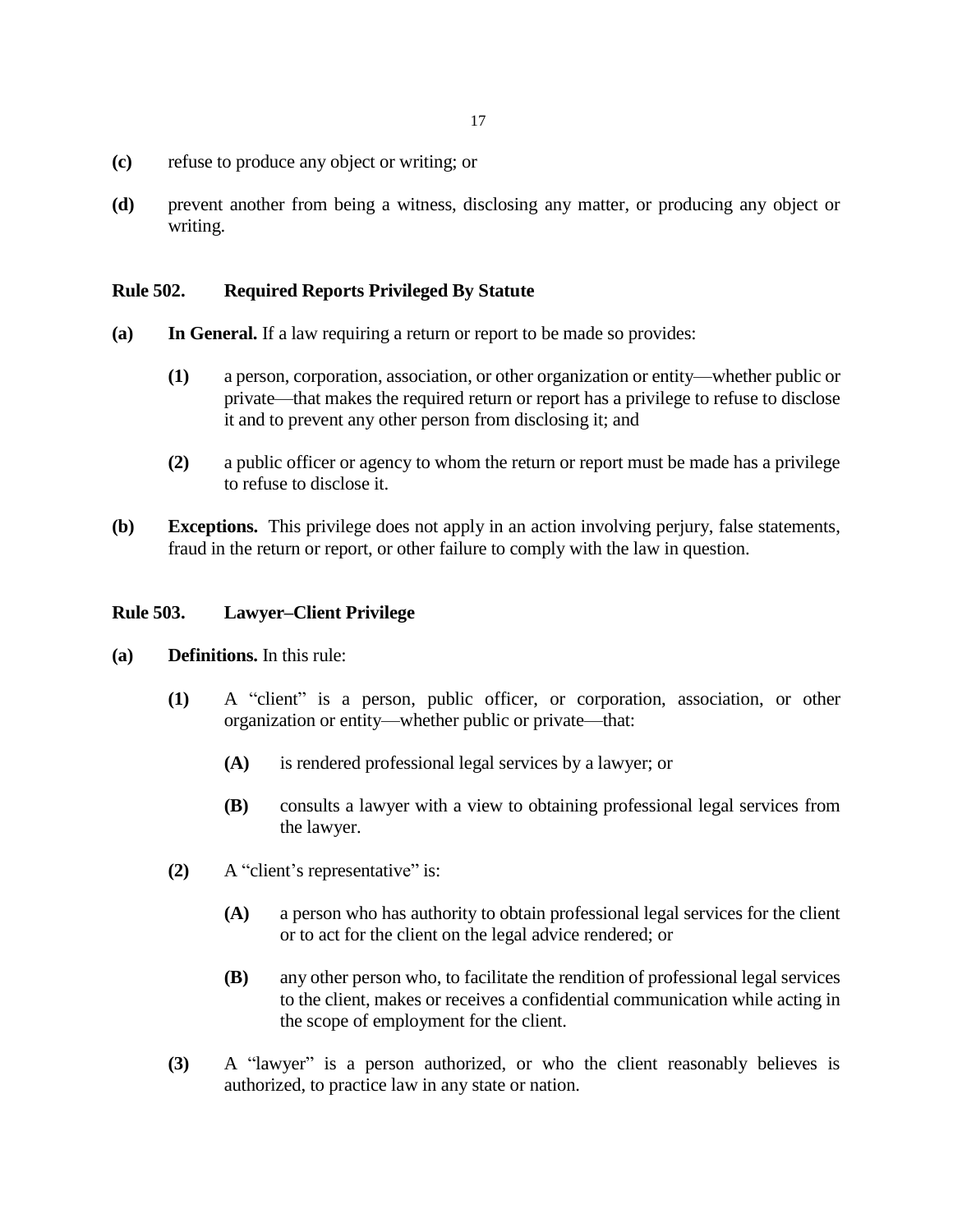- **(4)** A "lawyer's representative" is:
	- **(A)** one employed by the lawyer to assist in the rendition of professional legal services; or
	- **(B)** an accountant who is reasonably necessary for the lawyer's rendition of professional legal services.
- **(5)** A communication is "confidential" if not intended to be disclosed to third persons other than those:
	- **(A)** to whom disclosure is made to further the rendition of professional legal services to the client; or
	- **(B)** reasonably necessary to transmit the communication.

## **(b) Rules of Privilege.**

- **(1)** *General Rule***.** A client has a privilege to refuse to disclose and to prevent any other person from disclosing confidential communications made to facilitate the rendition of professional legal services to the client:
	- **(A)** between the client or the client's representative and the client's lawyer or the lawyer's representative;
	- **(B)** between the client's lawyer and the lawyer's representative;
	- **(C)** by the client, the client's representative, the client's lawyer, or the lawyer's representative to a lawyer representing another party in a pending action or that lawyer's representative, if the communications concern a matter of common interest in the pending action;
	- **(D)** between the client's representatives or between the client and the client's representative; or
	- **(E)** among lawyers and their representatives representing the same client.
- **(2)** *Special Rule in a Criminal Case***.** In a criminal case, a client has a privilege to prevent a lawyer or lawyer's representative from disclosing any other fact that came to the knowledge of the lawyer or the lawyer's representative by reason of the attorney– client relationship.
- **(c) Who May Claim.** The privilege may be claimed by:
	- **(1)** the client;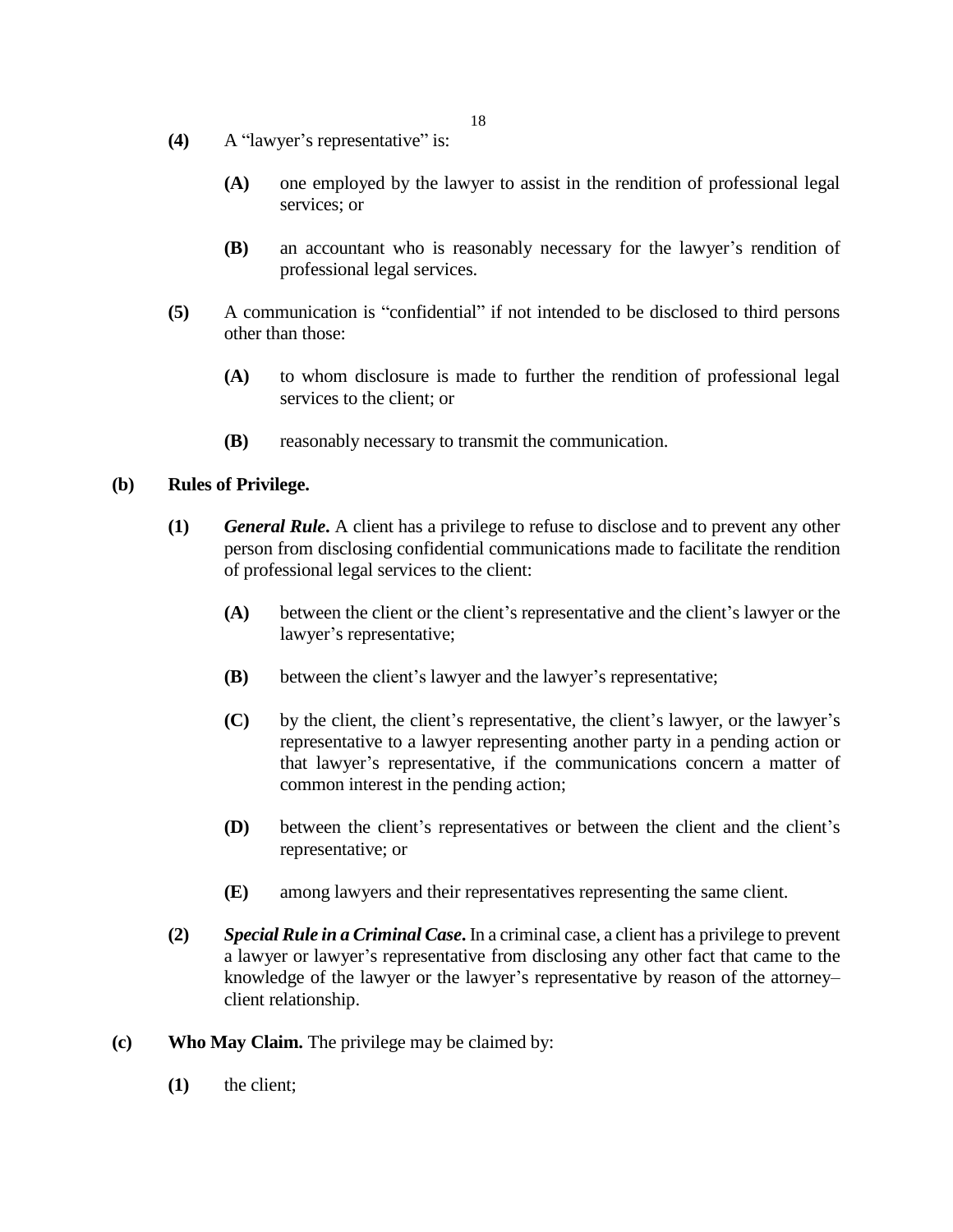- <span id="page-18-0"></span>**(2)** the client's guardian or conservator;
- **(3)** a deceased client's personal representative; or
- **(4)** the successor, trustee, or similar representative of a corporation, association, or other organization or entity—whether or not in existence.

The person who was the client's lawyer or the lawyer's representative when the communication was made may claim the privilege on the client's behalf—and is presumed to have authority to do so.

- **(d) Exceptions.** This privilege does not apply:
	- **(1)** *Furtherance of Crime or Fraud***.** If the lawyer's services were sought or obtained to enable or aid anyone to commit or plan to commit what the client knew or reasonably should have known to be a crime or fraud.
	- **(2)** *Claimants Through Same Deceased Client***.** If the communication is relevant to an issue between parties claiming through the same deceased client.
	- **(3)** *Breach of Duty By a Lawyer or Client***.** If the communication is relevant to an issue of breach of duty by a lawyer to the client or by a client to the lawyer.
	- **(4)** *Document Attested By a Lawyer***.** If the communication is relevant to an issue concerning an attested document to which the lawyer is an attesting witness.
	- **(5)** *Joint Clients***.** If the communication:
		- **(A)** is offered in an action between clients who retained or consulted a lawyer in common;
		- **(B)** was made by any of the clients to the lawyer; and
		- **(C)** is relevant to a matter of common interest between the clients.

### **Rule 504. Spousal Privileges**

### **(a) Confidential Communication Privilege.**

- **(1)** *Definition***.** A communication is "confidential" if a person makes it privately to the person's spouse and does not intend its disclosure to any other person.
- **(2)** *General Rule***.** A person has a privilege to refuse to disclose and to prevent any other person from disclosing a confidential communication made to the person's spouse while they were married. This privilege survives termination of the marriage.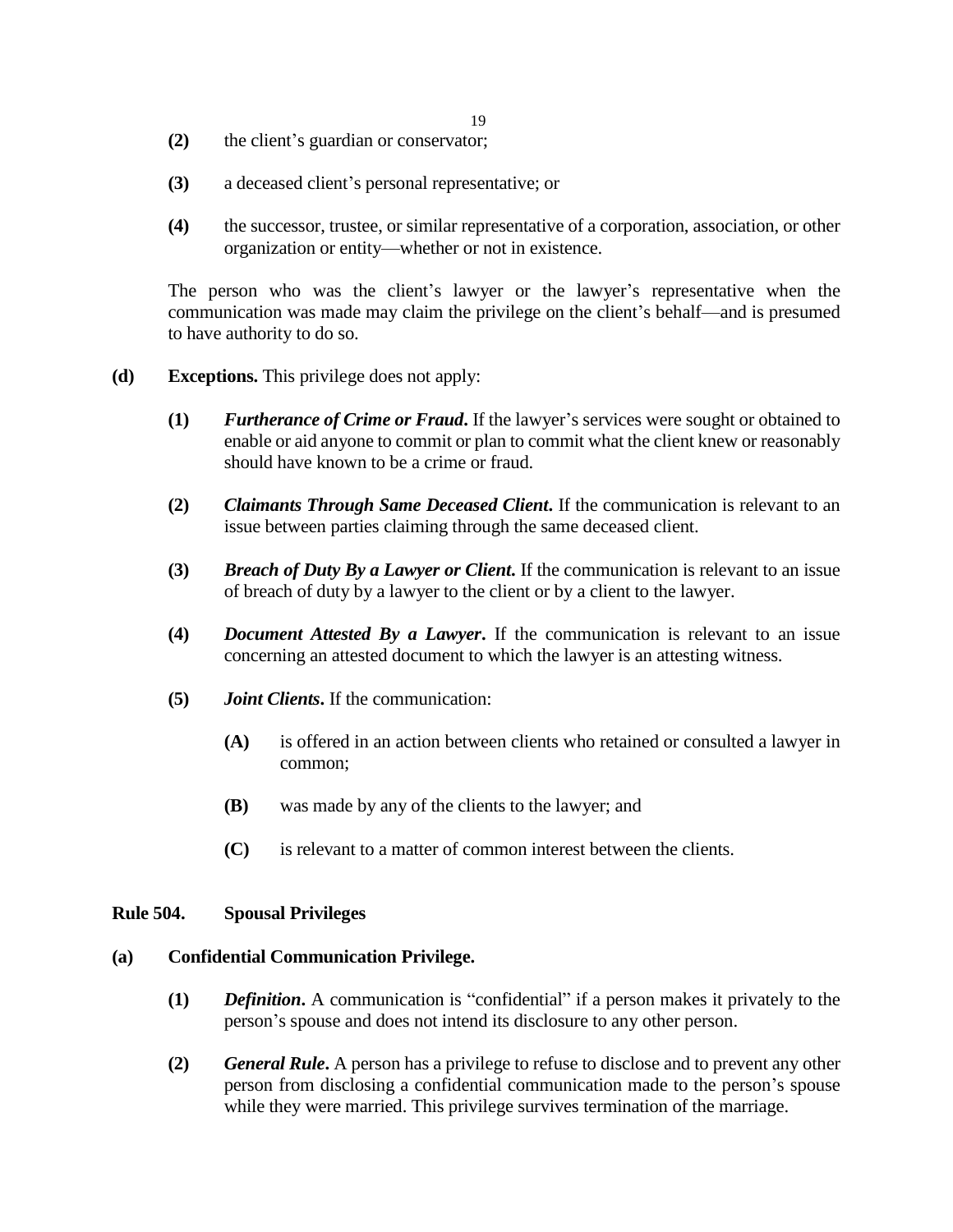- **(3)** *Who May Claim***.** The privilege may be claimed by:
	- **(A)** the communicating spouse;
	- **(B)** the guardian of a communicating spouse who is incompetent; or
	- **(C)** the personal representative of a communicating spouse who is deceased.

The other spouse may claim the privilege on the communicating spouse's behalf and is presumed to have authority to do so.

- **(4)** *Exceptions***.** This privilege does not apply:
	- **(A)** *Furtherance of Crime or Fraud***.** If the communication is made—wholly or partially—to enable or aid anyone to commit or plan to commit a crime or fraud.
	- **(B)** *Proceeding Between Spouse and Other Spouse or Claimant Through Deceased Spouse***.** In a civil proceeding:
		- **(i)** brought by or on behalf of one spouse against the other; or
		- **(ii)** between a surviving spouse and a person claiming through the deceased spouse.
	- **(C)** *Crime Against Family, Spouse, Household Member, or Minor Child***.** In a:
		- **(i)** proceeding in which a party is accused of conduct that, if proved, is a crime against the person of the other spouse, any member of the household of either spouse, or any minor child; or
		- **(ii)** criminal proceeding involving a charge of bigamy under Section 25.01 of the Penal Code.
	- **(D)** *Commitment or Similar Proceeding***.** In a proceeding to commit either spouse or otherwise to place the spouse or the spouse's property under another's control because of a mental or physical condition.
	- **(E)** *Proceeding to Establish Competence***.** In a proceeding brought by or on behalf of either spouse to establish competence.

### **(b) Privilege Not to Testify in a Criminal Case.**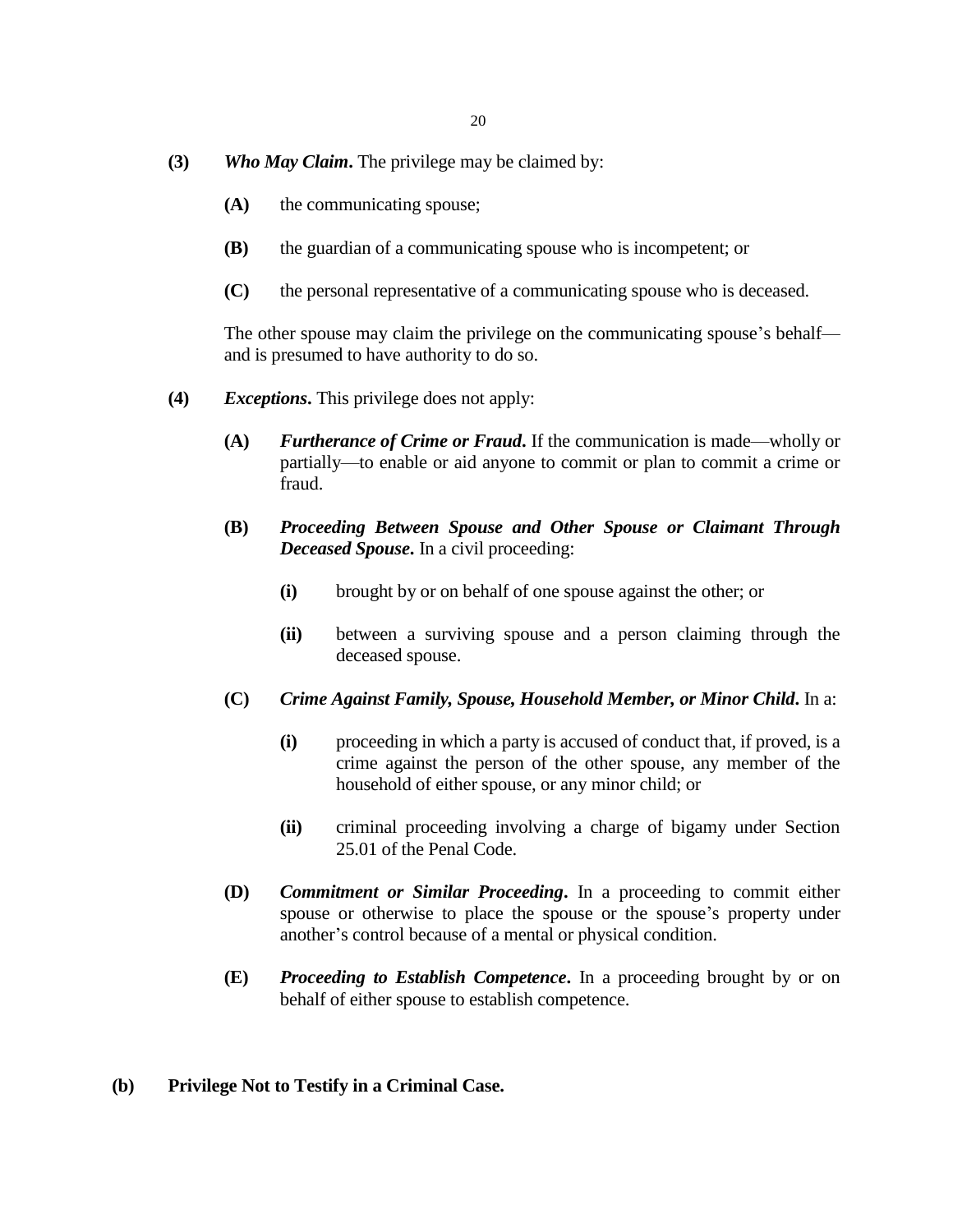- <span id="page-20-0"></span>**(1)** *General Rule***.** In a criminal case, an accused's spouse has a privilege not to be called to testify for the state. But this rule neither prohibits a spouse from testifying voluntarily for the state nor gives a spouse a privilege to refuse to be called to testify for the accused.
- **(2)** *Failure to Call Spouse.* If other evidence indicates that the accused's spouse could testify to relevant matters, an accused's failure to call the spouse to testify is a proper subject of comment by counsel.
- **(3)** *Who May Claim***.** The privilege not to testify may be claimed by the accused's spouse or the spouse's guardian or representative, but not by the accused.
- **(4)** *Exceptions***.** This privilege does not apply:
	- **(A)** *Certain Criminal Proceedings.* In a criminal proceeding in which a spouse is charged with:
		- **(i)** a crime against the other spouse, any member of the household of either spouse, or any minor child; or
		- **(ii)** bigamy under Section 25.01 of the Penal Code.
	- **(B)** *Matters That Occurred Before the Marriage***.** If the spouse is called to testify about matters that occurred before the marriage.

**Comment to 2015 Restyling:** Previously, Rule 504(b)(1) provided that, "A spouse who testifies on behalf of an accused is subject to cross-examination as provided in Rule 611(b)." That sentence was included in the original version of Rule 504 when the Texas Rules of Criminal Evidence were promulgated in 1986 and changed the rule to a testimonial privilege held by the witness spouse. Until then, a spouse was deemed incompetent to testify against his or her defendant spouse, and when a spouse testified on behalf of a defendant spouse, the state was limited to cross-examining the spouse about matters relating to the spouse's direct testimony. The quoted sentence from the original Criminal Rule 504(b) was designed to overturn this limitation and allow the state to cross-examine a testifying spouse in the same manner as any other witness. More than twenty-five years later, it is clear that a spouse who testifies either for or against a defendant spouse may be cross-examined in the same manner as any other witness. Therefore, the continued inclusion in the rule of a provision that refers only to the cross-examination of a spouse who testifies on behalf of the accused is more confusing than helpful. Its deletion is designed to clarify the rule and does not change existing law.

## **Rule 505. Privilege For Communications to a Clergy Member**

**(a) Definitions.** In this rule: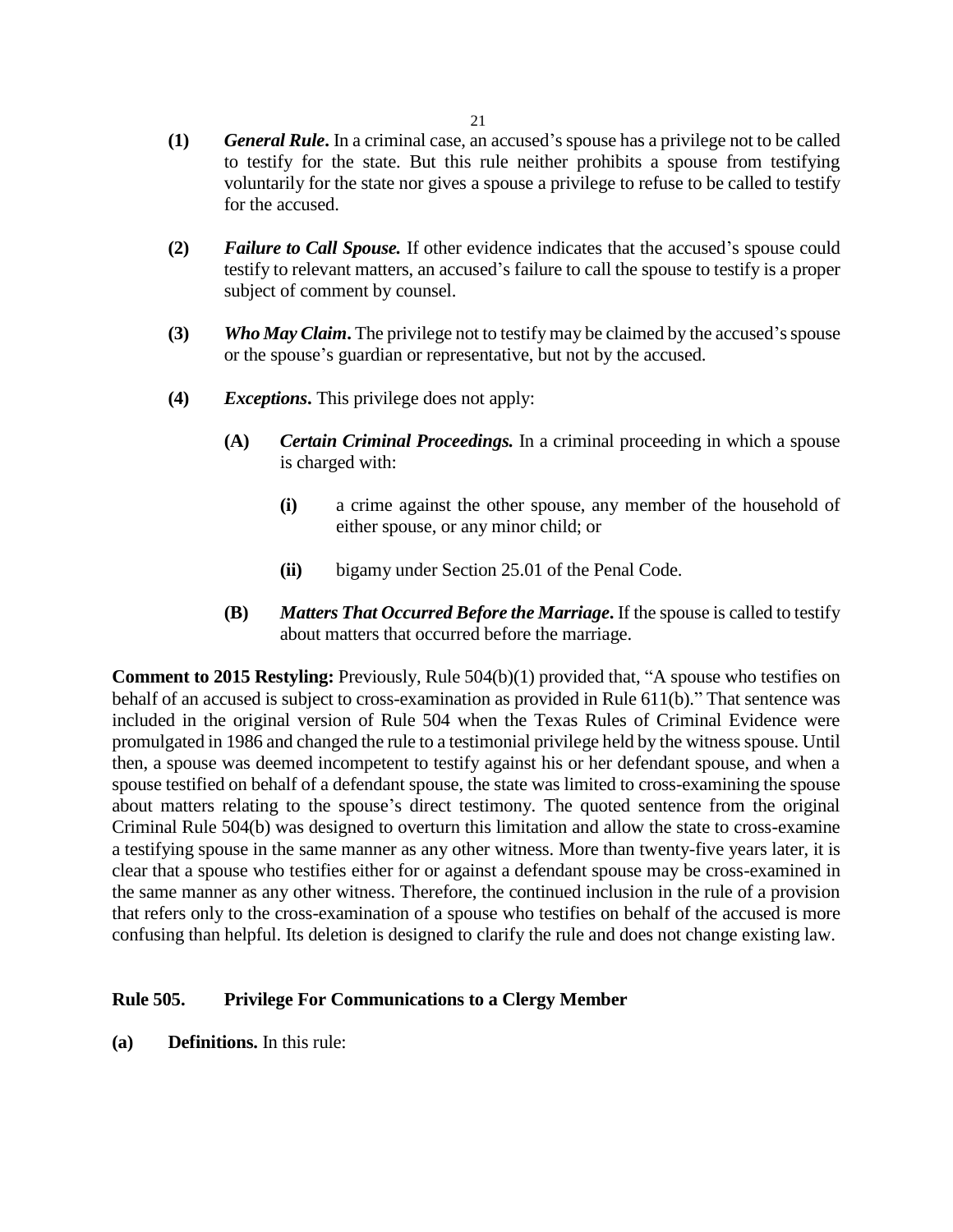- <span id="page-21-0"></span>**(1)** A "clergy member" is a minister, priest, rabbi, accredited Christian Science Practitioner, or other similar functionary of a religious organization or someone whom a communicant reasonably believes is a clergy member.
- **(2)** A "communicant" is a person who consults a clergy member in the clergy member's professional capacity as a spiritual adviser.
- **(3)** A communication is "confidential" if made privately and not intended for further disclosure except to other persons present to further the purpose of the communication.
- **(b) General Rule.** A communicant has a privilege to refuse to disclose and to prevent any other person from disclosing a confidential communication by the communicant to a clergy member in the clergy member's professional capacity as spiritual adviser.
- **(c) Who May Claim.** The privilege may be claimed by:
	- **(1)** the communicant;
	- **(2)** the communicant's guardian or conservator; or
	- **(3)** a deceased communicant's personal representative.

The clergy member to whom the communication was made may claim the privilege on the communicant's behalf—and is presumed to have authority to do so.

## **Rule 506. Political Vote Privilege**

A person has a privilege to refuse to disclose the person's vote at a political election conducted by secret ballot unless the vote was cast illegally.

## **Rule 507. Trade Secrets Privilege**

- **(a) General Rule.** A person has a privilege to refuse to disclose and to prevent other persons from disclosing a trade secret owned by the person, unless the court finds that nondisclosure will tend to conceal fraud or otherwise work injustice.
- **(b) Who May Claim.** The privilege may be claimed by the person who owns the trade secret or the person's agent or employee.
- **(c) Protective Measure.** If a court orders a person to disclose a trade secret, it must take any protective measure required by the interests of the privilege holder and the parties and to further justice.

## **Rule 508. Informer's Identity Privilege**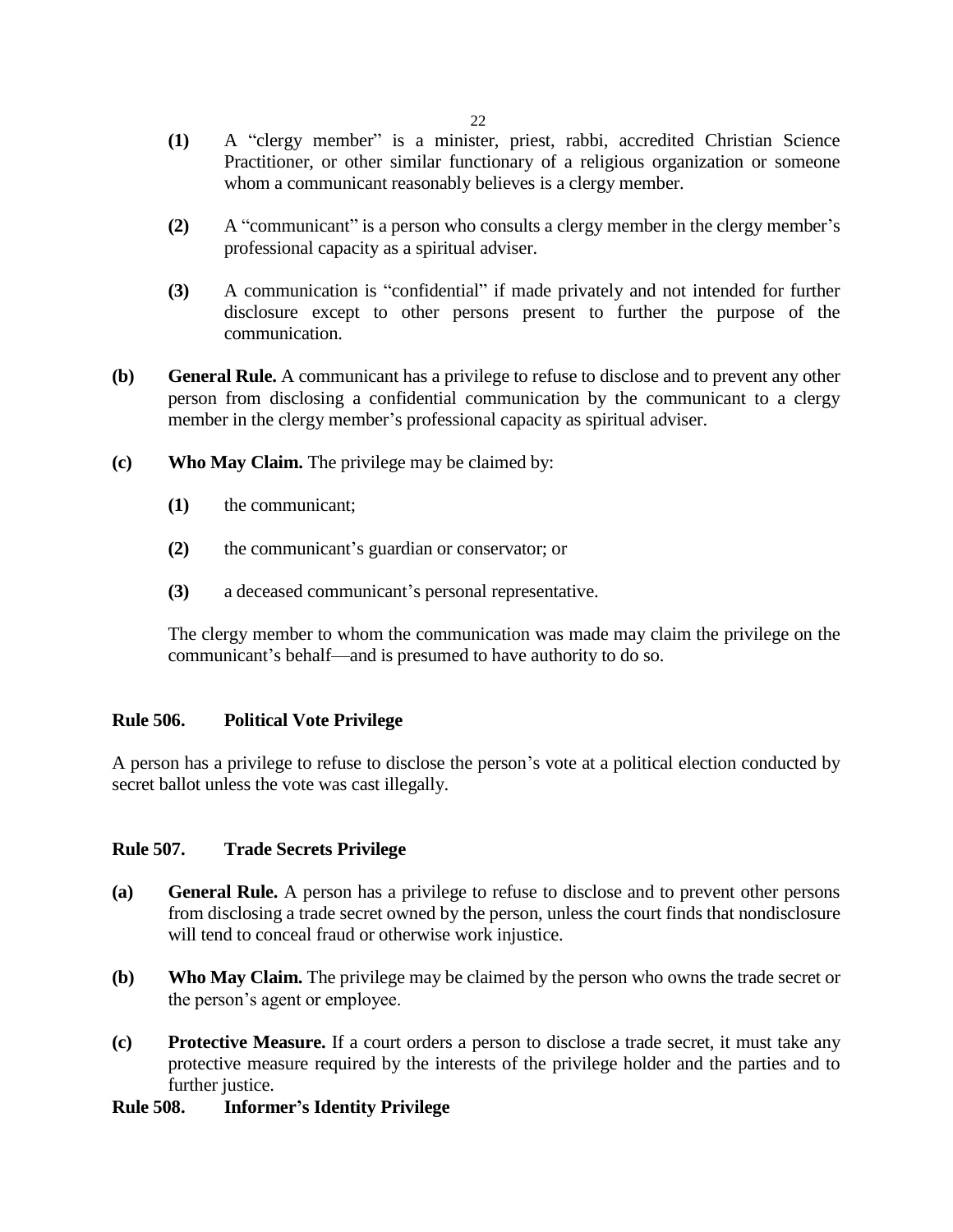- **(a) General Rule.** The United States, a state, or a subdivision of either has a privilege to refuse to disclose a person's identity if:
	- **(1)** the person has furnished information to a law enforcement officer or a member of a legislative committee or its staff conducting an investigation of a possible violation of law; and
	- **(2)** the information relates to or assists in the investigation.
- **(b) Who May Claim.** The privilege may be claimed by an appropriate representative of the public entity to which the informer furnished the information. The court in a criminal case must reject the privilege claim if the state objects.

### **(c) Exceptions.**

- **(1)** *Voluntary Disclosure; Informer a Witness***.** This privilege does not apply if:
	- **(A)** the informer's identity or the informer's interest in the communication's subject matter has been disclosed—by a privilege holder or the informer's own action—to a person who would have cause to resent the communication; or
	- **(B)** the informer appears as a witness for the public entity.

## **(2)** *Testimony About the Merits.*

- **(A)** *Criminal Case.* In a criminal case, this privilege does not apply if the court finds a reasonable probability exists that the informer can give testimony necessary to a fair determination of guilt or innocence. If the court so finds and the public entity elects not to disclose the informer's identity:
	- **(i)** on the defendant's motion, the court must dismiss the charges to which the testimony would relate; or
	- **(ii)** on its own motion, the court may dismiss the charges to which the testimony would relate.
- **(B)** *Certain Civil Cases.* In a civil case in which the public entity is a party, this privilege does not apply if the court finds a reasonable probability exists that the informer can give testimony necessary to a fair determination of a material issue on the merits. If the court so finds and the public entity elects not to disclose the informer's identity, the court may make any order that justice requires.
- **(C)** *Procedures***.**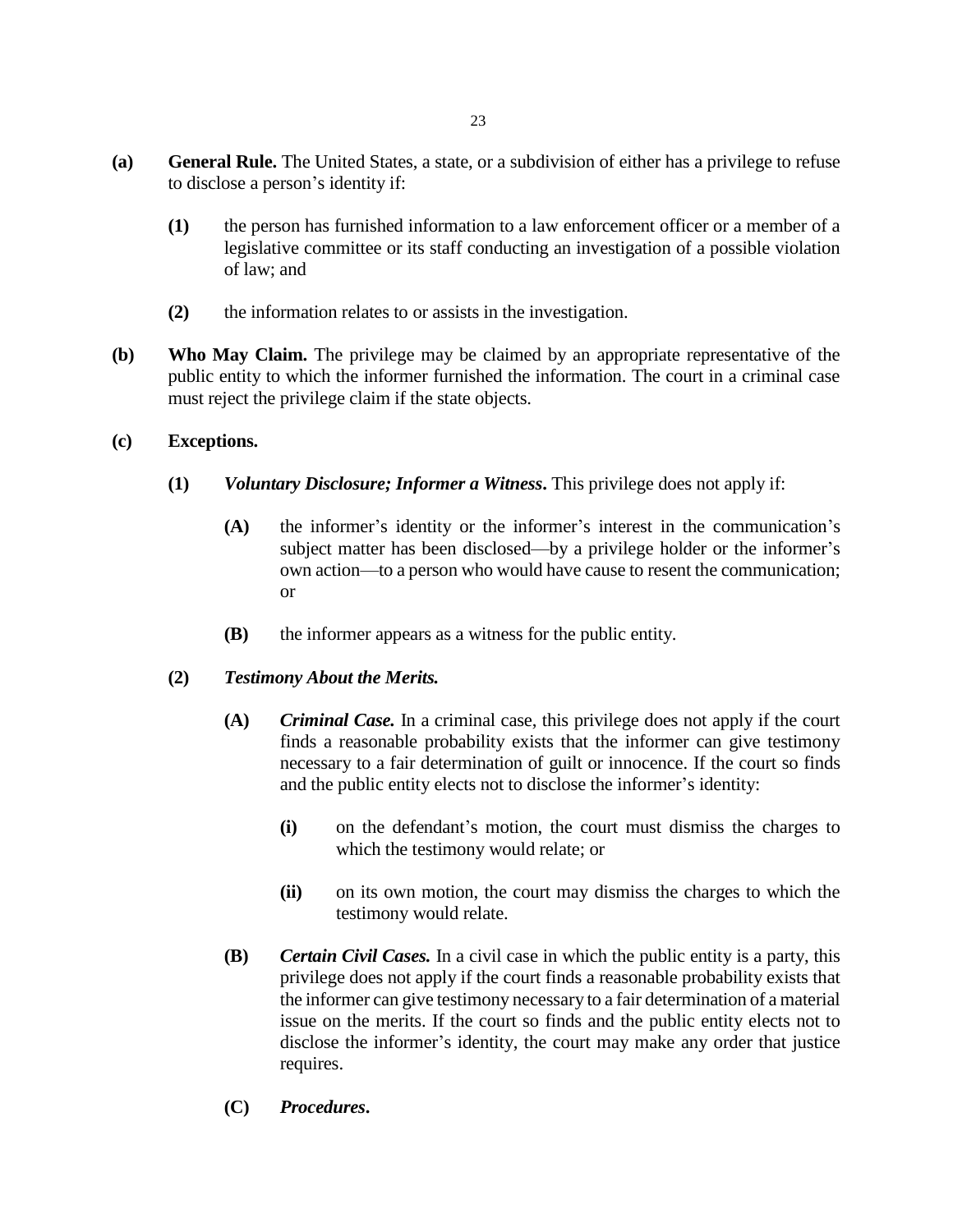- <span id="page-23-0"></span>**(i)** If it appears that an informer may be able to give the testimony required to invoke this exception and the public entity claims the privilege, the court must give the public entity an opportunity to show in camera facts relevant to determining whether this exception is met. The showing should ordinarily be made by affidavits, but the court may take testimony if it finds the matter cannot be satisfactorily resolved by affidavits.
- **(ii)** No counsel or party may attend the in camera showing.
- **(iii)** The court must seal and preserve for appeal evidence submitted under this subparagraph  $(2)(C)$ . The evidence must not otherwise be revealed without the public entity's consent.

### **(3)** *Legality of Obtaining Evidence***.**

- **(A)** *Court May Order Disclosure.* The court may order the public entity to disclose an informer's identity if:
	- **(i)** information from an informer is relied on to establish the legality of the means by which evidence was obtained; and
	- **(ii)** the court is not satisfied that the information was received from an informer reasonably believed to be reliable or credible.

### **(B)** *Procedures.*

- **(i)** On the public entity's request, the court must order the disclosure be made in camera.
- **(ii)** No counsel or party may attend the in camera disclosure.
- **(iii)** If the informer's identity is disclosed in camera, the court must seal and preserve for appeal the record of the in camera proceeding. The record of the in camera proceeding must not otherwise be revealed without the public entity's consent.

#### **Rule 509. Physician–Patient Privilege**

- **(a) Definitions.** In this rule:
	- **(1)** A "patient" is a person who consults or is seen by a physician for medical care.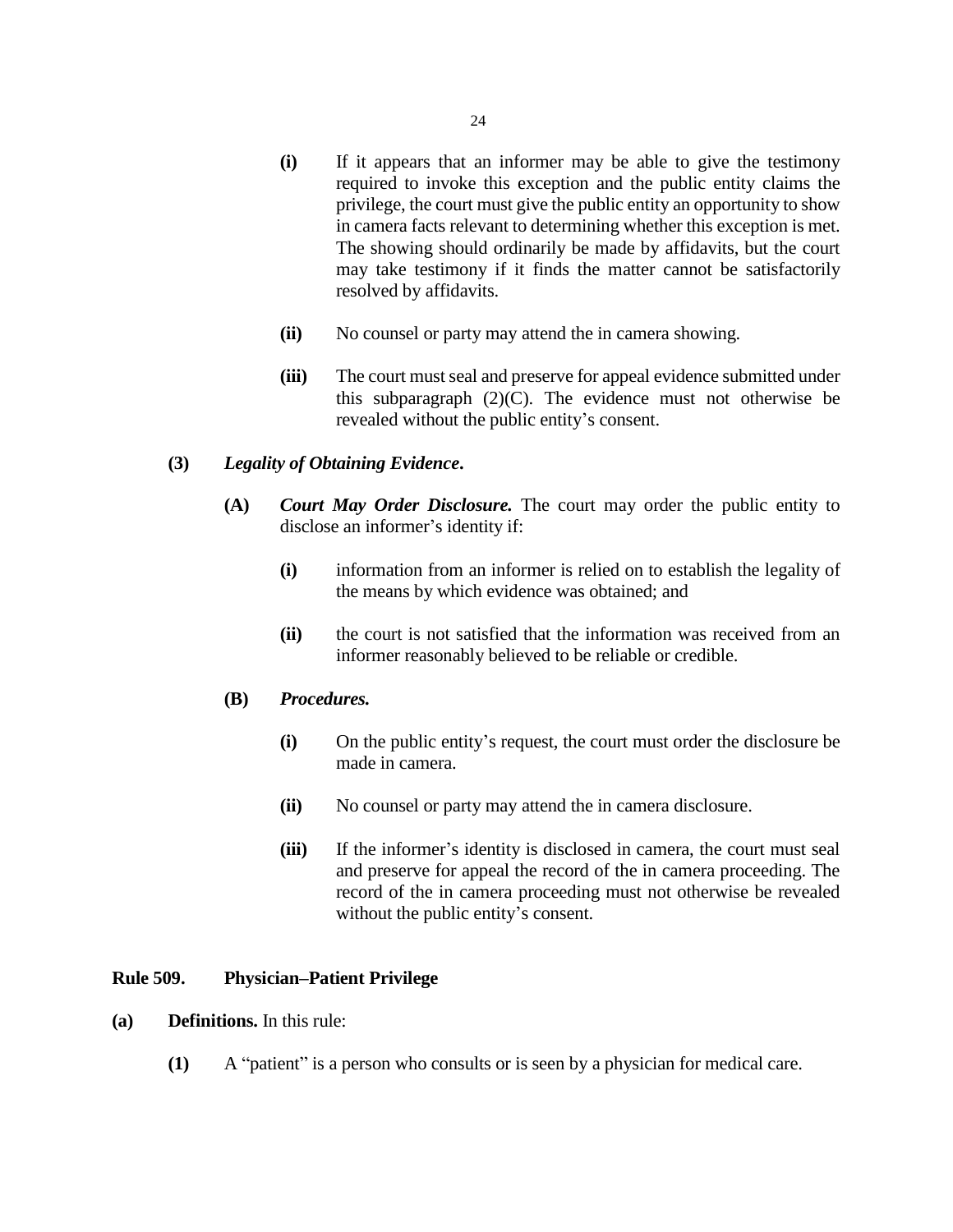- **(2)** A "physician" is a person licensed, or who the patient reasonably believes is licensed, to practice medicine in any state or nation.
- **(3)** A communication is "confidential" if not intended to be disclosed to third persons other than those:
	- **(A)** present to further the patient's interest in the consultation, examination, or interview;
	- **(B)** reasonably necessary to transmit the communication; or
	- **(C)** participating in the diagnosis and treatment under the physician's direction, including members of the patient's family.
- **(b) Limited Privilege in a Criminal Case.** There is no physician–patient privilege in a criminal case. But a confidential communication is not admissible in a criminal case if made:
	- **(1)** to a person involved in the treatment of or examination for alcohol or drug abuse; and
	- **(2)** by a person being treated voluntarily or being examined for admission to treatment for alcohol or drug abuse.
- **(c) General Rule in a Civil Case.** In a civil case, a patient has a privilege to refuse to disclose and to prevent any other person from disclosing:
	- **(1)** a confidential communication between a physician and the patient that relates to or was made in connection with any professional services the physician rendered the patient; and
	- **(2)** a record of the patient's identity, diagnosis, evaluation, or treatment created or maintained by a physician.
- **(d) Who May Claim in a Civil Case.** The privilege may be claimed by:
	- **(1)** the patient; or
	- **(2)** the patient's representative on the patient's behalf.

The physician may claim the privilege on the patient's behalf—and is presumed to have authority to do so.

- **(e) Exceptions in a Civil Case.** This privilege does not apply:
	- **(1)** *Proceeding Against Physician.* If the communication or record is relevant to a claim or defense in: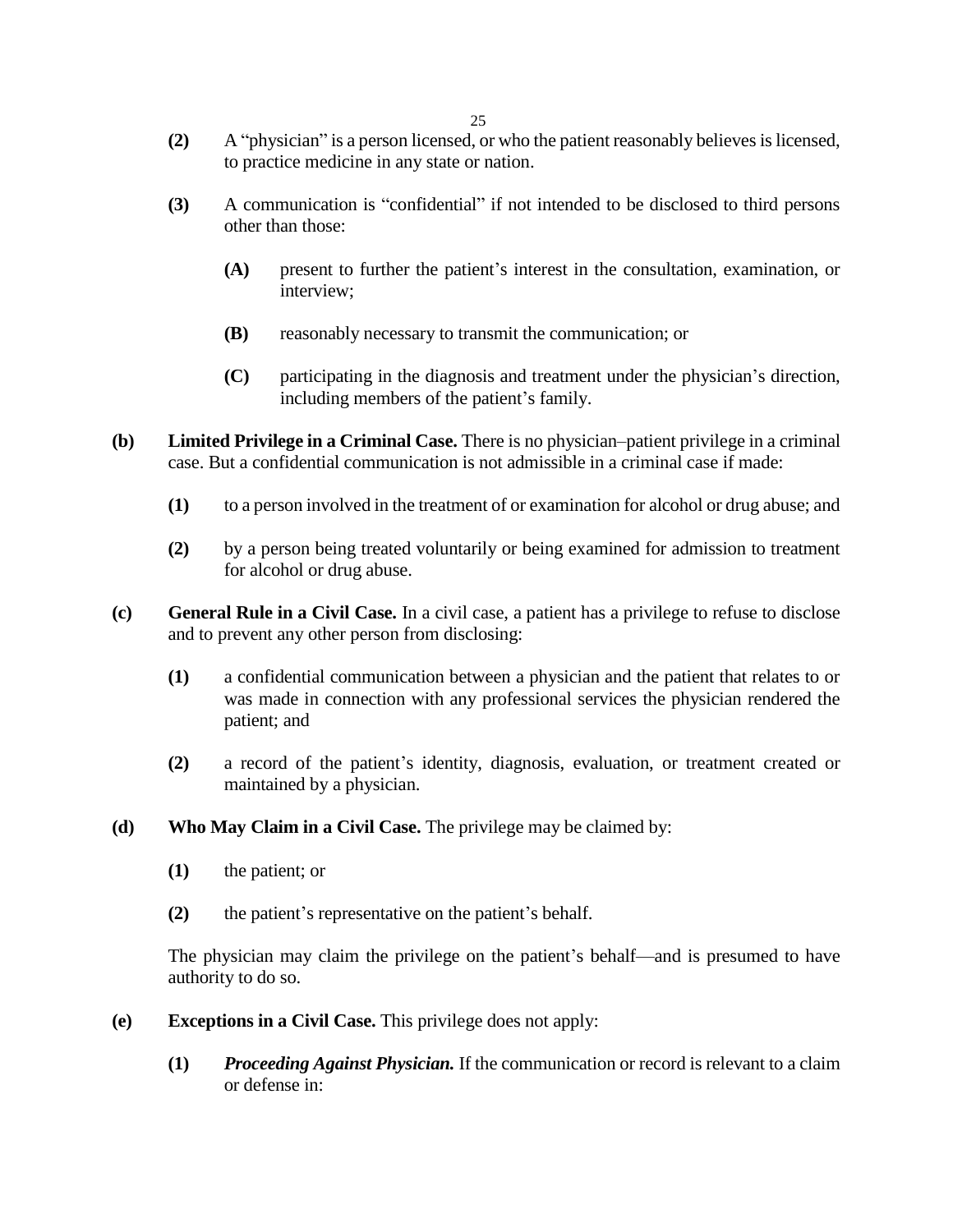- **(A)** a proceeding the patient brings against a physician; or
- **(B)** a license revocation proceeding in which the patient is a complaining witness.
- **(2)** *Consent.* If the patient or a person authorized to act on the patient's behalf consents in writing to the release of any privileged information, as provided in subdivision (f).
- **(3)** *Action to Collect.* In an action to collect a claim for medical services rendered to the patient.
- **(4)** *Party Relies on Patient's Condition.* If any party relies on the patient's physical, mental, or emotional condition as a part of the party's claim or defense and the communication or record is relevant to that condition.
- **(5)** *Disciplinary Investigation or Proceeding.* In a disciplinary investigation of or proceeding against a physician under the Medical Practice Act, Tex. Occ. Code § 164.001 et seq., or a registered nurse under Tex. Occ. Code § 301.451 et seq. But the board conducting the investigation or proceeding must protect the identity of any patient whose medical records are examined unless:
	- **(A)** the patient's records would be subject to disclosure under paragraph  $(e)(1)$ ; or
	- **(B)** the patient has consented in writing to the release of medical records, as provided in subdivision (f).
- **(6)** *Involuntary Civil Commitment or Similar Proceeding.* In a proceeding for involuntary civil commitment or court-ordered treatment, or a probable cause hearing under Tex. Health & Safety Code:
	- **(A)** chapter 462 (Treatment of Persons With Chemical Dependencies);
	- **(B)** title 7, subtitle C (Texas Mental Health Code); or
	- **(C)** title 7, subtitle D (Persons With an Intellectual Disability Act).
- **(7)** *Abuse or Neglect of "Institution" Resident.* In a proceeding regarding the abuse or neglect, or the cause of any abuse or neglect, of a resident of an "institution" as defined in Tex. Health & Safety Code § 242.002.

## **(f) Consent For Release of Privileged Information.**

- **(1)** Consent for the release of privileged information must be in writing and signed by:
	- **(A)** the patient;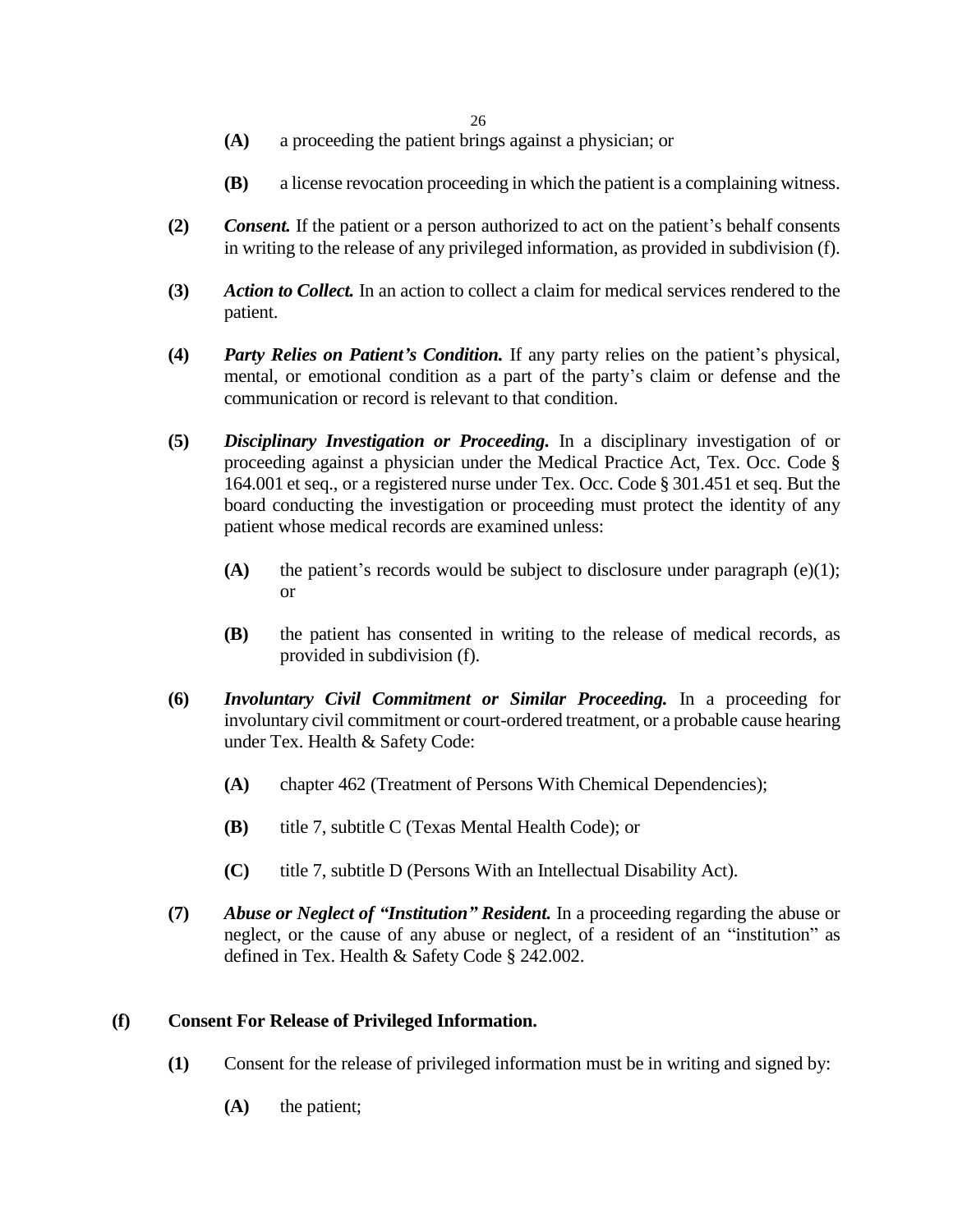- **(B)** a parent or legal guardian if the patient is a minor;
- **(C)** a legal guardian if the patient has been adjudicated incompetent to manage personal affairs;
- **(D)** an attorney appointed for the patient under Tex. Health & Safety Code title 7, subtitles C and D;
- **(E)** an attorney ad litem appointed for the patient under Tex. Estates Code title 3, subtitle C;
- **(F)** an attorney ad litem or guardian ad litem appointed for a minor under Tex. Fam. Code chapter 107, subchapter B; or
- **(G)** a personal representative if the patient is deceased.
- **(2)** The consent must specify:
	- **(A)** the information or medical records covered by the release;
	- **(B)** the reasons or purposes for the release; and
	- **(C)** the person to whom the information is to be released.
- **(3)** The patient, or other person authorized to consent, may withdraw consent to the release of any information. But a withdrawal of consent does not affect any information disclosed before the patient or authorized person gave written notice of the withdrawal.
- **(4)** Any person who receives information privileged under this rule may disclose the information only to the extent consistent with the purposes specified in the consent.

**Comment to 2015 Restyling:** The physician–patient privilege in a civil case was first enacted in Texas in 1981 as part of the Medical Practice Act, formerly codified in Tex. Rev. Civ. Stat. art. 4495b. That statute provided that the privilege applied even if a patient had received a physician's services before the statute's enactment. Because more than thirty years have now passed, it is no longer necessary to burden the text of the rule with a statement regarding the privilege's retroactive application. But deleting this statement from the rule's text is not intended as a substantive change in the law.

The former rule's reference to "confidentiality or" and "administrative proceedings" in subdivision (e) [Exceptions in a Civil Case] has been deleted. First, this rule is a privilege rule only. Tex. Occ. Code § 159.004 sets forth exceptions to a physician's duty to maintain confidentiality of patient information outside court and administrative proceedings. Second, by their own terms the rules of evidence govern only proceedings in Texas courts. See Rule 101(b). To the extent the rules apply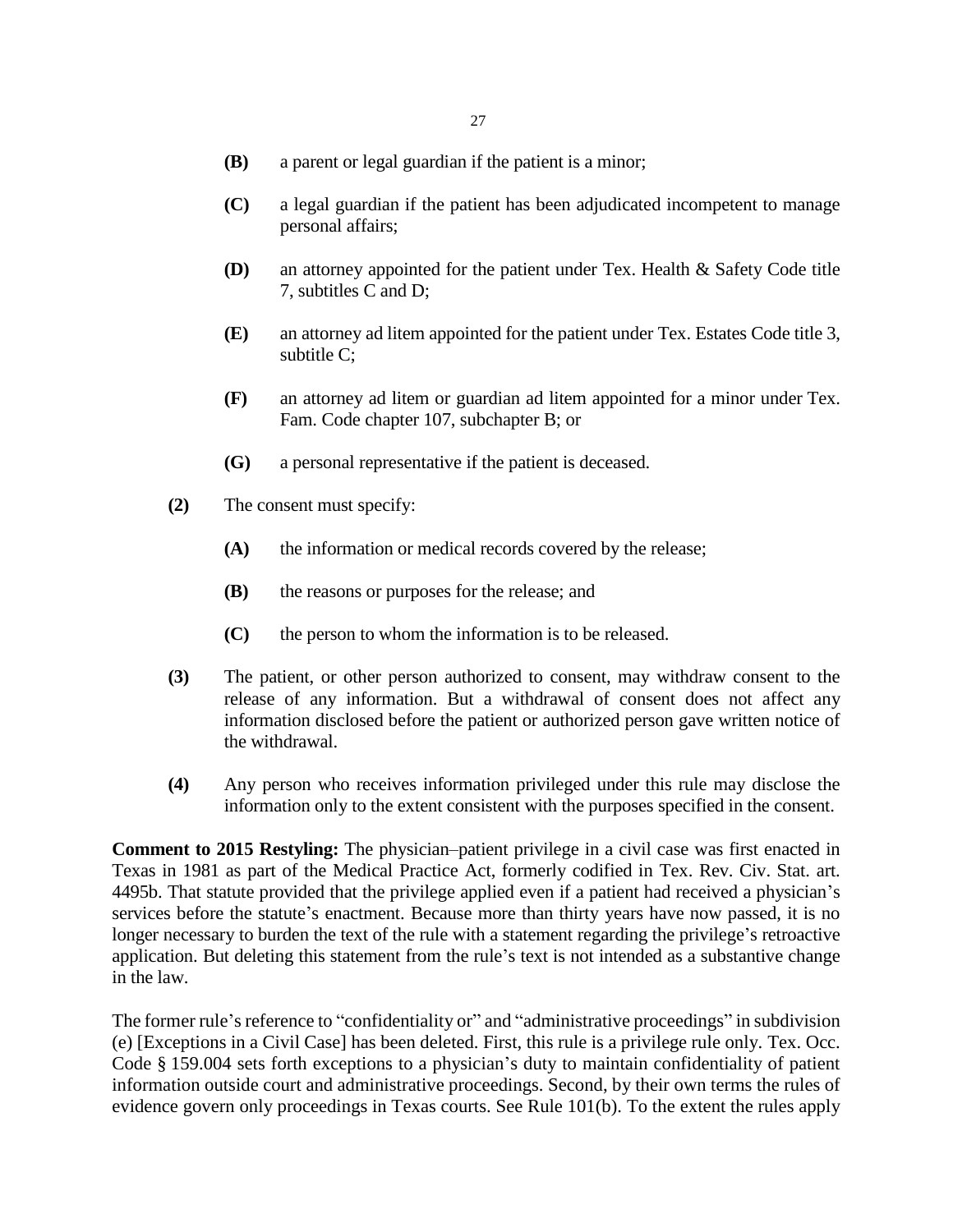28

<span id="page-27-0"></span>in administrative proceedings, it is because the Administrative Procedure Act mandates their applicability. Tex. Gov't Code § 2001.083 provides that "[i]n a contested case, a state agency shall give effect to the rules of privilege recognized by law." Section 2001.091 excludes privileged material from discovery in contested administrative cases.

Statutory references in the former rule that are no longer up-to-date have been revised. Finally, reconciling the provisions of Rule 509 with the parts of Tex. Occ. Code ch. 159 that address a physician-patient privilege applicable to court proceedings is beyond the scope of the restyling project.

## **Rule 510. Mental Health Information Privilege in Civil Cases**

- **(a) Definitions.** In this rule:
	- **(1)** A "professional" is a person:
		- **(A)** authorized to practice medicine in any state or nation;
		- **(B)** licensed or certified by the State of Texas in the diagnosis, evaluation, or treatment of any mental or emotional disorder;
		- **(C)** involved in the treatment or examination of drug abusers; or
		- **(D)** who the patient reasonably believes to be a professional under this rule.
	- **(2)** A "patient" is a person who:
		- **(A)** consults or is interviewed by a professional for diagnosis, evaluation, or treatment of any mental or emotional condition or disorder, including alcoholism and drug addiction; or
		- **(B)** is being treated voluntarily or being examined for admission to voluntary treatment for drug abuse.
	- **(3)** A "patient's representative" is:
		- **(A)** any person who has the patient's written consent;
		- **(B)** the parent of a minor patient;
		- **(C)** the guardian of a patient who has been adjudicated incompetent to manage personal affairs; or
		- **(D)** the personal representative of a deceased patient.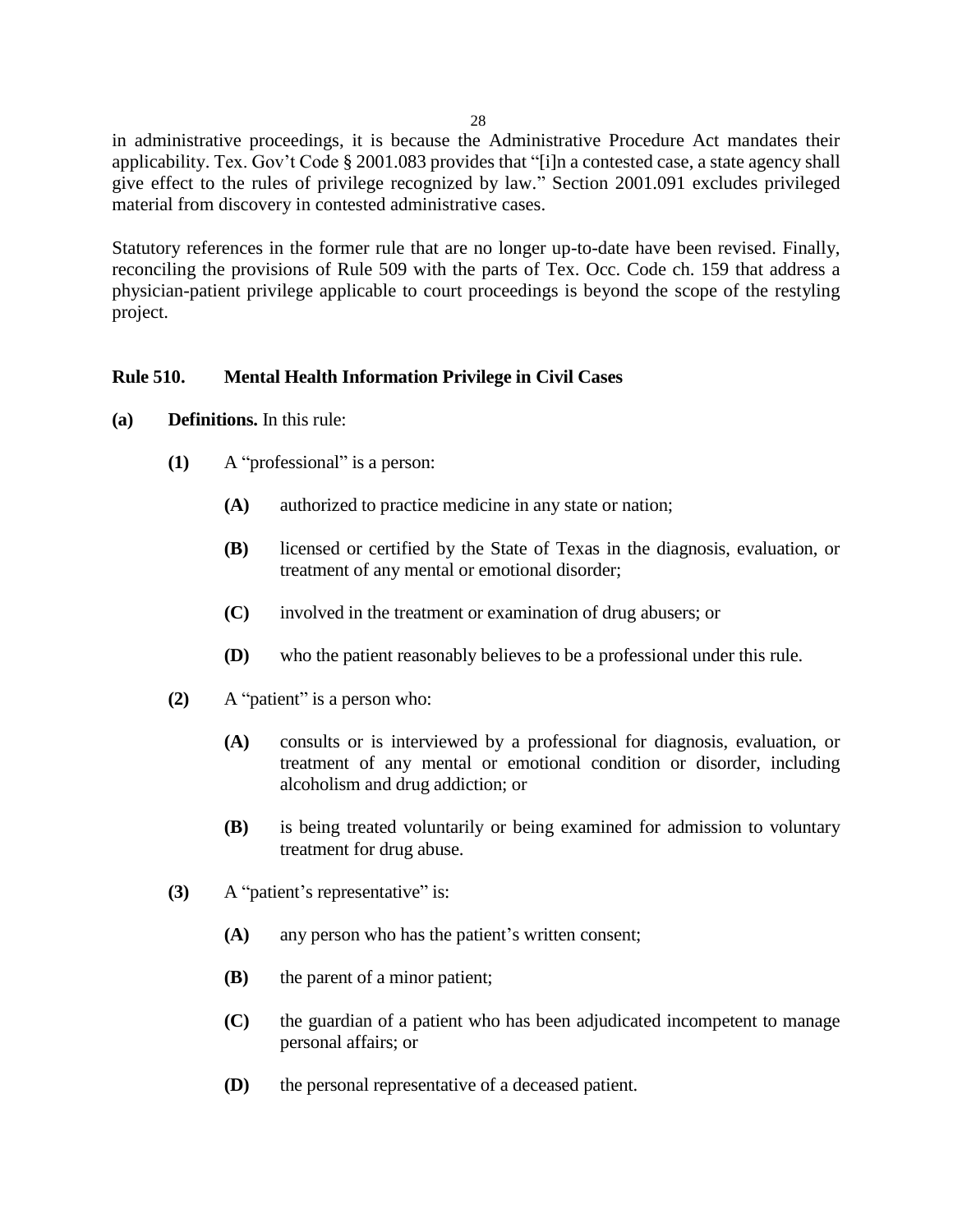- **(4)** A communication is "confidential" if not intended to be disclosed to third persons other than those:
	- **(A)** present to further the patient's interest in the diagnosis, examination, evaluation, or treatment;
	- **(B)** reasonably necessary to transmit the communication; or
	- **(C)** participating in the diagnosis, examination, evaluation, or treatment under the professional's direction, including members of the patient's family.

### **(b) General Rule; Disclosure.**

- **(1)** In a civil case, a patient has a privilege to refuse to disclose and to prevent any other person from disclosing:
	- **(A)** a confidential communication between the patient and a professional; and
	- **(B)** a record of the patient's identity, diagnosis, evaluation, or treatment that is created or maintained by a professional.
- **(2)** In a civil case, any person—other than a patient's representative acting on the patient's behalf—who receives information privileged under this rule may disclose the information only to the extent consistent with the purposes for which it was obtained.
- **(c) Who May Claim.** The privilege may be claimed by:
	- **(1)** the patient; or
	- **(2)** the patient's representative on the patient's behalf.

The professional may claim the privilege on the patient's behalf—and is presumed to have authority to do so.

- **(d) Exceptions.** This privilege does not apply:
	- **(1)** *Proceeding Against Professional***.** If the communication or record is relevant to a claim or defense in:
		- **(A)** a proceeding the patient brings against a professional; or
		- **(B)** a license revocation proceeding in which the patient is a complaining witness.
	- **(2)** *Written Waiver.* If the patient or a person authorized to act on the patient's behalf waives the privilege in writing.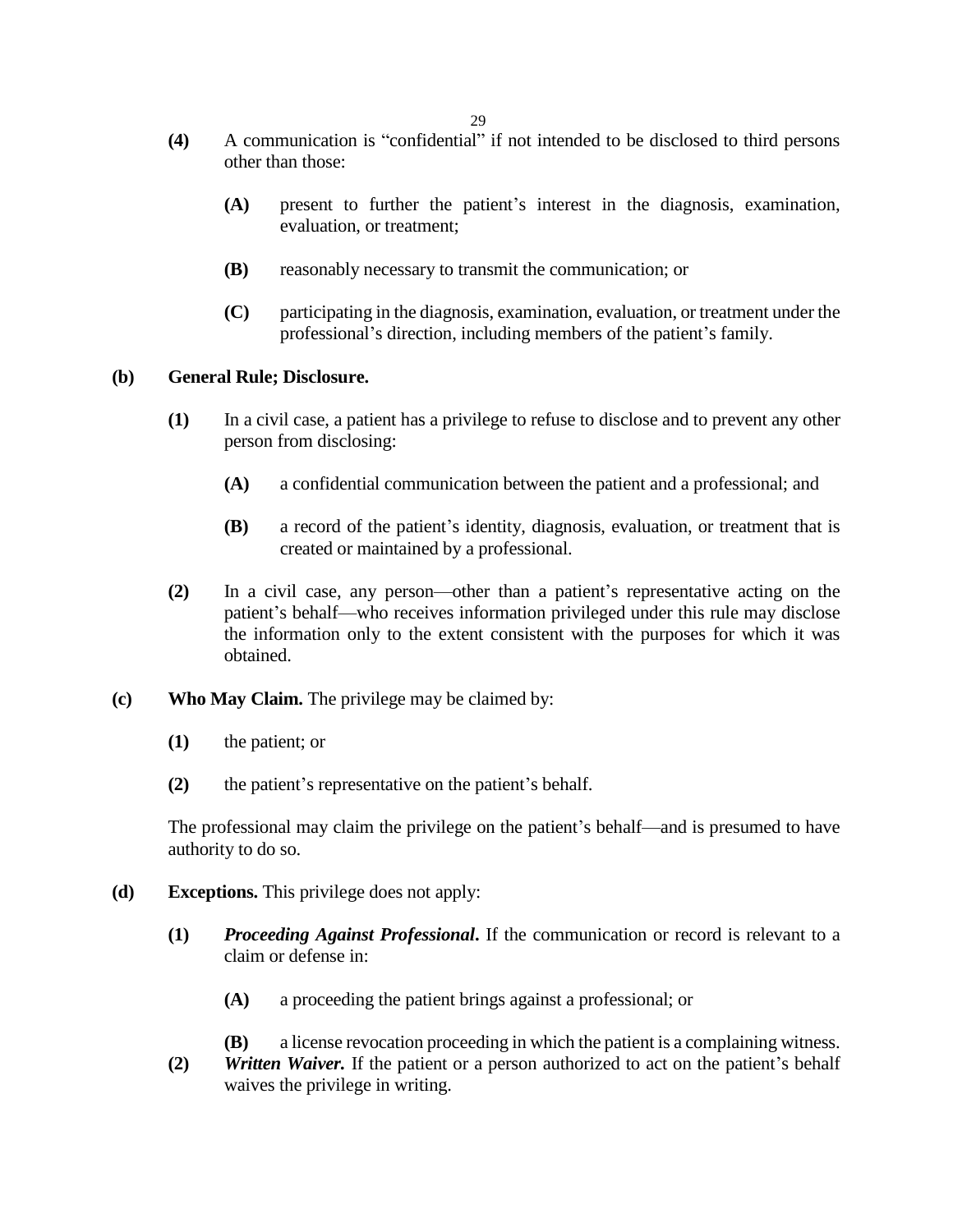- <span id="page-29-0"></span>**(3)** *Action to Collect.* In an action to collect a claim for mental or emotional health services rendered to the patient.
- **(4)** *Communication Made in Court-Ordered Examination.* To a communication the patient made to a professional during a court-ordered examination relating to the patient's mental or emotional condition or disorder if:
	- **(A)** the patient made the communication after being informed that it would not be privileged;
	- **(B)** the communication is offered to prove an issue involving the patient's mental or emotional health; and
	- **(C)** the court imposes appropriate safeguards against unauthorized disclosure.
- **(5)** *Party Relies on Patient's Condition.* If any party relies on the patient's physical, mental, or emotional condition as a part of the party's claim or defense and the communication or record is relevant to that condition.
- **(6)** *Abuse or Neglect of "Institution" Resident.* In a proceeding regarding the abuse or neglect, or the cause of any abuse or neglect, of a resident of an "institution" as defined in Tex. Health & Safety Code § 242.002.

**Comment to 2015 Restyling:** The mental-health-information privilege in civil cases was enacted in Texas in 1979. Tex. Rev. Civ. Stat. art. 5561h (later codified at Tex. Health & Safety Code § 611.001 et seq.) provided that the privilege applied even if the patient had received the professional's services before the statute's enactment. Because more than thirty years have now passed, it is no longer necessary to burden the text of the rule with a statement regarding the privilege's retroactive application. But deleting this statement from the rule's text is not intended as a substantive change in the law.

Tex. Health & Safety Code ch. 611 addresses confidentiality rules for communications between a patient and a mental-health professional and for the professional's treatment records. Many of these provisions apply in contexts other than court proceedings. Reconciling the provisions of Rule 510 with the parts of chapter 611 that address a mental-health-information privilege applicable to court proceedings is beyond the scope of the restyling project.

## **Rule 511. Waiver by Voluntary Disclosure**

**(a) General Rule.**

A person upon whom these rules confer a privilege against disclosure waives the privilege if: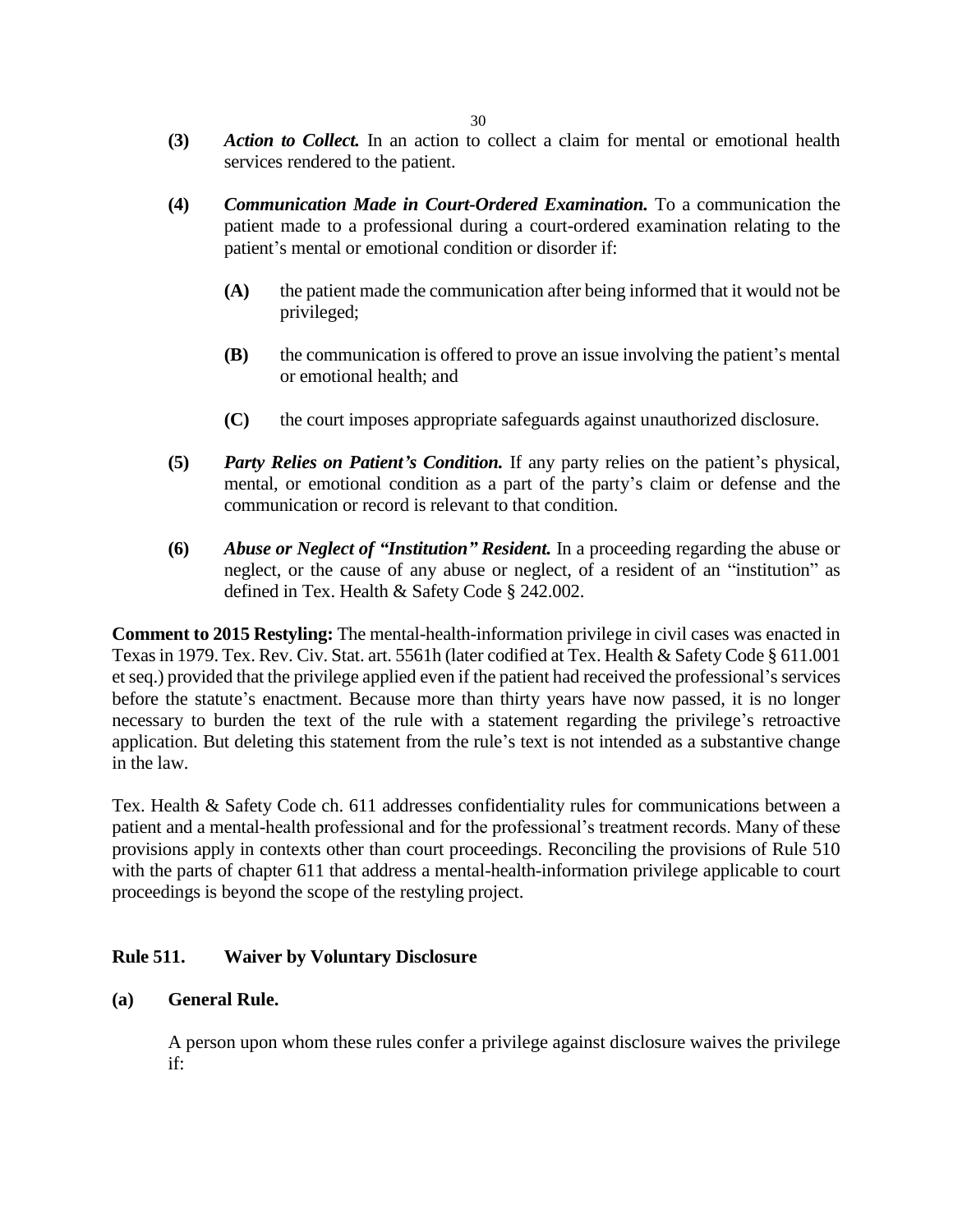- **(1)** the person or a predecessor of the person while holder of the privilege voluntarily discloses or consents to disclosure of any significant part of the privileged matter unless such disclosure itself is privileged; or
- **(2)** the person or a representative of the person calls a person to whom privileged communications have been made to testify as to the person's character or character trait insofar as such communications are relevant to such character or character trait.

## **(b) Lawyer-Client Privilege and Work Product; Limitations on Waiver.**

Notwithstanding paragraph (a), the following provisions apply, in the circumstances set out, to disclosure of a communication or information covered by the lawyer-client privilege or work-product protection.

- **(1)** *Disclosure Made in a Federal or State Proceeding or to a Federal or State Office or Agency; Scope of a Waiver.* When the disclosure is made in a federal proceeding or state proceeding of any state or to a federal office or agency or state office or agency of any state and waives the lawyer-client privilege or work-product protection, the waiver extends to an undisclosed communication or information only if:
	- **(A)** the waiver is intentional;
	- **(B)** the disclosed and undisclosed communications or information concern the same subject matter; and
	- **(C)** they ought in fairness to be considered together.
- **(2)** *Inadvertent Disclosure in State Civil Proceedings.* When made in a Texas state proceeding, an inadvertent disclosure does not operate as a waiver if the holder followed the procedures of Rule of Civil Procedure 193.3(d).
- **(3)** *Controlling Effect of a Court Order.* A disclosure made in litigation pending before a federal court or a state court of any state that has entered an order that the privilege or protection is not waived by disclosure connected with the litigation pending before that court is also not a waiver in a Texas state proceeding.
- **(4)** *Controlling Effect of a Party Agreement.* An agreement on the effect of disclosure in a state proceeding of any state is binding only on the parties to the agreement, unless it is incorporated into a court order.

**Comment to 2015 Restyling:** The amendments to Rule 511 are designed to align Texas law with federal law on waiver of privilege by voluntary disclosure. Subsection (a) sets forth the general rule. Subsection (b) incorporates the provisions of Federal Rule of Evidence 502. Like the federal rule, subsection (b) only addresses disclosure of communications or information covered by the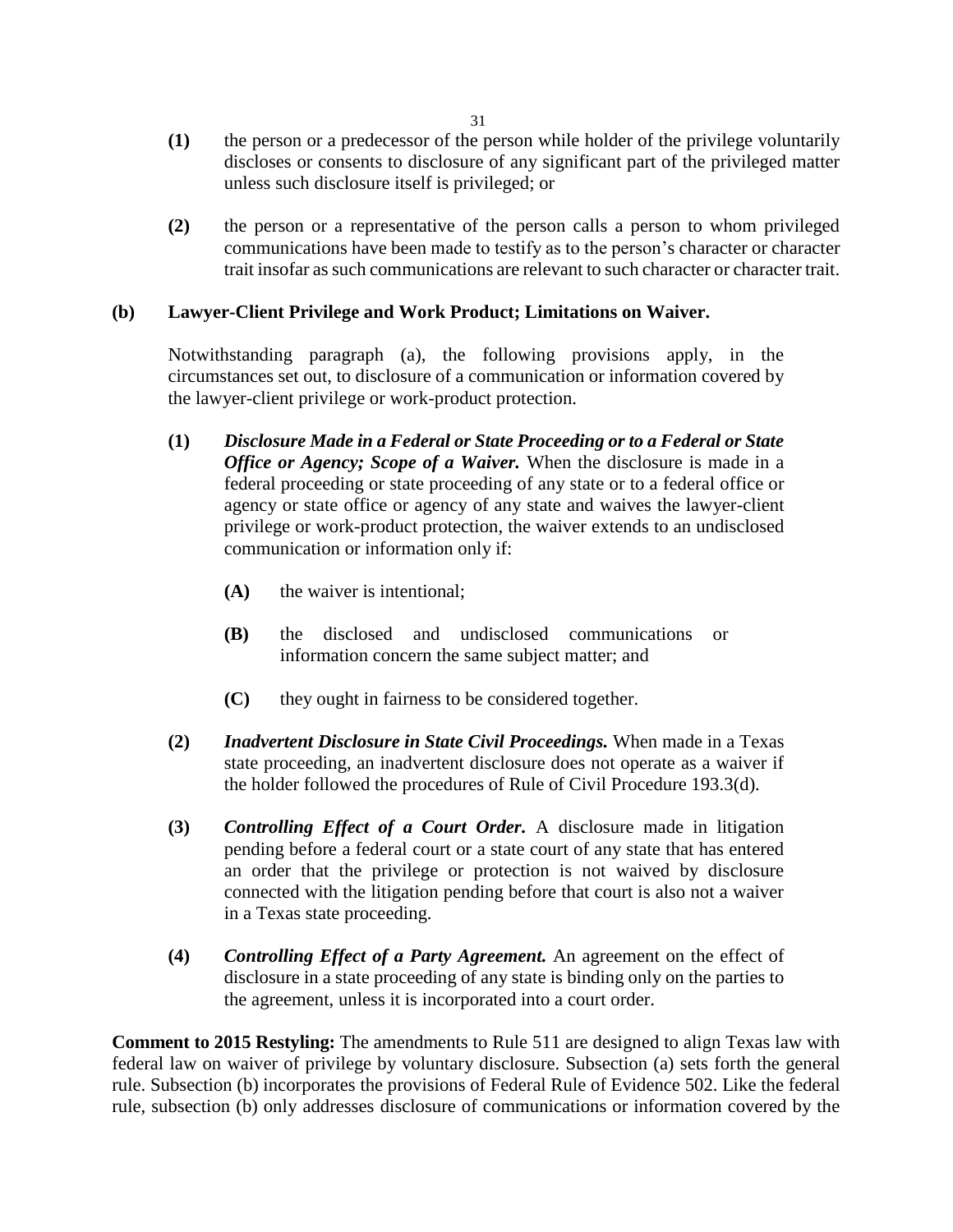<span id="page-31-0"></span>lawyer-client privilege or work-product protection. These amendments do not affect the law governing waiver of other privileges or protections.

## **Rule 512. Privileged Matter Disclosed Under Compulsion or Without Opportunity to Claim Privilege**

A privilege claim is not defeated by a disclosure that was:

- **(a)** compelled erroneously; or
- **(b)** made without opportunity to claim the privilege.

### **Rule 513. Comment On or Inference From a Privilege Claim; Instruction**

- **(a) Comment or Inference Not Permitted.** Except as permitted in Rule 504(b)(2), neither the court nor counsel may comment on a privilege claim—whether made in the present proceeding or previously—and the factfinder may not draw an inference from the claim.
- **(b) Claiming Privilege Without the Jury's Knowledge.** To the extent practicable, the court must conduct a jury trial so that the making of a privilege claim is not suggested to the jury by any means.
- **(c) Claim of Privilege Against Self-Incrimination in a Civil Case.** Subdivisions (a) and (b) do not apply to a party's claim, in the present civil case, of the privilege against self-incrimination.
- **(d) Jury Instruction.** When this rule forbids a jury from drawing an inference from a privilege claim, the court must, on request of a party against whom the jury might draw the inference, instruct the jury accordingly.

## **ARTICLE VI. WITNESSES**

## **Rule 601. Competency to Testify in General; "Dead Man's Rule"**

- **(a) In General.** Every person is competent to be a witness unless these rules provide otherwise. The following witnesses are incompetent:
	- **(1)** *Insane Persons.* A person who is now insane or was insane at the time of the events about which the person is called to testify.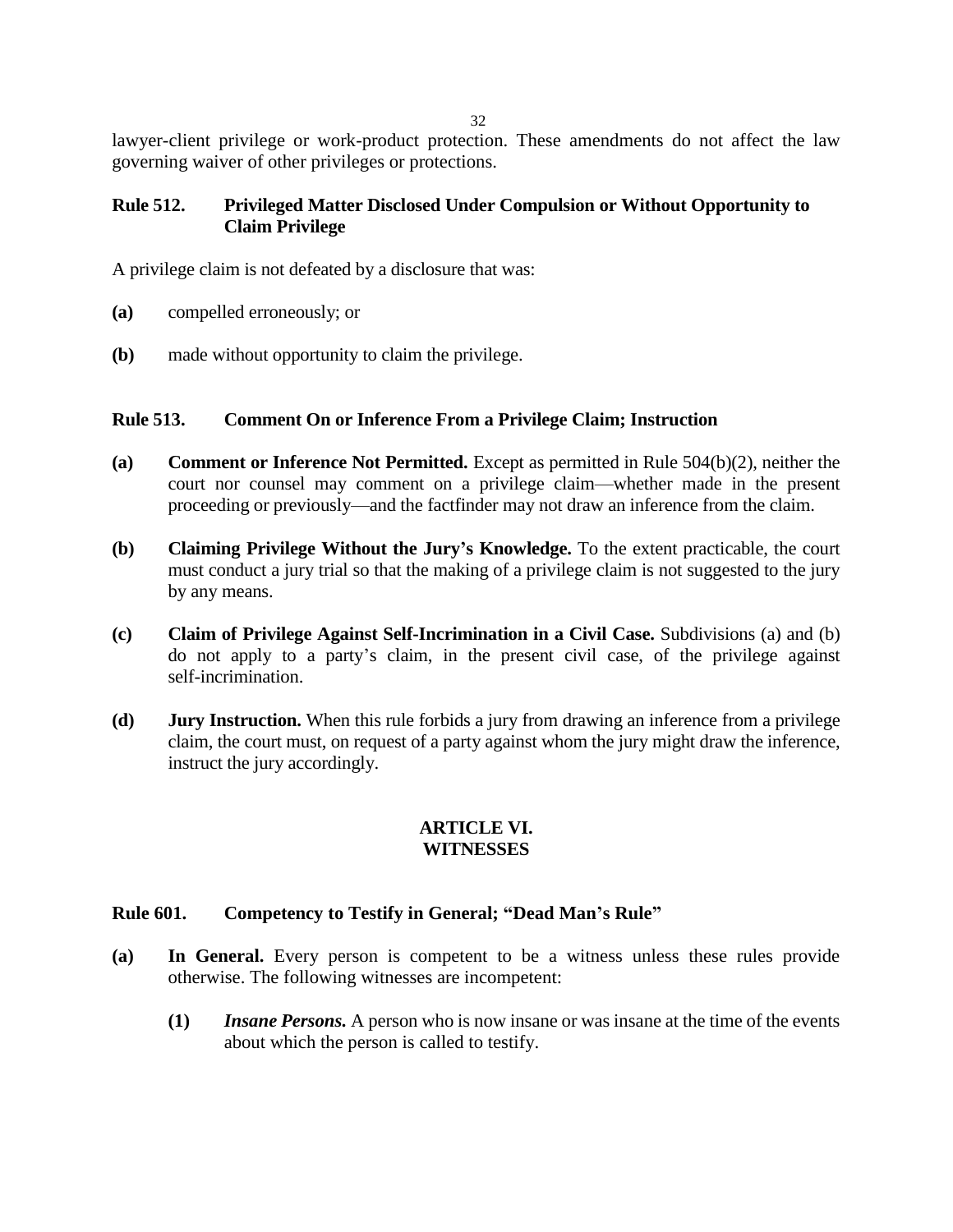**(2)** *Persons Lacking Sufficient Intellect.* A child—or any other person—whom the court examines and finds lacks sufficient intellect to testify concerning the matters in issue.

### **(b) The "Dead Man's Rule."**

- **(1)** *Applicability***.** The "Dead Man's Rule" applies only in a civil case:
	- **(A)** by or against a party in the party's capacity as an executor, administrator, or guardian; or
	- **(B)** by or against a decedent's heirs or legal representatives and based in whole or in part on the decedent's oral statement.
- **(2)** *General Rule***.** In cases described in subparagraph (b)(1)(A), a party may not testify against another party about an oral statement by the testator, intestate, or ward. In cases described in subparagraph  $(b)(1)(B)$ , a party may not testify against another party about an oral statement by the decedent.
- **(3)** *Exceptions.* A party may testify against another party about an oral statement by the testator, intestate, ward, or decedent if:
	- **(A)** the party's testimony about the statement is corroborated; or
	- **(B)** the opposing party calls the party to testify at the trial about the statement.
- **(4)** *Instructions***.** If a court excludes evidence under paragraph (b)(2), the court must instruct the jury that the law prohibits a party from testifying about an oral statement by the testator, intestate, ward, or decedent unless the oral statement is corroborated or the opposing party calls the party to testify at the trial about the statement.

**Comment to 2015 Restyling:** The text of the "Dead Man's Rule" has been streamlined to clarify its meaning without making any substantive changes. The text of former Rule 601(b) (as well as its statutory predecessor, Vernon's Ann. Civ. St. art. 3716) prohibits only a "party" from testifying about the dead man's statements. Despite this, the last sentence of former Rule 601(b) requires the court to instruct the jury when the rule "prohibits an interested party or witness" from testifying. Because the rule prohibits only a "party" from testifying, restyled Rule 601(b)(4) references only "a party," and not "an interested party or witness." To be sure, courts have indicated that the rule (or its statutory predecessor) may be applicable to a witness who is not nominally a party and inapplicable to a witness who is only nominally a party. *See, e.g.*, *Chandler v. Welborn*, 156 Tex. 312, 294 S.W.2d 801, 809 (1956); *Ragsdale v. Ragsdale*, 142 Tex. 476, 179 S.W.2d 291, 295 (1944). But these decisions are based on an interpretation of the meaning of "party." Therefore, limiting the court's instruction under restyled Rule 601(b)(4) to "a party" does not change Texas practice. In addition, restyled Rule 601(b) deletes the sentence in former Rule 601(b) that states "[e]xcept for the foregoing, a witness is not precluded from giving evidence . . . because the witness is a party to the action . . ." This sentence is surplusage. Rule 601(b) is a rule of exclusion. If the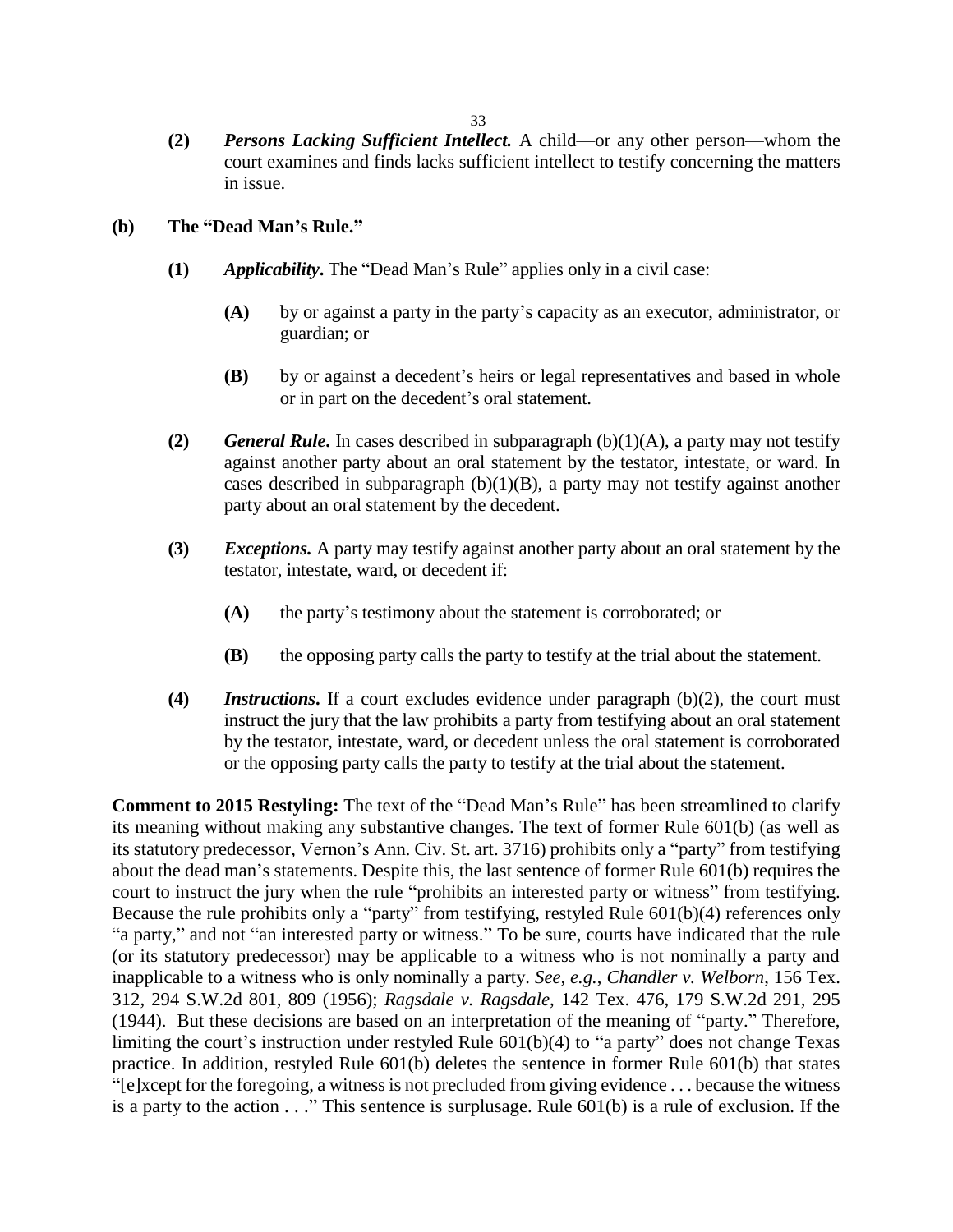<span id="page-33-0"></span>testimony falls outside the rule of exclusion, its admissibility will be determined by other applicable rules of evidence.

## **Rule 602. Need for Personal Knowledge**

A witness may testify to a matter only if evidence is introduced sufficient to support a finding that the witness has personal knowledge of the matter. Evidence to prove personal knowledge may consist of the witness's own testimony. This rule does not apply to a witness's expert testimony under Rule 703.

## **Rule 603. Oath or Affirmation to Testify Truthfully**

Before testifying, a witness must give an oath or affirmation to testify truthfully. It must be in a form designed to impress that duty on the witness's conscience.

## **Rule 604. Interpreter**

An interpreter must be qualified and must give an oath or affirmation to make a true translation.

## **Rule 605. Judge's Competency as a Witness**

The presiding judge may not testify as a witness at the trial. A party need not object to preserve the issue.

## **Rule 606. Juror's Competency as a Witness**

**(a) At the Trial.** A juror may not testify as a witness before the other jurors at the trial. If a juror is called to testify, the court must give a party an opportunity to object outside the jury's presence.

## **(b) During an Inquiry into the Validity of a Verdict or Indictment.**

- **(1)** *Prohibited Testimony or Other Evidence***.** During an inquiry into the validity of a verdict or indictment, a juror may not testify about any statement made or incident that occurred during the jury's deliberations; the effect of anything on that juror's or another juror's vote; or any juror's mental processes concerning the verdict or indictment. The court may not receive a juror's affidavit or evidence of a juror's statement on these matters.
- **(2)** *Exceptions***.** A juror may testify:

34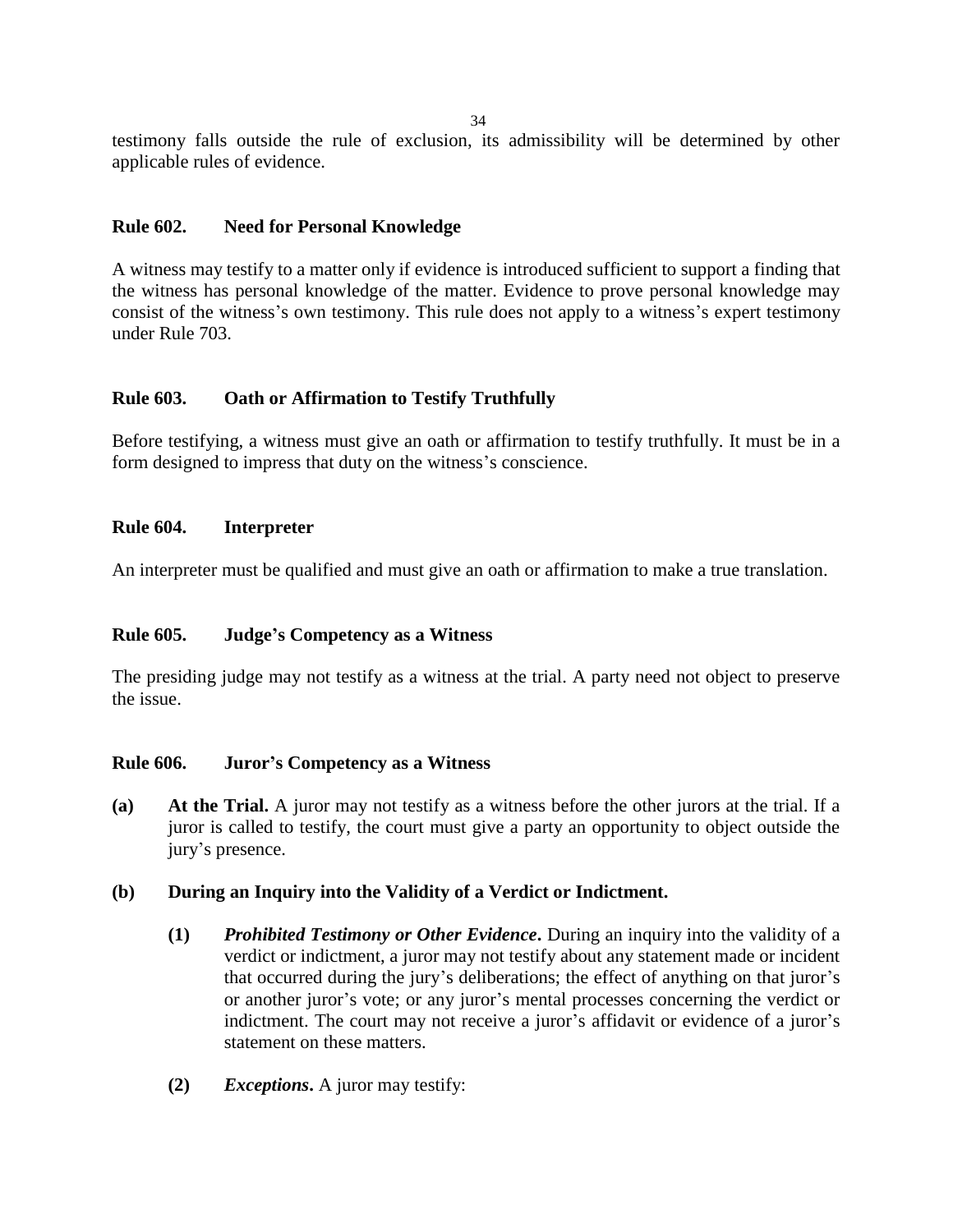35

- **(A)** about whether an outside influence was improperly brought to bear on any juror; or
- **(B)** to rebut a claim that the juror was not qualified to serve.

## <span id="page-34-0"></span>**Rule 607. Who May Impeach a Witness**

Any party, including the party that called the witness, may attack the witness's credibility.

## **Rule 608. A Witness's Character for Truthfulness or Untruthfulness**

- **(a) Reputation or Opinion Evidence.** A witness's credibility may be attacked or supported by testimony about the witness's reputation for having a character for truthfulness or untruthfulness, or by testimony in the form of an opinion about that character. But evidence of truthful character is admissible only after the witness's character for truthfulness has been attacked.
- **(b) Specific Instances of Conduct.** Except for a criminal conviction under Rule 609, a party may not inquire into or offer extrinsic evidence to prove specific instances of the witness's conduct in order to attack or support the witness's character for truthfulness.

## **Rule 609. Impeachment by Evidence of a Criminal Conviction**

- **(a) In General.** Evidence of a criminal conviction offered to attack a witness's character for truthfulness must be admitted if:
	- **(1)** the crime was a felony or involved moral turpitude, regardless of punishment;
	- **(2)** the probative value of the evidence outweighs its prejudicial effect to a party; and
	- **(3)** it is elicited from the witness or established by public record.
- **(b) Limit on Using the Evidence After 10 Years.** This subdivision (b) applies if more than 10 years have passed since the witness's conviction or release from confinement for it, whichever is later. Evidence of the conviction is admissible only if its probative value, supported by specific facts and circumstances, substantially outweighs its prejudicial effect.
- **(c) Effect of a Pardon, Annulment, or Certificate of Rehabilitation.** Evidence of a conviction is not admissible if:
	- **(1)** the conviction has been the subject of a pardon, annulment, certificate of rehabilitation, or other equivalent procedure based on a finding that the person has been rehabilitated, and the person has not been convicted of a later crime that was classified as a felony or involved moral turpitude, regardless of punishment;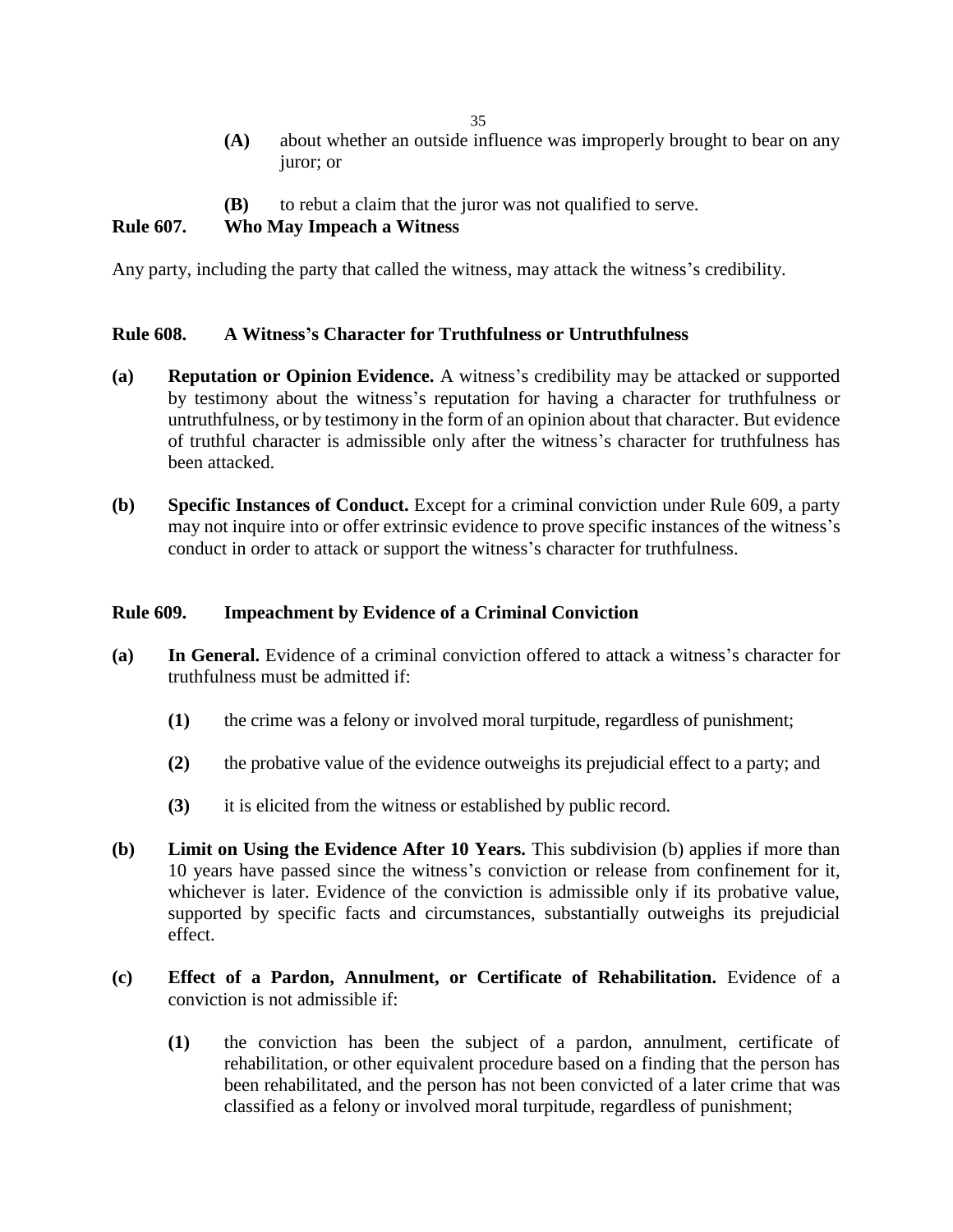- <span id="page-35-0"></span>**(2)** probation has been satisfactorily completed for the conviction, and the person has not been convicted of a later crime that was classified as a felony or involved moral turpitude, regardless of punishment; or
- **(3)** the conviction has been the subject of a pardon, annulment, or other equivalent procedure based on a finding of innocence.
- **(d) Juvenile Adjudications**. Evidence of a juvenile adjudication is admissible under this rule only if:
	- **(1)** the witness is a party in a proceeding conducted under title 3 of the Texas Family Code; or
	- **(2)** the United States or Texas Constitution requires that it be admitted.
- **(e) Pendency of an Appeal.** A conviction for which an appeal is pending is not admissible under this rule.
- **(f) Notice.** Evidence of a witness's conviction is not admissible under this rule if, after receiving from the adverse party a timely written request specifying the witness, the proponent of the conviction fails to provide sufficient written notice of intent to use the conviction. Notice is sufficient if it provides a fair opportunity to contest the use of such evidence.

## **Rule 610. Religious Beliefs or Opinions**

Evidence of a witness's religious beliefs or opinions is not admissible to attack or support the witness's credibility.

## **Rule 611. Mode and Order of Examining Witnesses and Presenting Evidence**

- **(a) Control by the Court; Purposes.** The court should exercise reasonable control over the mode and order of examining witnesses and presenting evidence so as to:
	- **(1)** make those procedures effective for determining the truth;
	- **(2)** avoid wasting time; and
	- **(3)** protect witnesses from harassment or undue embarrassment.
- **(b) Scope of Cross-Examination.** A witness may be cross-examined on any relevant matter, including credibility.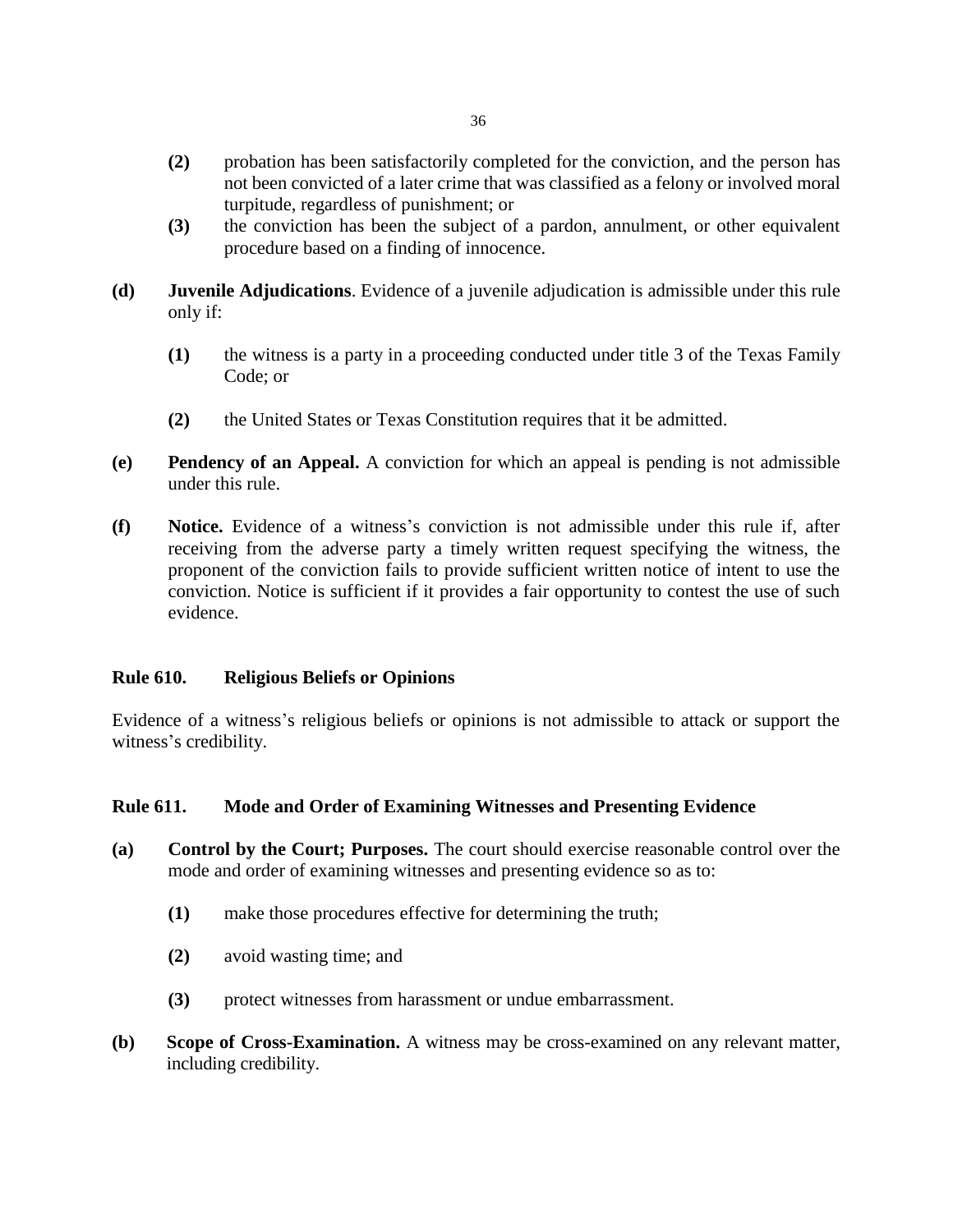- <span id="page-36-0"></span>**(c) Leading Questions.** Leading questions should not be used on direct examination except as necessary to develop the witness's testimony. Ordinarily, the court should allow leading questions:
	- **(1)** on cross-examination; and
	- **(2)** when a party calls a hostile witness, an adverse party, or a witness identified with an adverse party.

## **Rule 612. Writing Used to Refresh a Witness's Memory**

- **(a) Scope.** This rule gives an adverse party certain options when a witness uses a writing to refresh memory:
	- **(1)** while testifying;
	- **(2)** before testifying, in civil cases, if the court decides that justice requires the party to have those options; or
	- **(3)** before testifying, in criminal cases.
- **(b) Adverse Party's Options; Deleting Unrelated Matter.** An adverse party is entitled to have the writing produced at the hearing, to inspect it, to cross-examine the witness about it, and to introduce in evidence any portion that relates to the witness's testimony. If the producing party claims that the writing includes unrelated matter, the court must examine the writing in camera, delete any unrelated portion, and order that the rest be delivered to the adverse party. Any portion deleted over objection must be preserved for the record.
- **(c) Failure to Produce or Deliver the Writing.** If a writing is not produced or is not delivered as ordered, the court may issue any appropriate order. But if the prosecution does not comply in a criminal case, the court must strike the witness's testimony or—if justice so requires—declare a mistrial.

### **Rule 613. Witness's Prior Statement and Bias or Interest**

### **(a) Witness's Prior Inconsistent Statement.**

- **(1)** *Foundation Requirement***.** When examining a witness about the witness's prior inconsistent statement—whether oral or written—a party must first tell the witness:
	- **(A)** the contents of the statement;
	- **(B)** the time and place of the statement; and
	- **(C)** the person to whom the witness made the statement.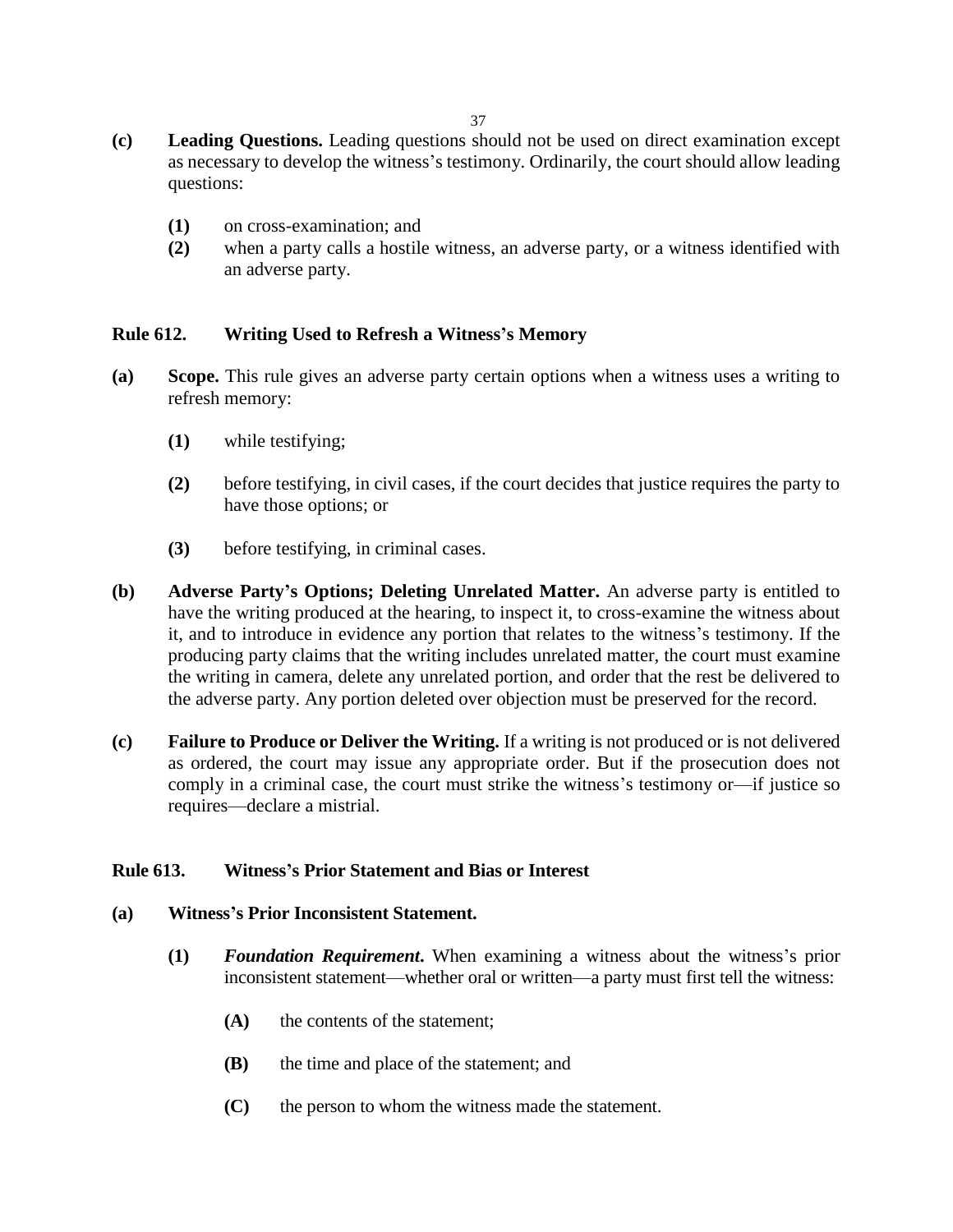- **(2)** *Need Not Show Written Statement.* If the witness's prior inconsistent statement is written, a party need not show it to the witness before inquiring about it, but must, upon request, show it to opposing counsel.
- **(3)** *Opportunity to Explain or Deny.* A witness must be given the opportunity to explain or deny the prior inconsistent statement.
- **(4)** *Extrinsic Evidence.* Extrinsic evidence of a witness's prior inconsistent statement is not admissible unless the witness is first examined about the statement and fails to unequivocally admit making the statement.
- **(5)** *Opposing Party's Statement***.** This subdivision (a) does not apply to an opposing party's statement under Rule 801(e)(2).

### **(b) Witness's Bias or Interest.**

- **(1)** *Foundation Requirement***.** When examining a witness about the witness's bias or interest, a party must first tell the witness the circumstances or statements that tend to show the witness's bias or interest. If examining a witness about a statement whether oral or written—to prove the witness's bias or interest, a party must tell the witness:
	- **(A)** the contents of the statement;
	- **(B)** the time and place of the statement; and
	- **(C)** the person to whom the statement was made.
- **(2)** *Need Not Show Written Statement.* If a party uses a written statement to prove the witness's bias or interest, a party need not show the statement to the witness before inquiring about it, but must, upon request, show it to opposing counsel.
- **(3)** *Opportunity to Explain or Deny.* A witness must be given the opportunity to explain or deny the circumstances or statements that tend to show the witness's bias or interest. And the witness's proponent may present evidence to rebut the charge of bias or interest.
- **(4)** *Extrinsic Evidence.* Extrinsic evidence of a witness's bias or interest is not admissible unless the witness is first examined about the bias or interest and fails to unequivocally admit it.
- **(c) Witness's Prior Consistent Statement.** Unless Rule 801(e)(1)(B) provides otherwise, a witness's prior consistent statement is not admissible if offered solely to enhance the witness's credibility.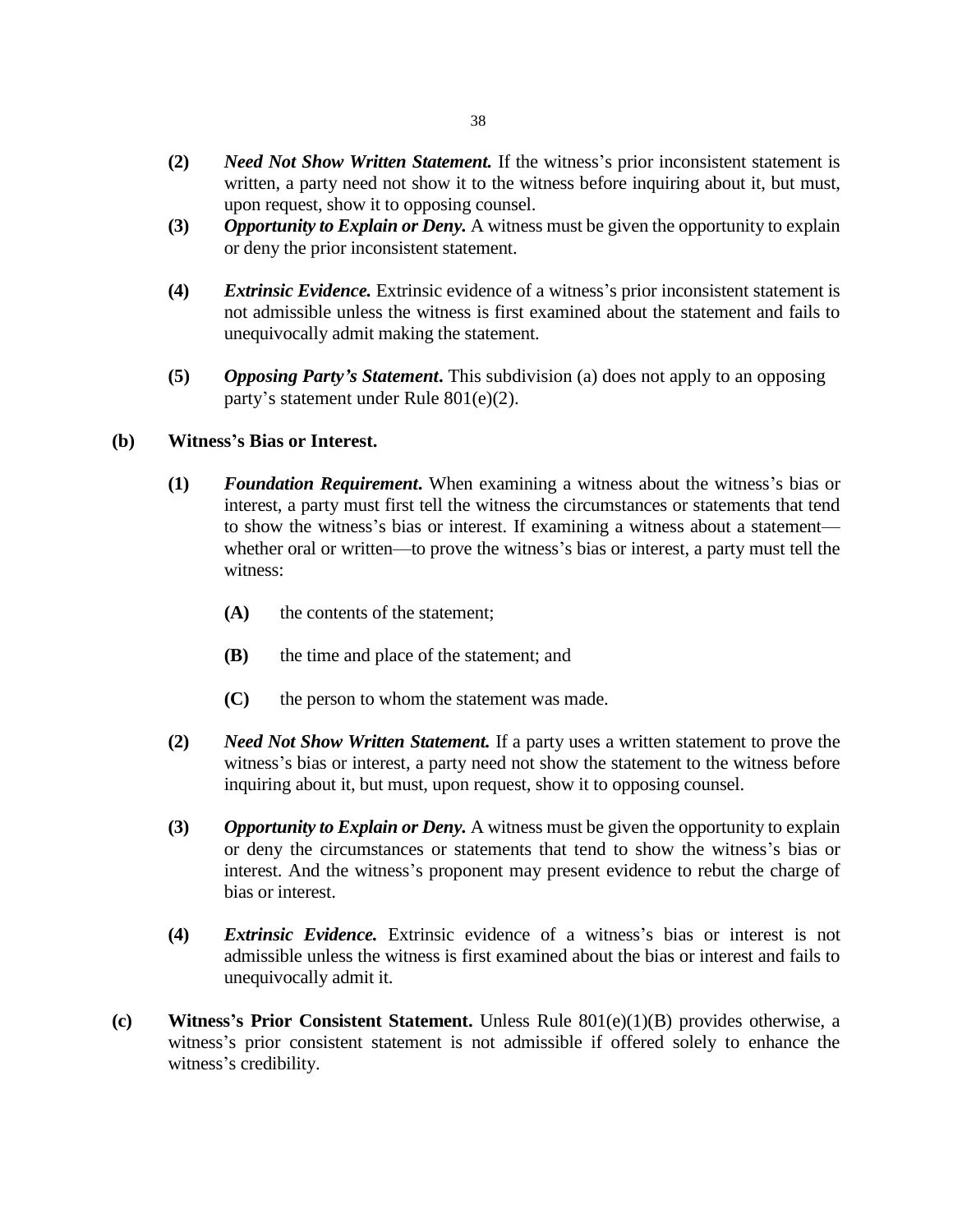<span id="page-38-0"></span>**Comment to 2015 Restyling:** The amended rule retains the requirement that a witness be given an opportunity to explain or deny (a) a prior inconsistent statement or (b) the circumstances or a statement showing the witness's bias or interest, but this requirement is not imposed on the examining attorney. A witness may have to wait until redirect examination to explain a prior inconsistent statement or the circumstances or a statement that shows bias. But the impeaching attorney still is not permitted to introduce extrinsic evidence of the witness's prior inconsistent statement or bias unless the witness has first been examined about the statement or bias and has failed to unequivocally admit it. All other changes to the rule are intended to be stylistic only.

## **Rule 614. Excluding Witnesses**

At a party's request, the court must order witnesses excluded so that they cannot hear other witnesses' testimony. Or the court may do so on its own. But this rule does not authorize excluding:

- **(a)** a party who is a natural person and, in civil cases, that person's spouse;
- **(b)** after being designated as the party's representative by its attorney:
	- **(1)** in a civil case, an officer or employee of a party that is not a natural person; or
	- **(2)** in a criminal case, a defendant that is not a natural person;
- **(c)** a person whose presence a party shows to be essential to presenting the party's claim or defense; or
- **(d)** the victim in a criminal case, unless the court determines that the victim's testimony would be materially affected by hearing other testimony at the trial.

## **Rule 615. Producing a Witness's Statement in Criminal Cases**

- **(a) Motion to Produce.** After a witness other than the defendant testifies on direct examination, the court, on motion of a party who did not call the witness, must order an attorney for the state or the defendant and the defendant's attorney to produce, for the examination and use of the moving party, any statement of the witness that:
	- (1) is in their possession;
	- (2) relates to the subject matter of the witness's testimony; and
	- (3) has not previously been produced.
- **(b) Producing the Entire Statement.** If the entire statement relates to the subject matter of the witness's testimony, the court must order that the statement be delivered to the moving party.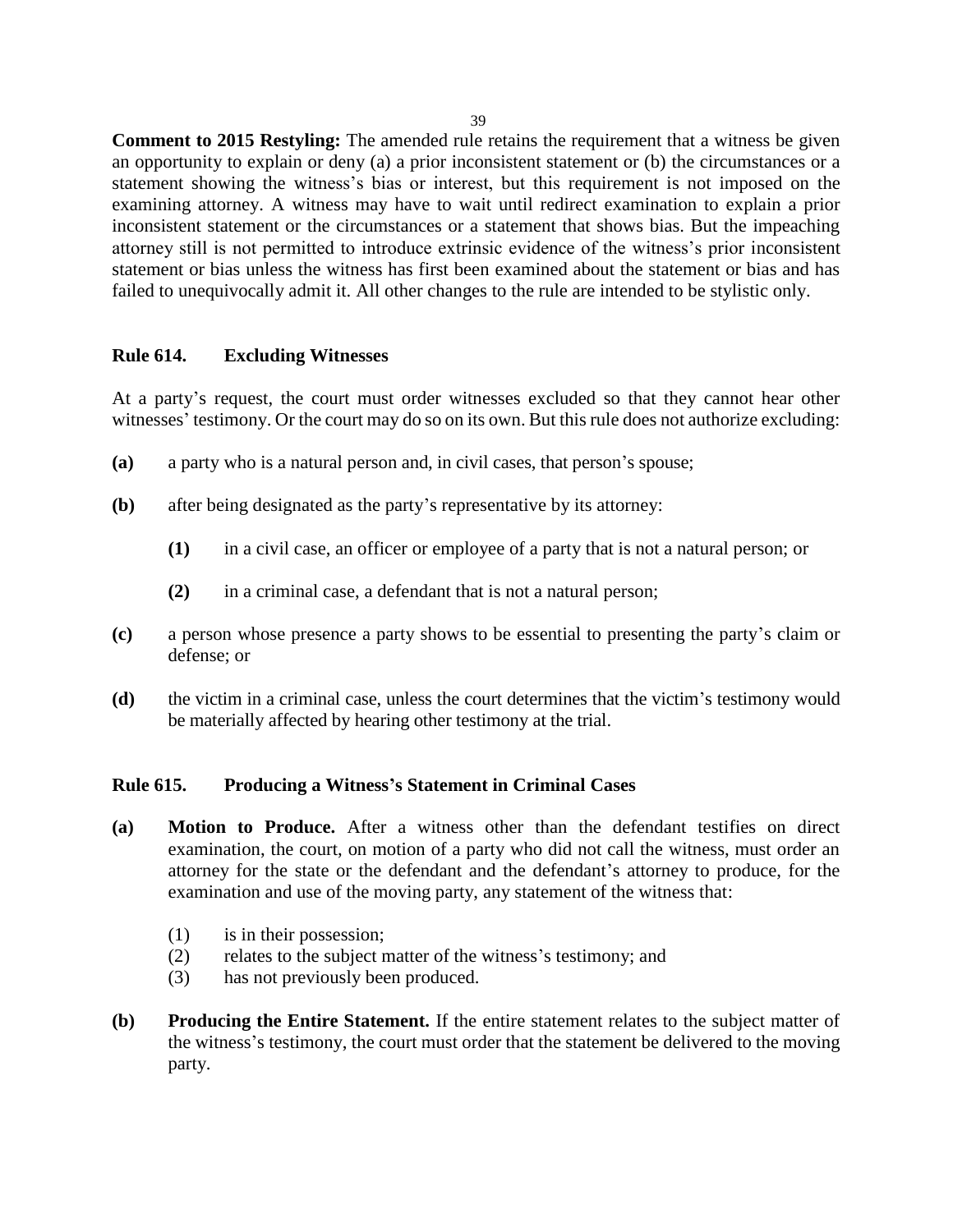- **(c) Producing a Redacted Statement.** If the party who called the witness claims that the statement contains information that does not relate to the subject matter of the witness's testimony, the court must inspect the statement in camera. After excising any unrelated portions, the court must order delivery of the redacted statement to the moving party. If a party objects to an excision, the court must preserve the entire statement with the excised portion indicated, under seal, as part of the record.
- **(d) Recess to Examine a Statement.** If the court orders production of a witness's statement, the court, on request, must recess the proceedings to allow the moving party time to examine the statement and prepare for its use.
- **(e) Sanction for Failure to Produce or Deliver a Statement.** If the party who called the witness disobeys an order to produce or deliver a statement, the court must strike the witness's testimony from the record. If an attorney for the state disobeys the order, the court must declare a mistrial if justice so requires.
- **(f) "Statement" Defined.** As used in this rule, a witness's "statement'' means:
	- **(1)** a written statement that the witness makes and signs, or otherwise adopts or approves;
	- **(2)** a substantially verbatim, contemporaneously recorded recital of the witness's oral statement that is contained in any recording or any transcription of a recording; or
	- **(3)** the witness's statement to a grand jury, however taken or recorded, or a transcription of such a statement.

**Comment to 2015 Amendment**: The Michael Morton Act, codified at Texas Code of Criminal Procedure art. 39.14, affords defendants substantial pre-trial discovery, requiring the state, upon request from the defendant, to produce and permit the defendant to inspect and copy various items, including witness statements. In many instances, therefore, art. 39.14 eliminates the need, after the witness testifies on direct examination, for a defendant to request, and the court to order, production of a witness's statement.

But art. 39.14 does not entirely eliminate the need for in-trial discovery of witness statements. Art. 39.14 does not extend equivalent discovery rights to the prosecution, and so prosecutors will still need to use Rule 615 to obtain witness statements of defense witnesses. Moreover, some defendants may fail to exercise their discovery rights under art. 39.14 and so may wish to obtain a witness statement under Rule 615. In addition, the Michael Morton Act applies only to the prosecution of offenses committed after December 31, 2013. Defendants on trial for offenses committed before then have no right to pre-trial discovery of the witness statements of prosecution witnesses.

Consequently, Rule 615(a) has been amended to account for the changed pre-trial discovery regime introduced by the Michael Morton Act. If a party's adversary has already produced a witness's statement – whether through formal discovery under art. 39.14 or through more informal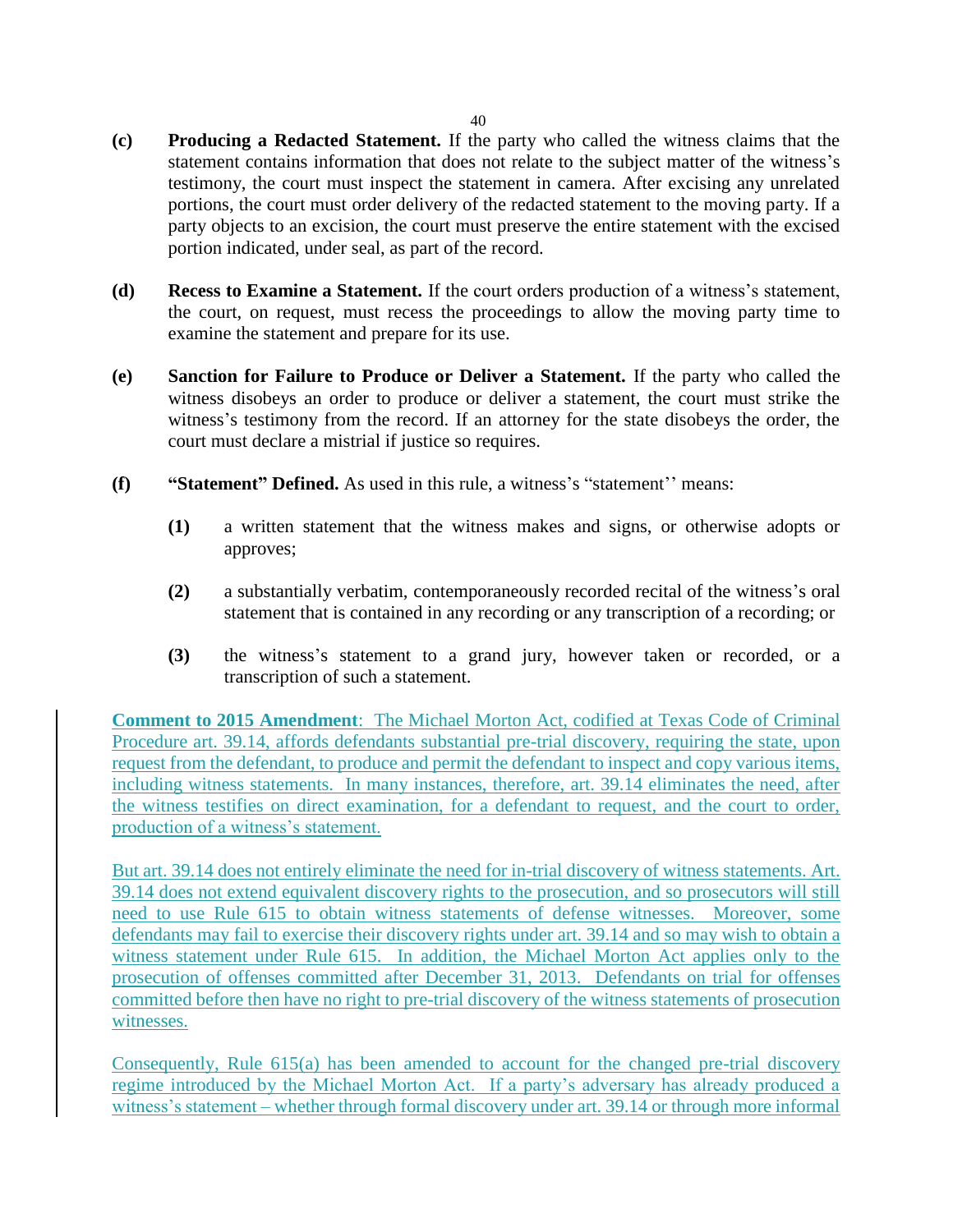<span id="page-40-0"></span>means – Rule 615(a) no longer gives a party the right to obtain, after the witness testifies on direct examination, a court order for production of the witness's statement. But if a party's adversary has not already produced a witness's statement, the party may still use Rule 615(a) to request and obtain a court order requiring production of the witness's statement after the witness finishes testifying on direct examination.

# **ARTICLE VII. OPINIONS AND EXPERT TESTIMONY**

# **Rule 701. Opinion Testimony by Lay Witnesses**

If a witness is not testifying as an expert, testimony in the form of an opinion is limited to one that is:

- **(a)** rationally based on the witness's perception; and
- **(b)** helpful to clearly understanding the witness's testimony or to determining a fact in issue.

**Comment to 2015 Restyling:** All references to an "inference" have been deleted because this makes the Rule flow better and easier to read, and because any "inference" is covered by the broader term "opinion." Courts have not made substantive decisions on the basis of any distinction between an opinion and an inference. No change in current practice is intended.

## **Rule 702. Testimony by Expert Witnesses**

A witness who is qualified as an expert by knowledge, skill, experience, training, or education may testify in the form of an opinion or otherwise if the expert's scientific, technical, or other specialized knowledge will help the trier of fact to understand the evidence or to determine a fact in issue.

## **Rule 703. Bases of an Expert's Opinion Testimony**

An expert may base an opinion on facts or data in the case that the expert has been made aware of, reviewed, or personally observed. If experts in the particular field would reasonably rely on those kinds of facts or data in forming an opinion on the subject, they need not be admissible for the opinion to be admitted.

**Comment to 2015 Restyling:** All references to an "inference" have been deleted because this makes the Rule flow better and easier to read, and because any "inference" is covered by the broader term "opinion." Courts have not made substantive decisions on the basis of any distinction between an opinion and an inference. No change in current practice is intended.

41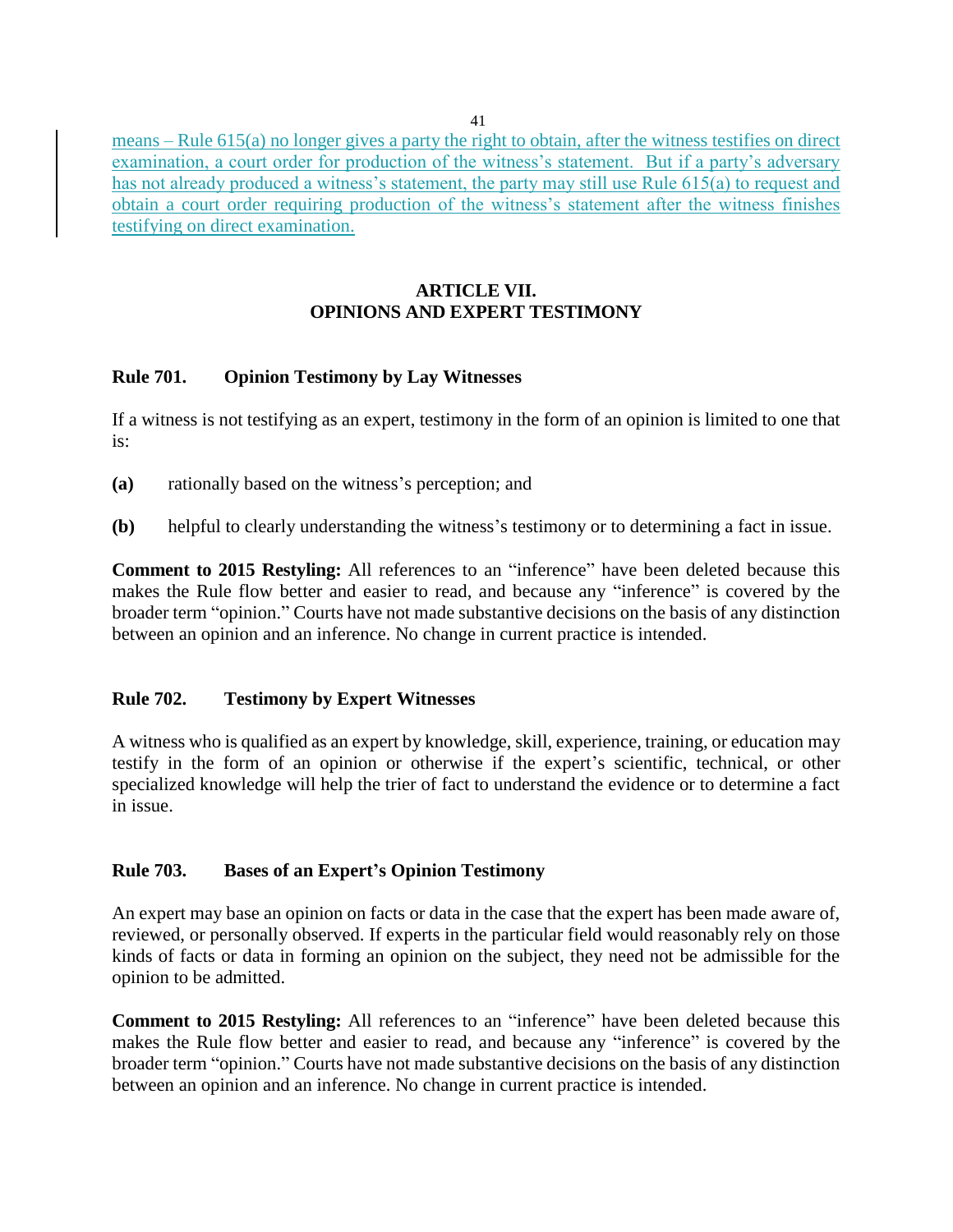## <span id="page-41-0"></span>**Rule 704. Opinion on an Ultimate Issue**

An opinion is not objectionable just because it embraces an ultimate issue.

## **Rule 705. Disclosing the Underlying Facts or Data and Examining an Expert About Them**

- **(a) Stating an Opinion Without Disclosing the Underlying Facts or Data.** Unless the court orders otherwise, an expert may state an opinion—and give the reasons for it—without first testifying to the underlying facts or data. But the expert may be required to disclose those facts or data on cross-examination.
- **(b) Voir Dire Examination of an Expert About the Underlying Facts or Data.** Before an expert states an opinion or discloses the underlying facts or data, an adverse party in a civil case may—or in a criminal case must—be permitted to examine the expert about the underlying facts or data. This examination must take place outside the jury's hearing.
- **(c) Admissibility of Opinion.** An expert's opinion is inadmissible if the underlying facts or data do not provide a sufficient basis for the opinion.
- **(d) When Otherwise Inadmissible Underlying Facts or Data May Be Disclosed; Instructing the Jury.** If the underlying facts or data would otherwise be inadmissible, the proponent of the opinion may not disclose them to the jury if their probative value in helping the jury evaluate the opinion is outweighed by their prejudicial effect. If the court allows the proponent to disclose those facts or data the court must, upon timely request, restrict the evidence to its proper scope and instruct the jury accordingly.

**Comment to 2015 Restyling:** All references to an "inference" have been deleted because this makes the Rule flow better and easier to read, and because any "inference" is covered by the broader term "opinion." Courts have not made substantive decisions on the basis of any distinction between an opinion and an inference. No change in current practice is intended.

### **Rule 706. Audit in Civil Cases**

Notwithstanding any other evidence rule, the court must admit an auditor's verified report prepared under Rule of Civil Procedure 172 and offered by a party. If a party files exceptions to the report, a party may offer evidence supporting the exceptions to contradict the report.

## **ARTICLE VIII.**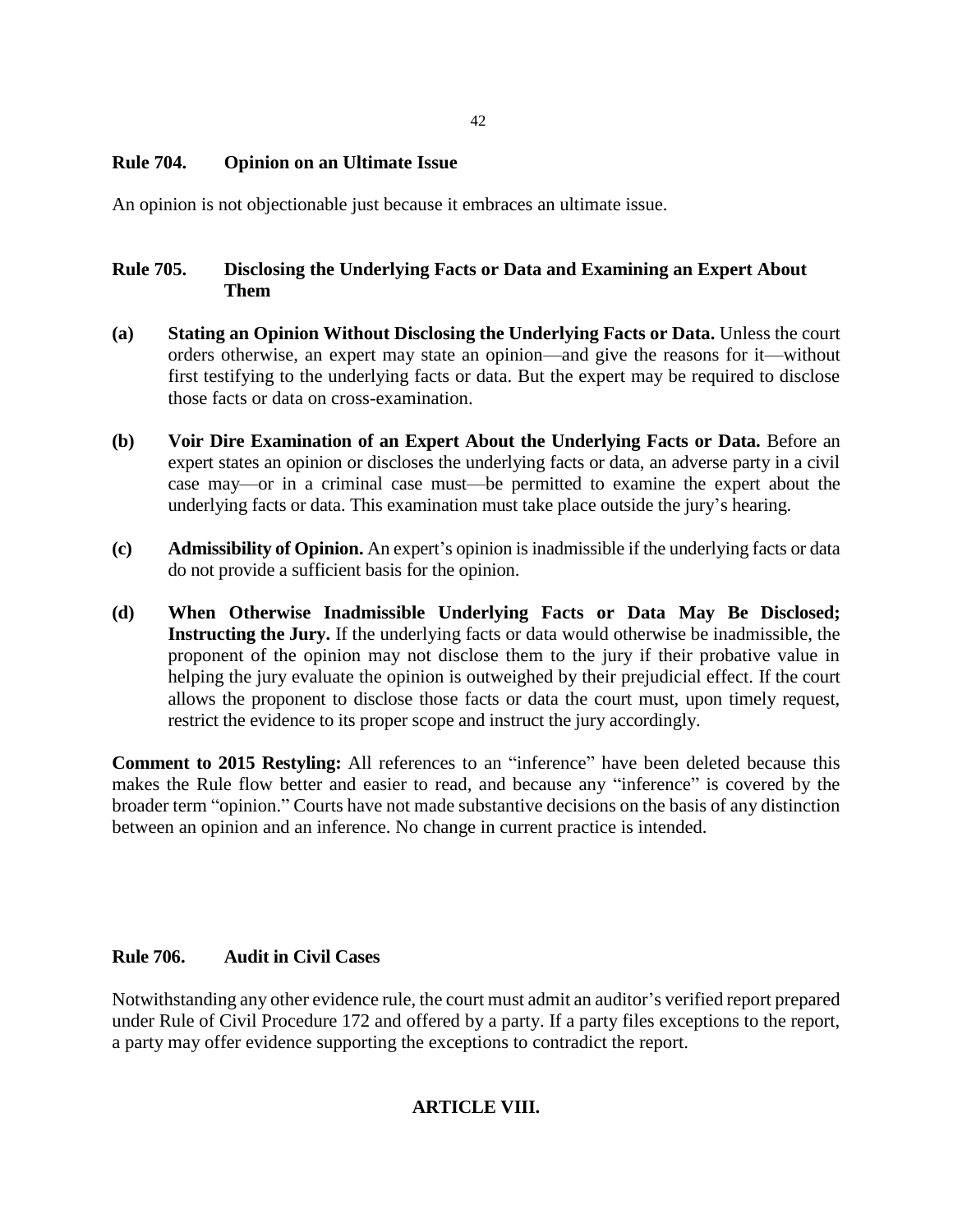## <span id="page-42-0"></span>**Rule 801. Definitions That Apply to This Article; Exclusions from Hearsay**

- **(a) Statement.** "Statement" means a person's oral or written verbal expression, or nonverbal conduct that a person intended as a substitute for verbal expression.
- **(b) Declarant.** "Declarant" means the person who made the statement.
- **(c) Matter Asserted.** "Matter asserted" means:
	- **(1)** any matter a declarant explicitly asserts; and
	- **(2)** any matter implied by a statement, if the probative value of the statement as offered flows from the declarant's belief about the matter.
- **(d) Hearsay.** "Hearsay" means a statement that:
	- **(1)** the declarant does not make while testifying at the current trial or hearing; and
	- **(2)** a party offers in evidence to prove the truth of the matter asserted in the statement.
- **(e) Statements That Are Not Hearsay.** A statement that meets the following conditions is not hearsay:
	- **(1)** *A Declarant-Witness's Prior Statement.* The declarant testifies and is subject to cross-examination about a prior statement, and the statement:
		- **(A)** is inconsistent with the declarant's testimony and:
			- **(i)** when offered in a civil case, was given under penalty of perjury at a trial, hearing, or other proceeding or in a deposition; or
			- **(ii)** when offered in a criminal case, was given under penalty of perjury at a trial, hearing, or other proceeding—except a grand jury proceeding—or in a deposition;
		- **(B)** is consistent with the declarant's testimony and is offered to rebut an express or implied charge that the declarant recently fabricated it or acted from a recent improper influence or motive in so testifying; or
		- **(C)** identifies a person as someone the declarant perceived earlier.
	- **(2)** *An Opposing Party's Statement.* The statement is offered against an opposing party and: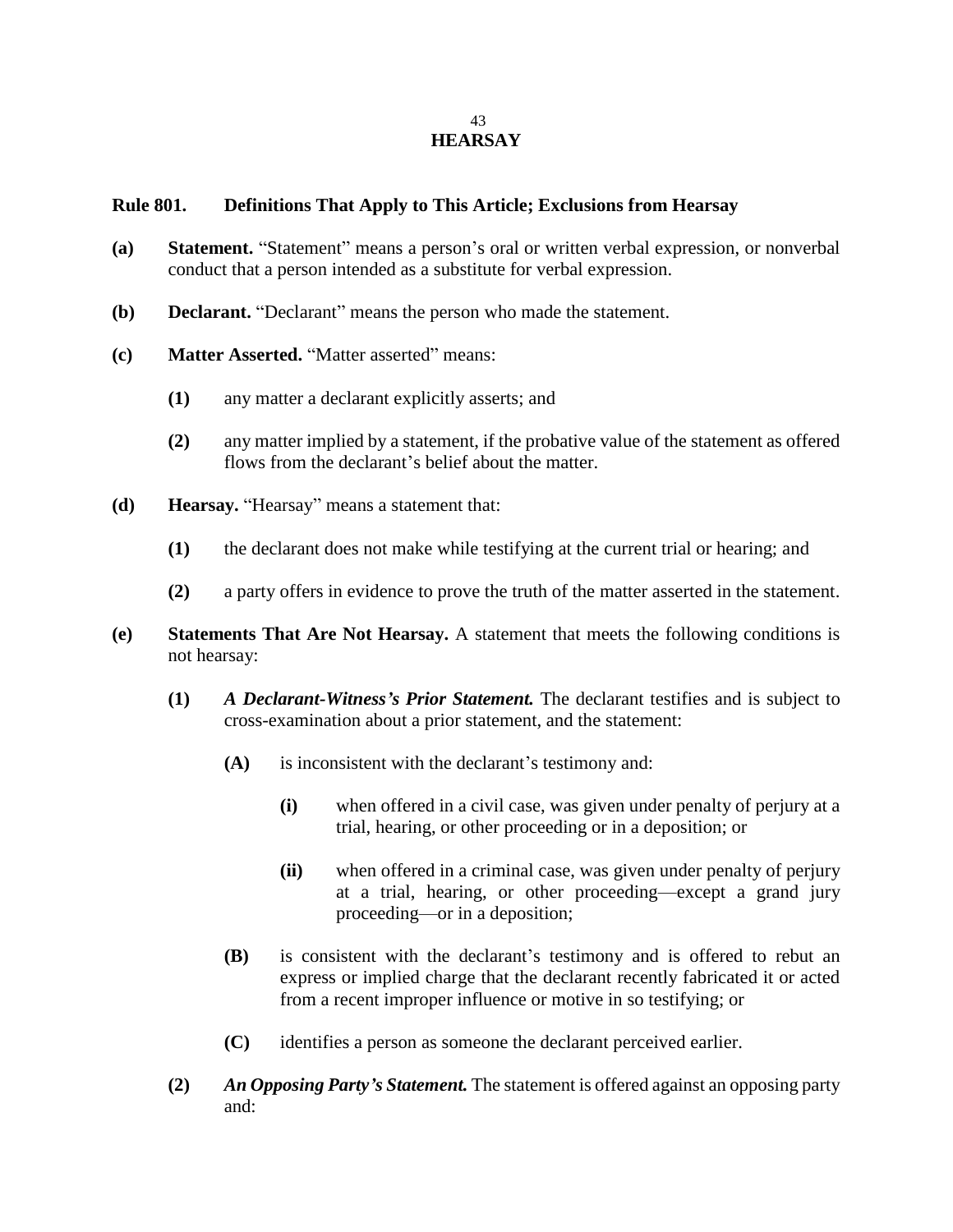- <span id="page-43-0"></span>**(A)** was made by the party in an individual or representative capacity;
- **(B)** is one the party manifested that it adopted or believed to be true;
- **(C)** was made by a person whom the party authorized to make a statement on the subject;
- **(D)** was made by the party's agent or employee on a matter within the scope of that relationship and while it existed; or
- **(E)** was made by the party's coconspirator during and in furtherance of the conspiracy.
- **(3)** *A Deponent's Statement.* In a civil case, the statement was made in a deposition taken in the same proceeding. "Same proceeding" is defined in Rule of Civil Procedure 203.6(b). The deponent's unavailability as a witness is not a requirement for admissibility.

**Comment to 2015 Restyling:** Statements falling under the hearsay exclusion provided by Rule  $801(e)(2)$  are no longer referred to as "admissions" in the title to the subdivision. The term "admissions" is confusing because not all statements covered by the exclusion are admissions in the colloquial sense—a statement can be within the exclusion even if it "admitted" nothing and was not against the party's interest when made. The term "admissions" also raises confusion in comparison with the Rule 803(24) exception for declarations against interest. No change in application of the exclusion is intended.

The deletion of former Rule 801(e)(1)(D), which cross-references Code of Criminal Procedure art. 38.071, is not intended as a substantive change. Including this cross-reference made sense when the Texas Rules of Criminal Evidence were first promulgated, but with subsequent changes to the statutory provision, its inclusion is no longer appropriate. The version of article 38.071 that was initially cross-referenced in the Rules of Criminal Evidence required the declarant-victim to be available to testify at the trial. That requirement has since been deleted from the statute, and the statute no longer requires either the availability or testimony of the declarant-victim. Thus, crossreferencing the statute in Rule 801(e)(1), which applies only when the declarant testifies at trial about the prior statement, no longer makes sense. Moreover, article 38.071 is but one of a number of statutes that mandate the admission of certain hearsay statements in particular circumstances. *See, e.g.*, Code of Criminal Procedure art. 38.072; Family Code §§ 54.031, 104.002, 104.006. These statutory provisions take precedence over the general rule excluding hearsay, see Rules 101(c) and 802, and there is no apparent justification for cross-referencing article 38.071 and not all other such provisions.

### **Rule 802. The Rule Against Hearsay**

Hearsay is not admissible unless any of the following provides otherwise: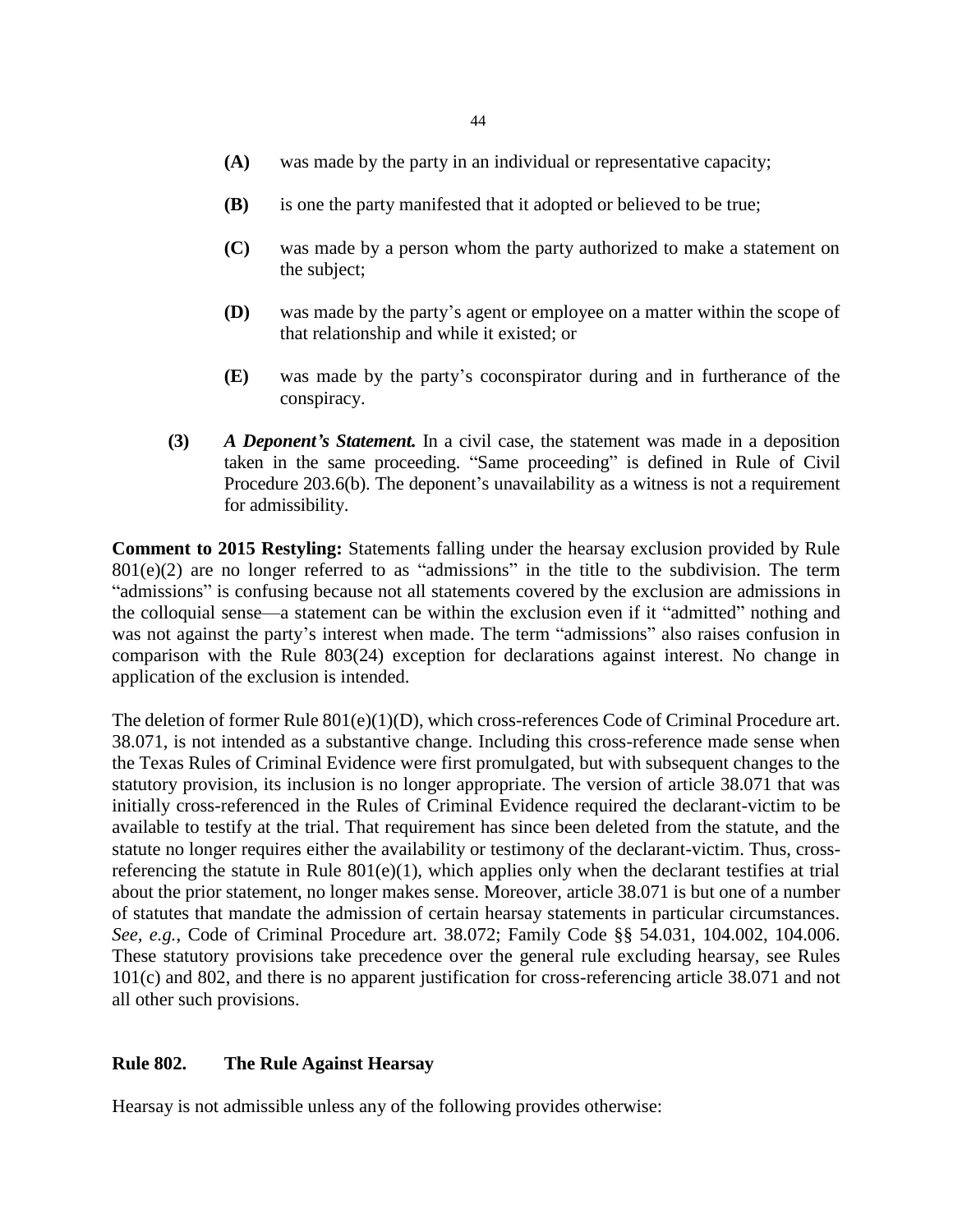- <span id="page-44-0"></span>• a statute;
- these rules; or
- other rules prescribed under statutory authority.

Inadmissible hearsay admitted without objection may not be denied probative value merely because it is hearsay.

## **Rule 803. Exceptions to the Rule Against Hearsay—Regardless of Whether the Declarant Is Available as a Witness**

The following are not excluded by the rule against hearsay, regardless of whether the declarant is available as a witness:

- **(1)** *Present Sense Impression.* A statement describing or explaining an event or condition, made while or immediately after the declarant perceived it.
- **(2)** *Excited Utterance.* A statement relating to a startling event or condition, made while the declarant was under the stress of excitement that it caused.
- **(3)** *Then-Existing Mental, Emotional, or Physical Condition***.** A statement of the declarant's then-existing state of mind (such as motive, intent, or plan) or emotional, sensory, or physical condition (such as mental feeling, pain, or bodily health), but not including a statement of memory or belief to prove the fact remembered or believed unless it relates to the validity or terms of the declarant's will.
- **(4)** *Statement Made for Medical Diagnosis or Treatment.* A statement that:
	- **(A)** is made for—and is reasonably pertinent to—medical diagnosis or treatment; and
	- **(B)** describes medical history; past or present symptoms or sensations; their inception; or their general cause.
- **(5)** *Recorded Recollection.* A record that:
	- **(A)** is on a matter the witness once knew about but now cannot recall well enough to testify fully and accurately;
	- **(B)** was made or adopted by the witness when the matter was fresh in the witness's memory; and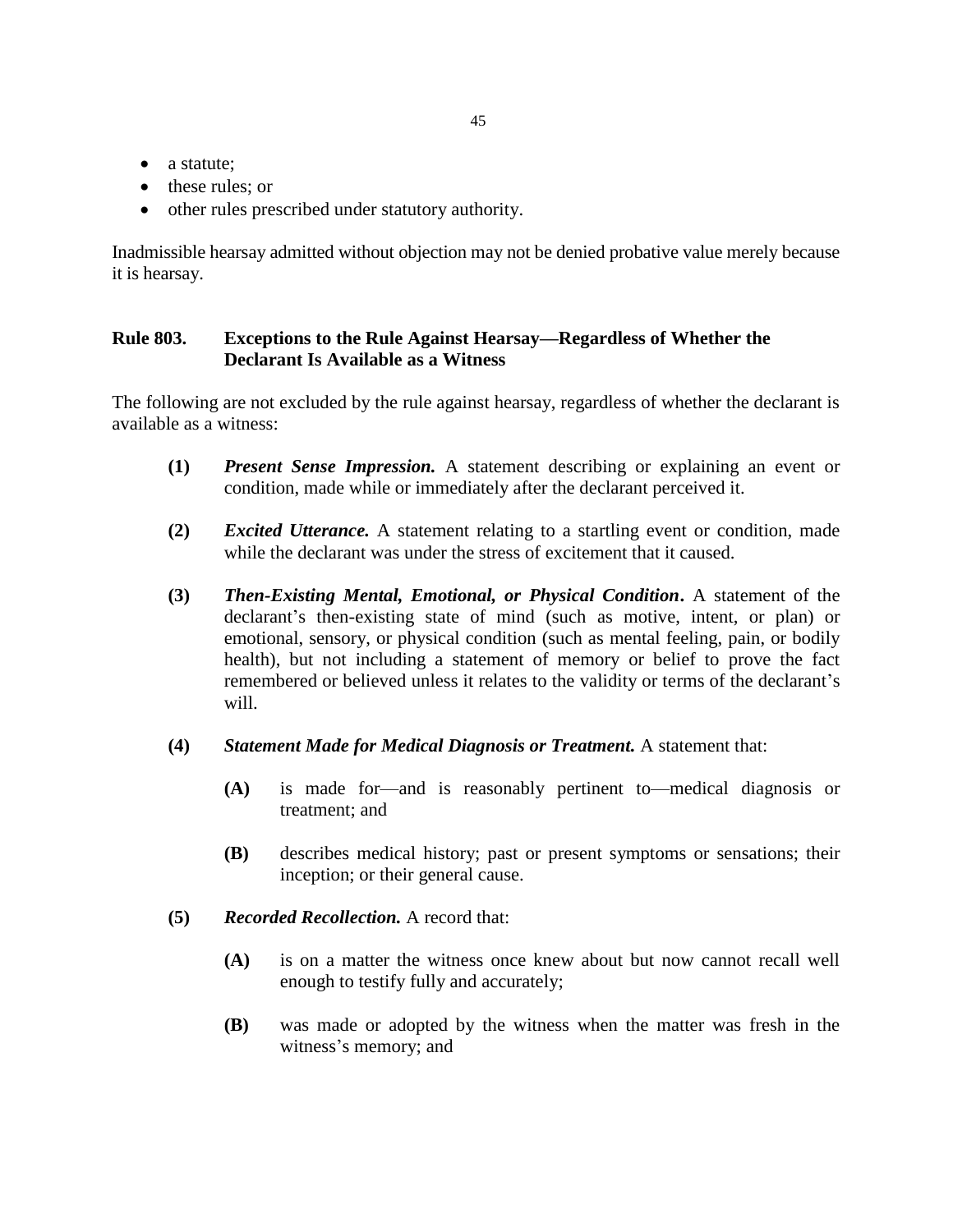**(C)** accurately reflects the witness's knowledge, unless the circumstances of the record's preparation cast doubt on its trustworthiness.

If admitted, the record may be read into evidence but may be received as an exhibit only if offered by an adverse party.

- **(6)** *Records of a Regularly Conducted Activity.* A record of an act, event, condition, opinion, or diagnosis if:
	- **(A)** the record was made at or near the time by—or from information transmitted by—someone with knowledge;
	- **(B)** the record was kept in the course of a regularly conducted business activity;
	- **(C)** making the record was a regular practice of that activity;
	- **(D)** all these conditions are shown by the testimony of the custodian or another qualified witness, or by an affidavit or unsworn declaration that complies with Rule 902(10); and
	- **(E)** the opponent fails to demonstrate that the source of information or the method or circumstances of preparation indicate a lack of trustworthiness.

"Business" as used in this paragraph includes every kind of regular organized activity whether conducted for profit or not.

- **(7)** *Absence of a Record of a Regularly Conducted Activity.* Evidence that a matter is not included in a record described in paragraph (6) if:
	- **(A)** the evidence is admitted to prove that the matter did not occur or exist;
	- **(B)** a record was regularly kept for a matter of that kind; and
	- **(C)** the opponent fails to show that the possible source of the information or other circumstances indicate a lack of trustworthiness.
- **(8)** *Public Records.* A record or statement of a public office if:
	- **(A)** it sets out:
		- **(i)** the office's activities;
		- **(ii)** a matter observed while under a legal duty to report, but not including, in a criminal case, a matter observed by law-enforcement personnel; or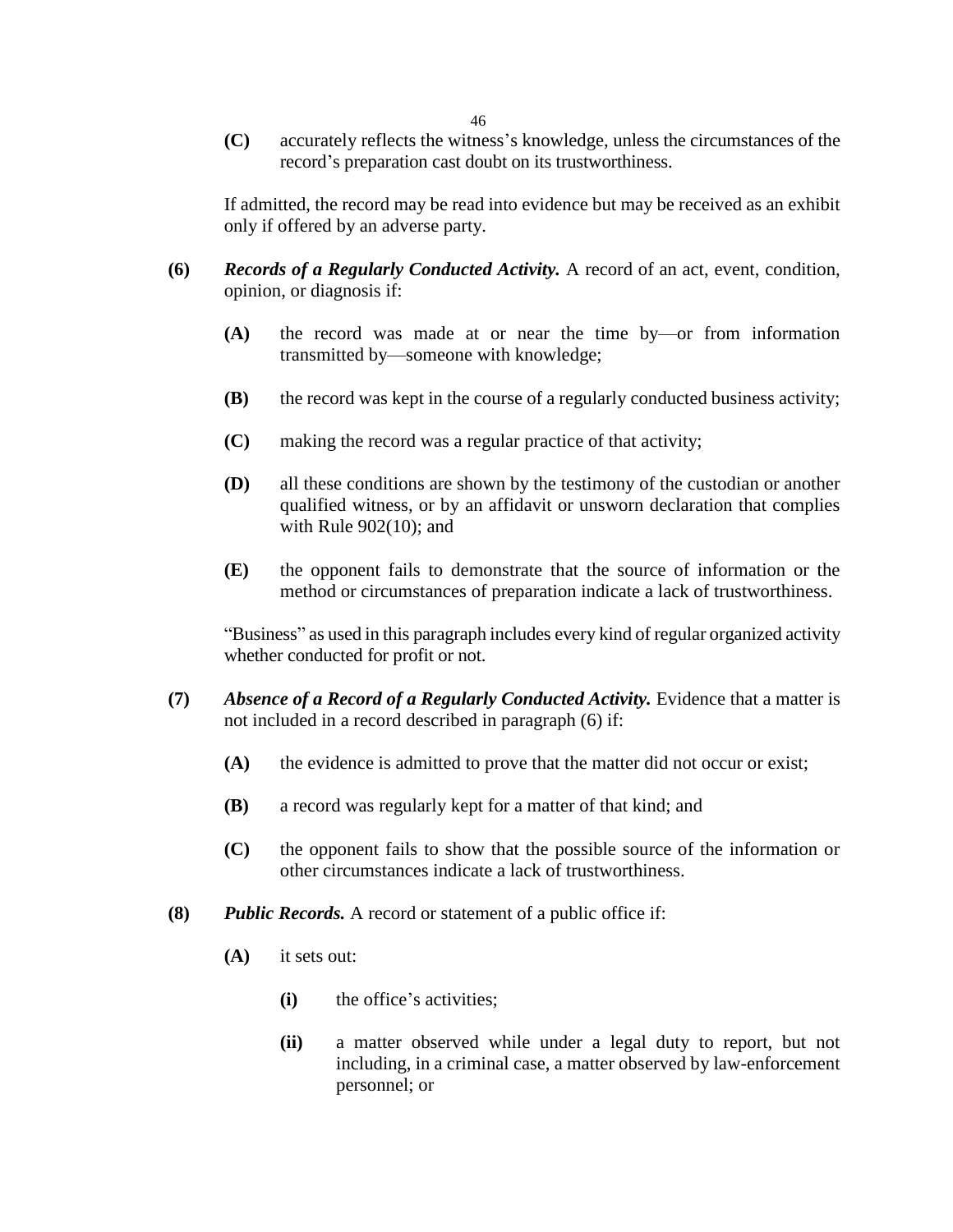47

- **(iii)** in a civil case or against the government in a criminal case, factual findings from a legally authorized investigation; and
- **(B)** the opponent fails to demonstrate that the source of information or other circumstances indicate a lack of trustworthiness.
- **(9)** *Public Records of Vital Statistics.* A record of a birth, death, or marriage, if reported to a public office in accordance with a legal duty.
- **(10)** *Absence of a Public Record.* Testimony—or a certification under Rule 902—that a diligent search failed to disclose a public record or statement if the testimony or certification is admitted to prove that:
	- **(A)** the record or statement does not exist; or
	- **(B)** a matter did not occur or exist, if a public office regularly kept a record or statement for a matter of that kind.
- **(11)** *Records of Religious Organizations Concerning Personal or Family History.* A statement of birth, legitimacy, ancestry, marriage, divorce, death, relationship by blood or marriage, or similar facts of personal or family history, contained in a regularly kept record of a religious organization.
- **(12)** *Certificates of Marriage, Baptism, and Similar Ceremonies.* A statement of fact contained in a certificate:
	- **(A)** made by a person who is authorized by a religious organization or by law to perform the act certified;
	- **(B)** attesting that the person performed a marriage or similar ceremony or administered a sacrament; and
	- **(C)** purporting to have been issued at the time of the act or within a reasonable time after it.
- **(13)** *Family Records.* A statement of fact about personal or family history contained in a family record, such as a Bible, genealogy, chart, engraving on a ring, inscription on a portrait, or engraving on an urn or burial marker.
- **(14)** *Records of Documents That Affect an Interest in Property.* The record of a document that purports to establish or affect an interest in property if:
	- **(A)** the record is admitted to prove the content of the original recorded document, along with its signing and its delivery by each person who purports to have signed it;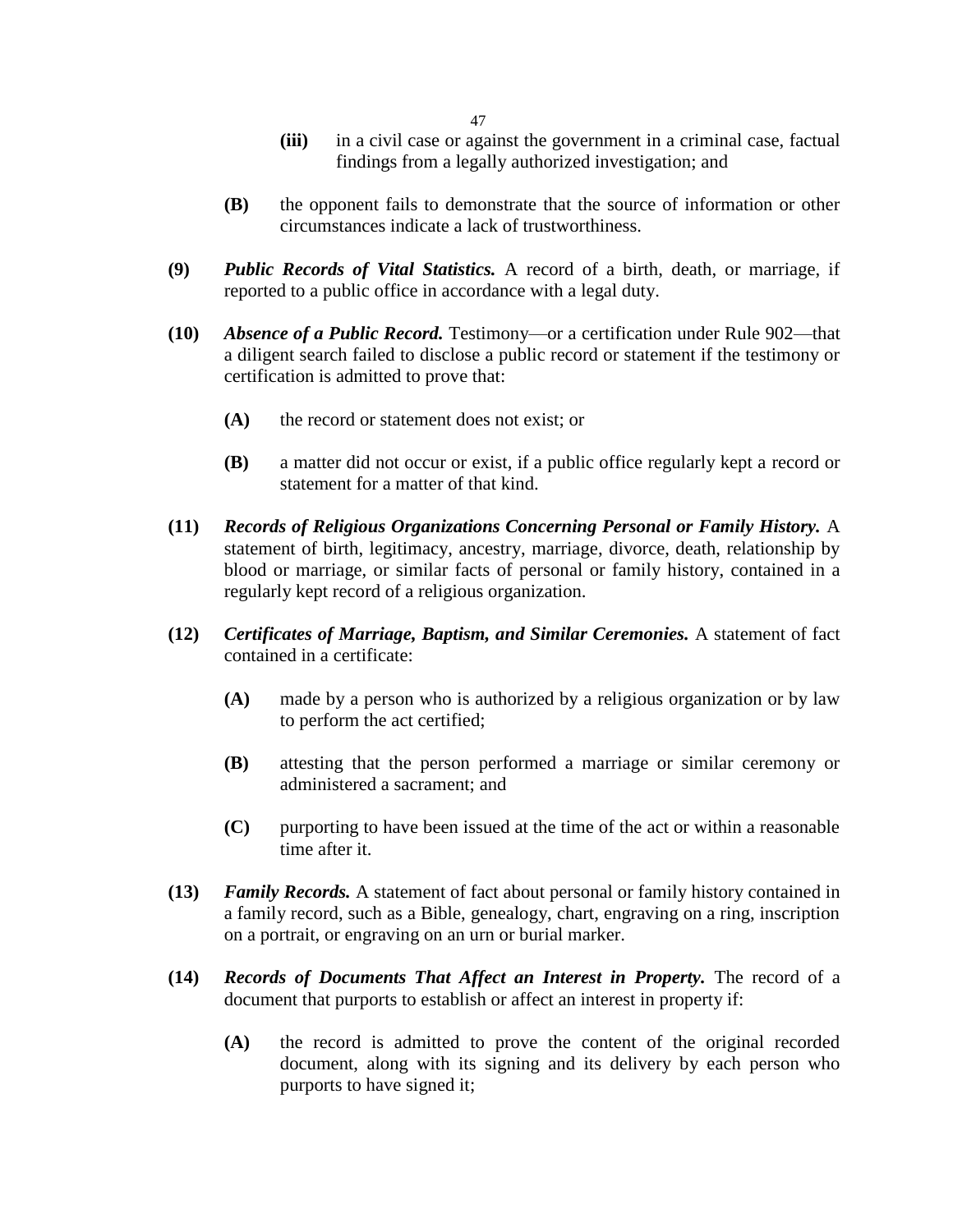- **(B)** the record is kept in a public office; and
- **(C)** a statute authorizes recording documents of that kind in that office.
- **(15)** *Statements in Documents That Affect an Interest in Property.* A statement contained in a document that purports to establish or affect an interest in property if the matter stated was relevant to the document's purpose—unless later dealings with the property are inconsistent with the truth of the statement or the purport of the document.
- **(16)** *Statements in Ancient Documents.* A statement in a document that is at least 20 years old and whose authenticity is established.
- **(17)** *Market Reports and Similar Commercial Publications.* Market quotations, lists, directories, or other compilations that are generally relied on by the public or by persons in particular occupations.
- **(18)** *Statements in Learned Treatises, Periodicals, or Pamphlets.* A statement contained in a treatise, periodical, or pamphlet if:
	- **(A)** the statement is called to the attention of an expert witness on crossexamination or relied on by the expert on direct examination; and
	- **(B)** the publication is established as a reliable authority by the expert's admission or testimony, by another expert's testimony, or by judicial notice.

If admitted, the statement may be read into evidence but not received as an exhibit.

- **(19)** *Reputation Concerning Personal or Family History.* A reputation among a person's family by blood, adoption, or marriage—or among a person's associates or in the community—concerning the person's birth, adoption, legitimacy, ancestry, marriage, divorce, death, relationship by blood, adoption, or marriage, or similar facts of personal or family history.
- **(20)** *Reputation Concerning Boundaries or General History.* A reputation in a community—arising before the controversy—concerning boundaries of land in the community or customs that affect the land, or concerning general historical events important to that community, state, or nation.
- **(21)** *Reputation Concerning Character.* A reputation among a person's associates or in the community concerning the person's character.
- **(22)** *Judgment of a Previous Conviction.* Evidence of a final judgment of conviction if:
	- **(A)** it is offered in a civil case and: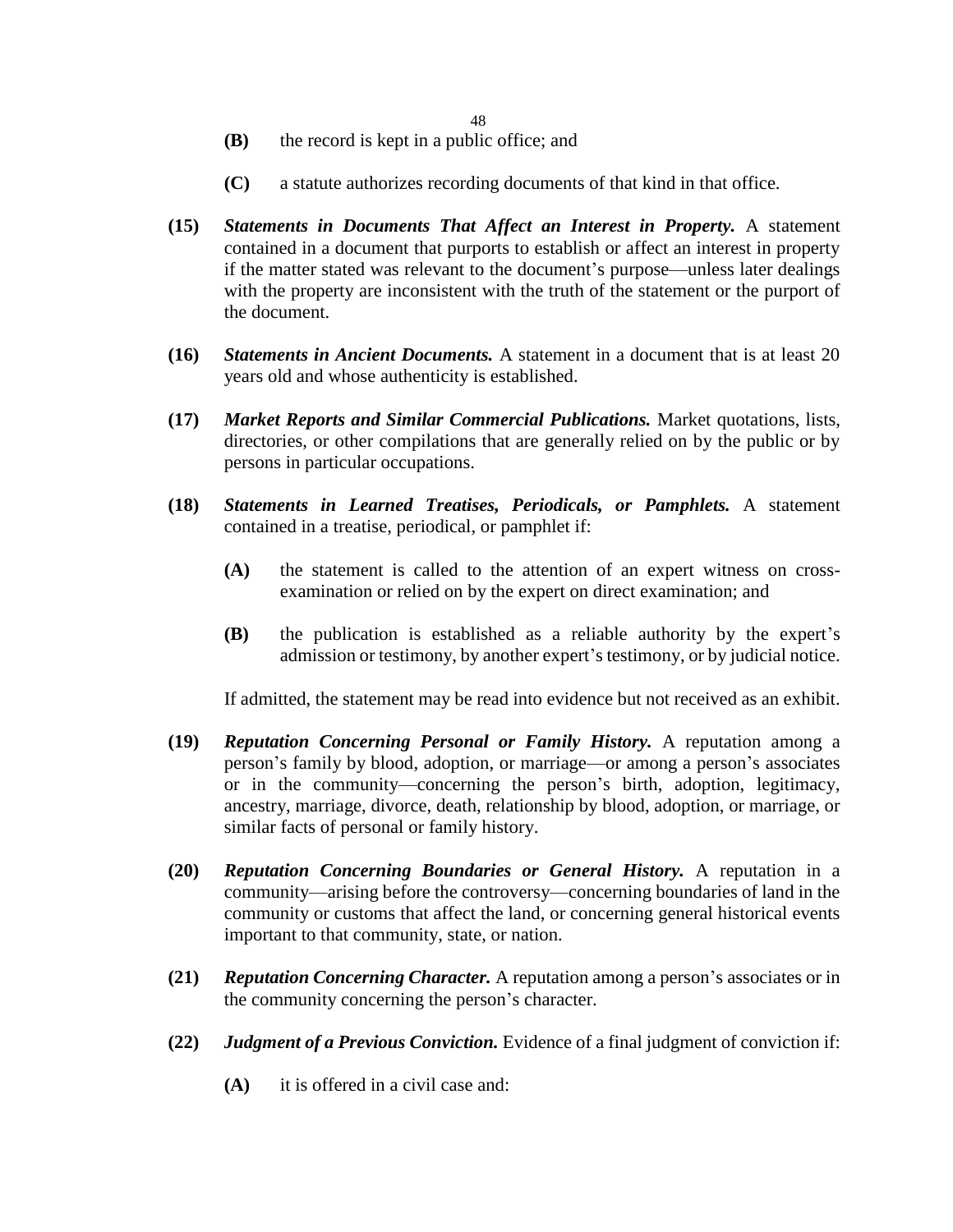49

- **(i)** the judgment was entered after a trial or guilty plea, but not a nolo contendere plea;
- **(ii)** the conviction was for a felony;
- **(iii)** the evidence is admitted to prove any fact essential to the judgment; and
- **(iv)** an appeal of the conviction is not pending; or
- **(B)** it is offered in a criminal case and:
	- **(i)** the judgment was entered after a trial or a guilty or nolo contendere plea;
	- **(ii)** the conviction was for a criminal offense;
	- **(iii)** the evidence is admitted to prove any fact essential to the judgment;
	- **(iv)** when offered by the prosecutor for a purpose other than impeachment, the judgment was against the defendant; and
	- **(v)** an appeal of the conviction is not pending.
- **(23)** *Judgments Involving Personal, Family, or General History or a Boundary.* A judgment that is admitted to prove a matter of personal, family, or general history, or boundaries, if the matter:
	- **(A)** was essential to the judgment; and
	- **(B)** could be proved by evidence of reputation.

### **(24)** *Statement Against Interest.* A statement that:

- **(A)** a reasonable person in the declarant's position would have made only if the person believed it to be true because, when made, it was so contrary to the declarant's proprietary or pecuniary interest or had so great a tendency to invalidate the declarant's claim against someone else or to expose the declarant to civil or criminal liability or to make the declarant an object of hatred, ridicule, or disgrace; and
- **(B)** is supported by corroborating circumstances that clearly indicate its trustworthiness, if it is offered in a criminal case as one that tends to expose the declarant to criminal liability.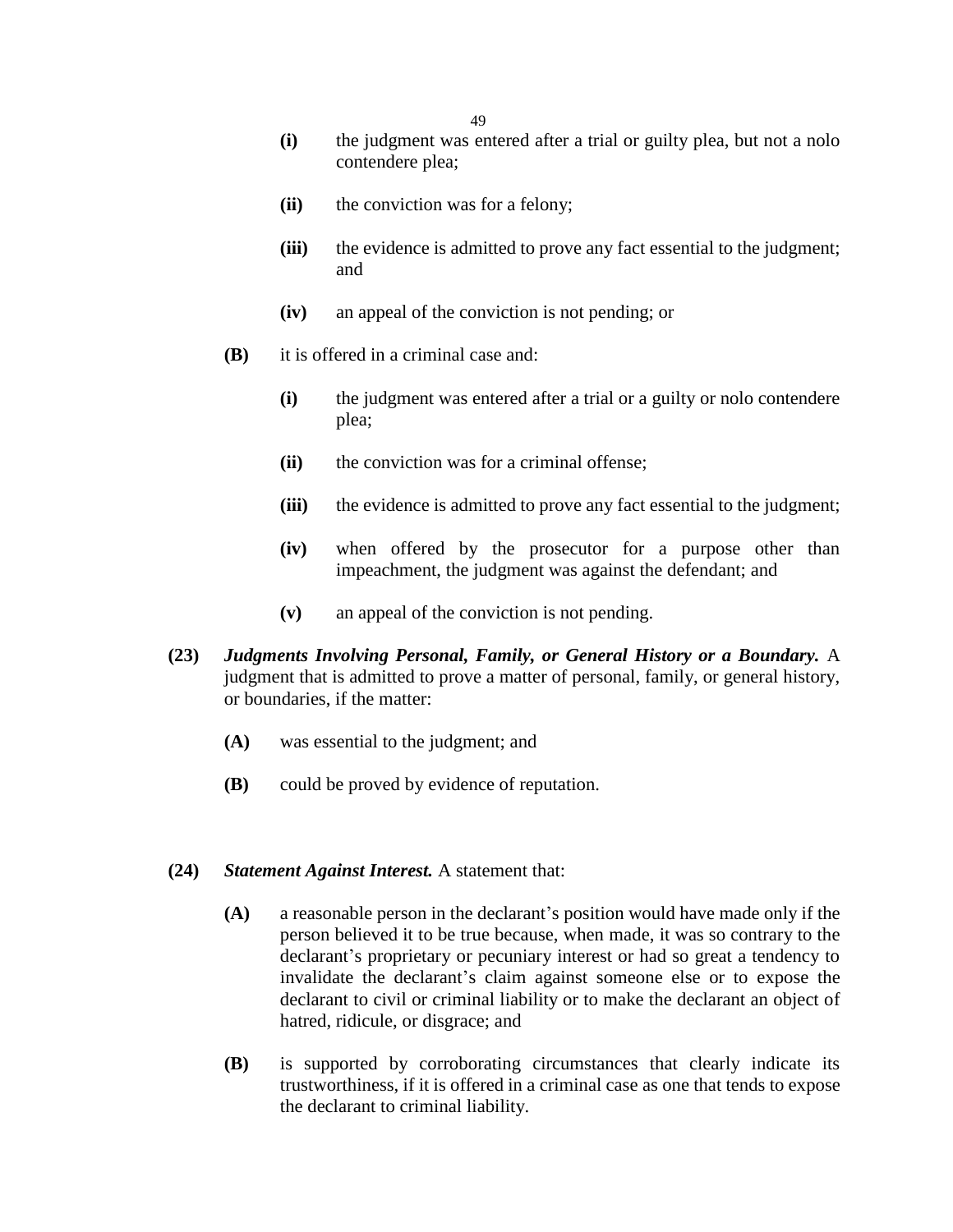### <span id="page-49-0"></span>**Rule 804. Exceptions to the Rule Against Hearsay—When the Declarant Is Unavailable as a Witness**

- **(a) Criteria for Being Unavailable.** A declarant is considered to be unavailable as a witness if the declarant:
	- **(1)** is exempted from testifying about the subject matter of the declarant's statement because the court rules that a privilege applies;
	- **(2)** refuses to testify about the subject matter despite a court order to do so;
	- **(3)** testifies to not remembering the subject matter;
	- **(4)** cannot be present or testify at the trial or hearing because of death or a then-existing infirmity, physical illness, or mental illness; or
	- **(5)** is absent from the trial or hearing and the statement's proponent has not been able, by process or other reasonable means, to procure the declarant's attendance or testimony.

But this subdivision (a) does not apply if the statement's proponent procured or wrongfully caused the declarant's unavailability as a witness in order to prevent the declarant from attending or testifying.

- **(b) The Exceptions.** The following are not excluded by the rule against hearsay if the declarant is unavailable as a witness:
	- **(1)** *Former Testimony.* Testimony that:
		- **(A)** when offered in a civil case:
			- **(i)** was given as a witness at a trial or hearing of the current or a different proceeding or in a deposition in a different proceeding; and
			- **(ii)** is now offered against a party and the party—or a person with similar interest—had an opportunity and similar motive to develop the testimony by direct, cross-, or redirect examination.
		- **(B)** when offered in a criminal case:
			- **(i)** was given as a witness at a trial or hearing of the current or a different proceeding; and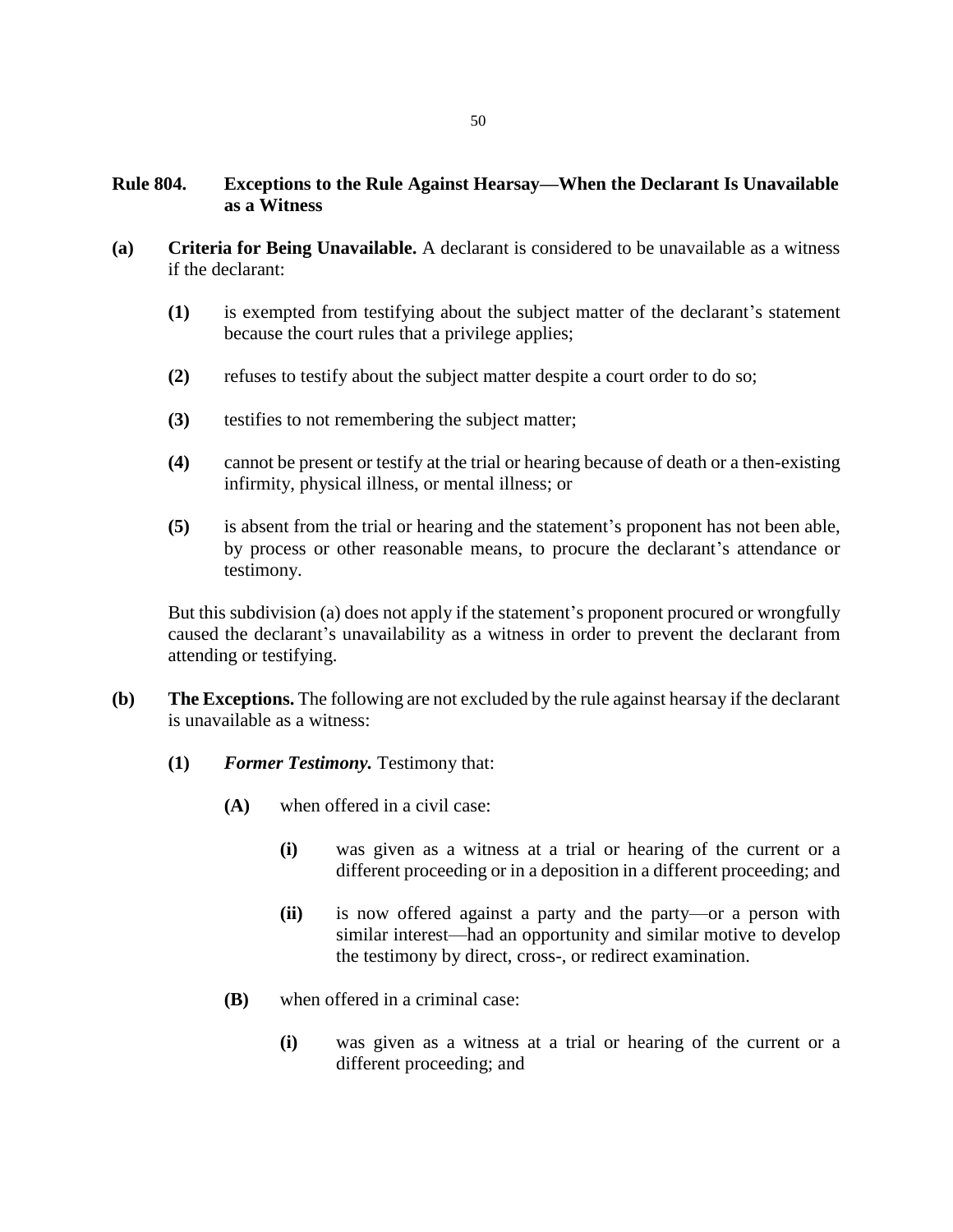51

- **(ii)** is now offered against a party who had an opportunity and similar motive to develop it by direct, cross-, or redirect examination; or
- **(iii)** was taken in a deposition under—and is now offered in accordance with—chapter 39 of the Code of Criminal Procedure.
- <span id="page-50-0"></span>**(2)** *Statement Under the Belief of Imminent Death.* A statement that the declarant, while believing the declarant's death to be imminent, made about its cause or circumstances.
- **(3)** *Statement of Personal or Family History.* A statement about:
	- **(A)** the declarant's own birth, adoption, legitimacy, ancestry, marriage, divorce, relationship by blood, adoption or marriage, or similar facts of personal or family history, even though the declarant had no way of acquiring personal knowledge about that fact; or
	- **(B)** another person concerning any of these facts, as well as death, if the declarant was related to the person by blood, adoption, or marriage or was so intimately associated with the person's family that the declarant's information is likely to be accurate.

## **Rule 805. Hearsay Within Hearsay**

Hearsay within hearsay is not excluded by the rule against hearsay if each part of the combined statements conforms with an exception to the rule.

## **Rule 806. Attacking and Supporting the Declarant's Credibility**

When a hearsay statement—or a statement described in Rule  $801(e)(2)(C)$ , (D), or (E), or, in a civil case, a statement described in Rule  $801(e)(3)$ —has been admitted in evidence, the declarant's credibility may be attacked, and then supported, by any evidence that would be admissible for those purposes if the declarant had testified as a witness. The court may admit evidence of the declarant's statement or conduct, offered to impeach the declarant, regardless of when it occurred or whether the declarant had an opportunity to explain or deny it. If the party against whom the statement was admitted calls the declarant as a witness, the party may examine the declarant on the statement as if on cross-examination.

# **ARTICLE IX. AUTHENTICATION AND IDENTIFICATION**

## **Rule 901. Authenticating or Identifying Evidence**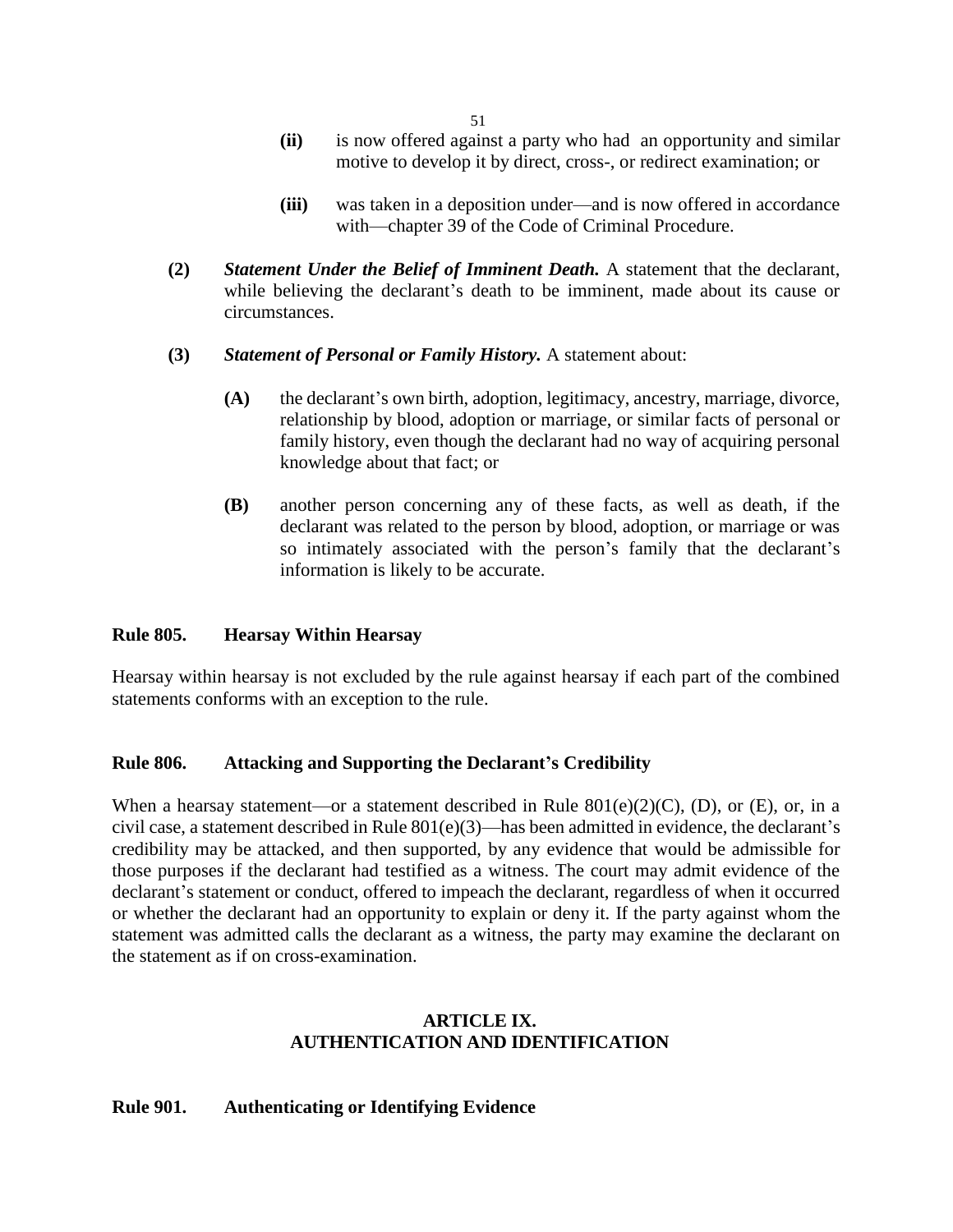- **(a) In General.** To satisfy the requirement of authenticating or identifying an item of evidence, the proponent must produce evidence sufficient to support a finding that the item is what the proponent claims it is.
- **(b) Examples.** The following are examples only—not a complete list—of evidence that satisfies the requirement:
	- **(1)** *Testimony of a Witness with Knowledge.* Testimony that an item is what it is claimed to be.
	- **(2)** *Nonexpert Opinion About Handwriting.* A nonexpert's opinion that handwriting is genuine, based on a familiarity with it that was not acquired for the current litigation.
	- **(3)** *Comparison by an Expert Witness or the Trier of Fact.* A comparison by an expert witness or the trier of fact with a specimen that the court has found is genuine.
	- **(4)** *Distinctive Characteristics and the Like.* The appearance, contents, substance, internal patterns, or other distinctive characteristics of the item, taken together with all the circumstances.
	- **(5)** *Opinion About a Voice.* An opinion identifying a person's voice—whether heard firsthand or through mechanical or electronic transmission or recording—based on hearing the voice at any time under circumstances that connect it with the alleged speaker.
	- **(6)** *Evidence About a Telephone Conversation.* For a telephone conversation, evidence that a call was made to the number assigned at the time to:
		- **(A)** a particular person, if circumstances, including self-identification, show that the person answering was the one called; or
		- **(B)** a particular business, if the call was made to a business and the call related to business reasonably transacted over the telephone.
	- **(7)** *Evidence About Public Records.* Evidence that:
		- **(A)** a document was recorded or filed in a public office as authorized by law; or
		- **(B)** a purported public record or statement is from the office where items of this kind are kept.
	- **(8)** *Evidence About Ancient Documents or Data Compilations.* For a document or data compilation, evidence that it:
		- **(A)** is in a condition that creates no suspicion about its authenticity;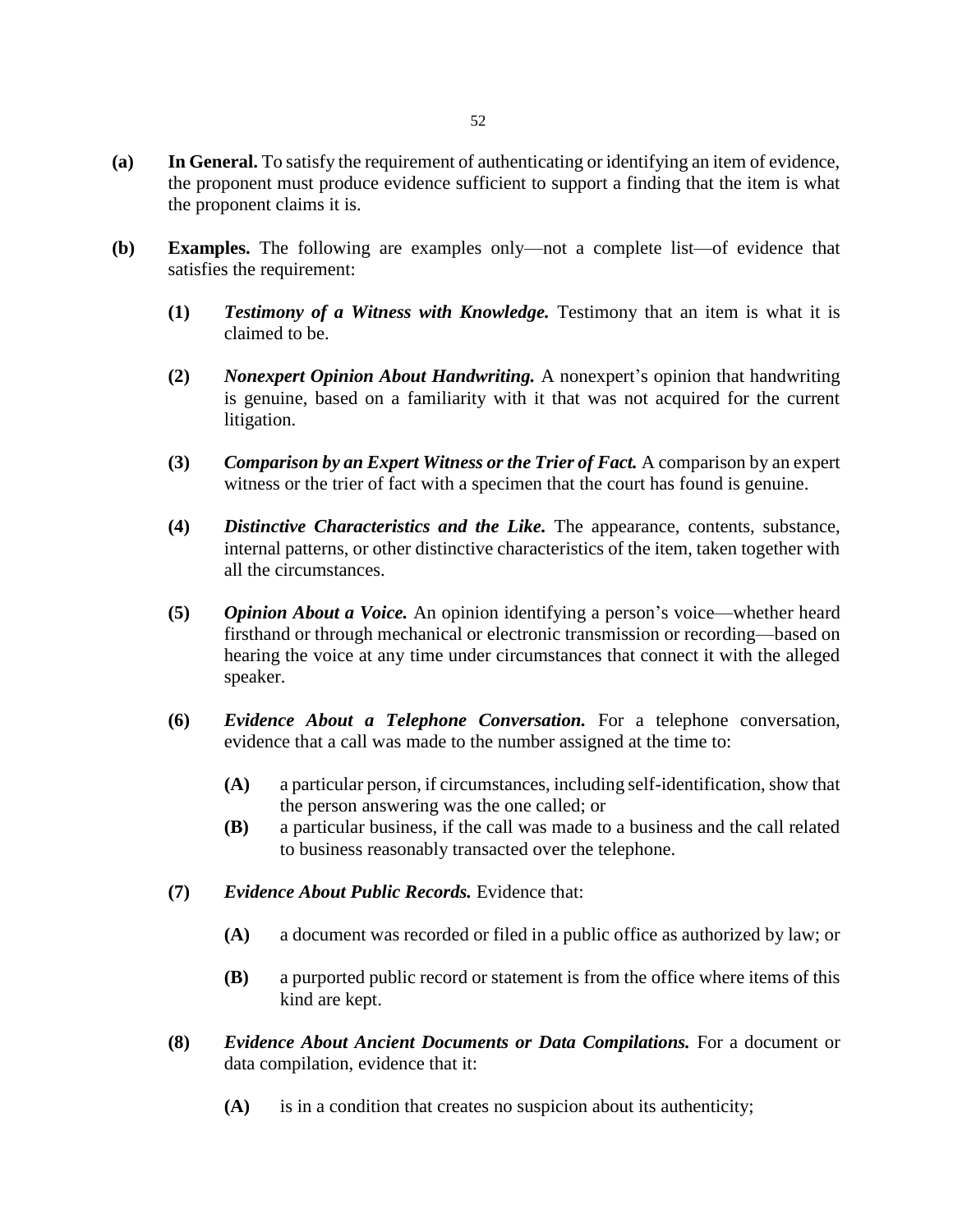- <span id="page-52-0"></span>**(B)** was in a place where, if authentic, it would likely be; and
- **(C)** is at least 20 years old when offered.
- **(9)** *Evidence About a Process or System.* Evidence describing a process or system and showing that it produces an accurate result.
- **(10)** *Methods Provided by a Statute or Rule.* Any method of authentication or identification allowed by a statute or other rule prescribed under statutory authority.

#### **Rule 902. Evidence That Is Self-Authenticating**

The following items of evidence are self-authenticating; they require no extrinsic evidence of authenticity in order to be admitted:

- **(1)** *Domestic Public Documents That Are Sealed and Signed.* A document that bears:
	- **(A)** a seal purporting to be that of the United States; any state, district, commonwealth, territory, or insular possession of the United States; the former Panama Canal Zone; the Trust Territory of the Pacific Islands; a political subdivision of any of these entities; or a department, agency, or officer of any entity named above; and
	- **(B)** a signature purporting to be an execution or attestation.
- **(2)** *Domestic Public Documents That Are Not Sealed But Are Signed and Certified.*  A document that bears no seal if:
	- **(A)** it bears the signature of an officer or employee of an entity named in Rule 902(1)(A); and
	- **(B)** another public officer who has a seal and official duties within that same entity certifies under seal—or its equivalent—that the signer has the official capacity and that the signature is genuine.
- **(3)** *Foreign Public Documents.* A document that purports to be signed or attested by a person who is authorized by a foreign country's law to do so.
	- **(A)** *In General***.** The document must be accompanied by a final certification that certifies the genuineness of the signature and official position of the signer or attester—or of any foreign official whose certificate of genuineness relates to the signature or attestation or is in a chain of certificates of genuineness relating to the signature or attestation. The certification may be made by a secretary of a United States embassy or legation; by a consul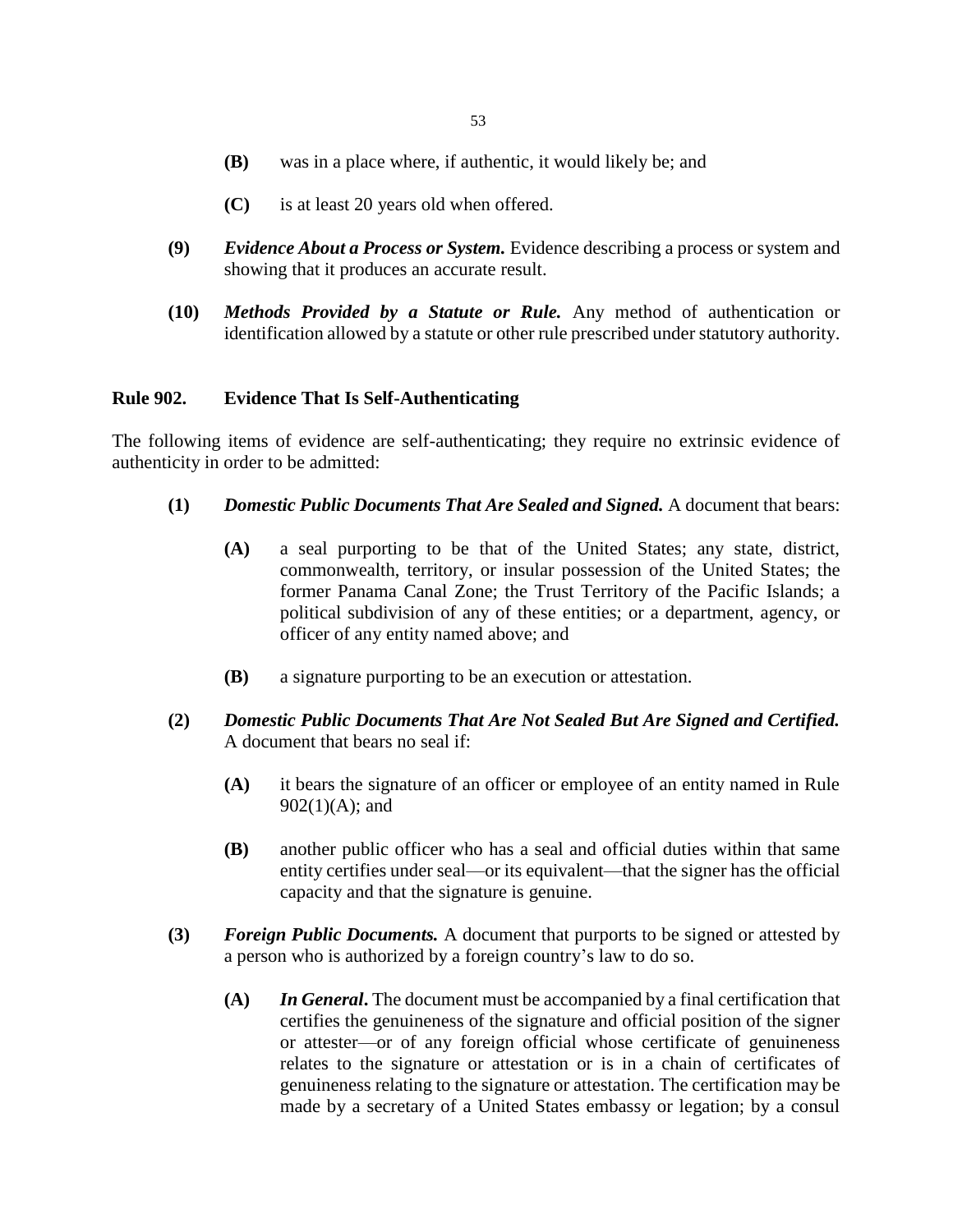general, vice consul, or consular agent of the United States; or by a diplomatic or consular official of the foreign country assigned or accredited to the United States.

- **(B)** *If Parties Have Reasonable Opportunity to Investigate***.** If all parties have been given a reasonable opportunity to investigate the document's authenticity and accuracy, the court may, for good cause, either:
	- **(i)** order that it be treated as presumptively authentic without final certification; or
	- **(ii)** allow it to be evidenced by an attested summary with or without final certification.
- **(C)** *If a Treaty Abolishes or Displaces the Final Certification Requirement***.**  If the United States and the foreign country in which the official record is located are parties to a treaty or convention that abolishes or displaces the final certification requirement, the record and attestation must be certified under the terms of the treaty or convention.
- **(4)** *Certified Copies of Public Records.* A copy of an official record—or a copy of a document that was recorded or filed in a public office as authorized by law—if the copy is certified as correct by:
	- **(A)** the custodian or another person authorized to make the certification; or
	- **(B)** a certificate that complies with Rule 902(1), (2), or (3), a statute, or a rule prescribed under statutory authority.
- **(5)** *Official Publications.* A book, pamphlet, or other publication purporting to be issued by a public authority.
- **(6)** *Newspapers and Periodicals.* Printed material purporting to be a newspaper or periodical.
- **(7)** *Trade Inscriptions and the Like.* An inscription, sign, tag, or label purporting to have been affixed in the course of business and indicating origin, ownership, or control.
- **(8)** *Acknowledged Documents.* A document accompanied by a certificate of acknowledgment that is lawfully executed by a notary public or another officer who is authorized to take acknowledgments.
- **(9)** *Commercial Paper and Related Documents.* Commercial paper, a signature on it, and related documents, to the extent allowed by general commercial law.

54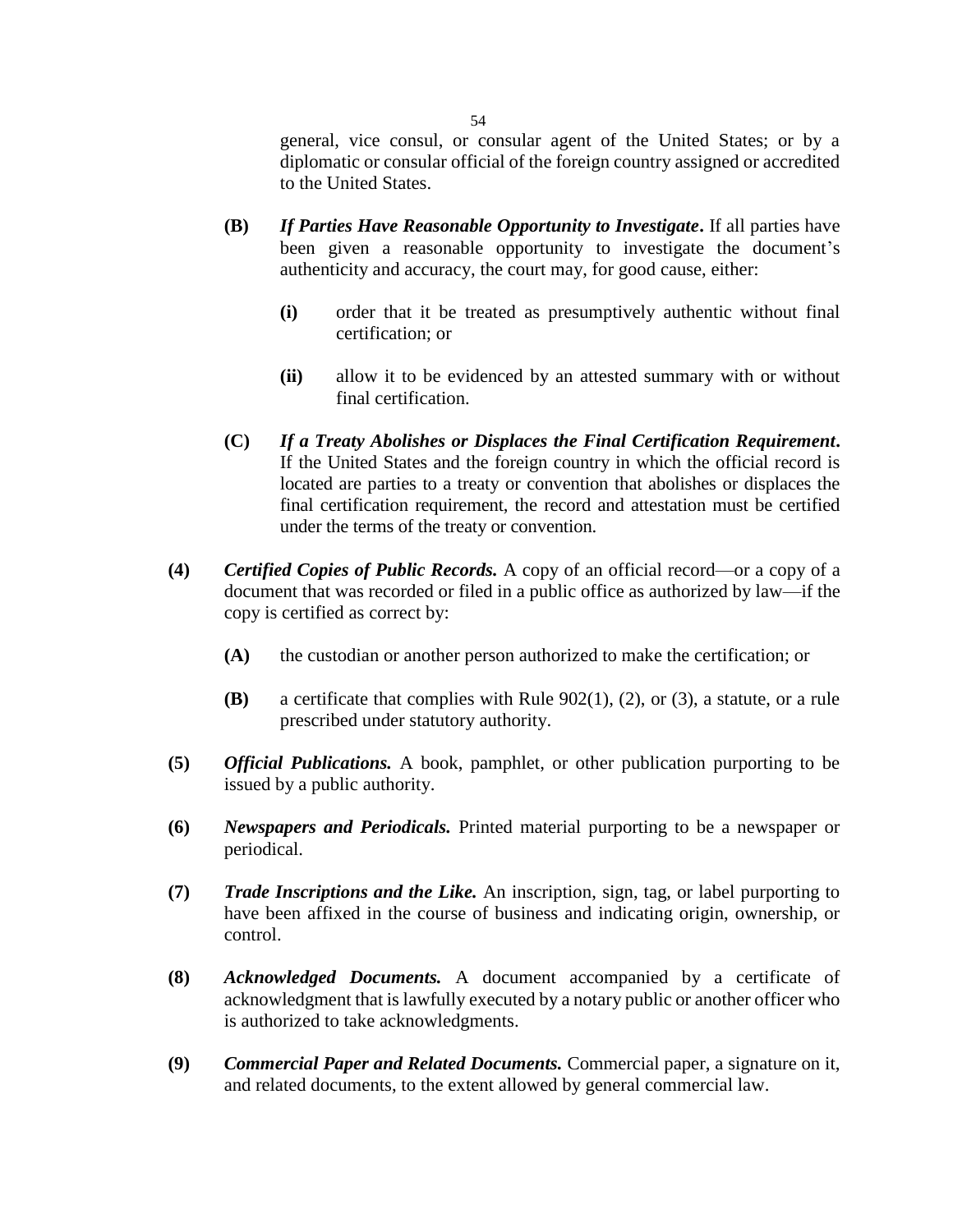- **(10)** *Business Records Accompanied by Affidavit.* The original or a copy of a record that meets the requirements of Rule 803(6) or (7), if the record is accompanied by an affidavit that complies with subparagraph (B) of this rule and any other requirements of law, and the record and affidavit are served in accordance with subparagraph (A). For good cause shown, the court may order that a business record be treated as presumptively authentic even if the proponent fails to comply with subparagraph (A).
	- **(A)** *Service Requirement.* The proponent of a record must serve the record and the accompanying affidavit on each other party to the case at least 14 days before trial. The record and affidavit may be served by any method permitted by Rule of Civil Procedure 21a.
	- **(B)** *Form of Affidavit***.** An affidavit is sufficient if it includes the following language, but this form is not exclusive. The proponent may use an unsworn declaration made under penalty of perjury in place of an affidavit.
		- 1. I am the custodian of records [*or* I am an employee or owner] of and am familiar with the manner in which its records are created and maintained by virtue of my duties and responsibilities.
		- 2. Attached are same pages of records. These are the original records or exact duplicates of the original records.
		- 3. The records were made at or near the time of each act, event, condition, opinion, or diagnosis set forth. [*or* It is the regular practice of \_\_\_\_\_\_\_\_\_\_ to make this type of record at or near the time of each act, event, condition, opinion, or diagnosis set forth in the record.]
		- 4. The records were made by, or from information transmitted by, persons with knowledge of the matters set forth. [*or* It is the regular practice of \_\_\_\_\_\_\_\_\_\_ for this type of record to be made by, or from information transmitted by, persons with knowledge of the matters set forth in them.]
		- 5. The records were kept in the course of regularly conducted business activity. [*or* It is the regular practice of \_\_\_\_\_\_\_\_\_\_ to keep this type of record in the course of regularly conducted business activity.]
		- 6. It is the regular practice of the business activity to make the records.
- **(11)** *Presumptions Under a Statute or Rule.* A signature, document, or anything else that a statute or rule prescribed under statutory authority declares to be presumptively or prima facie genuine or authentic.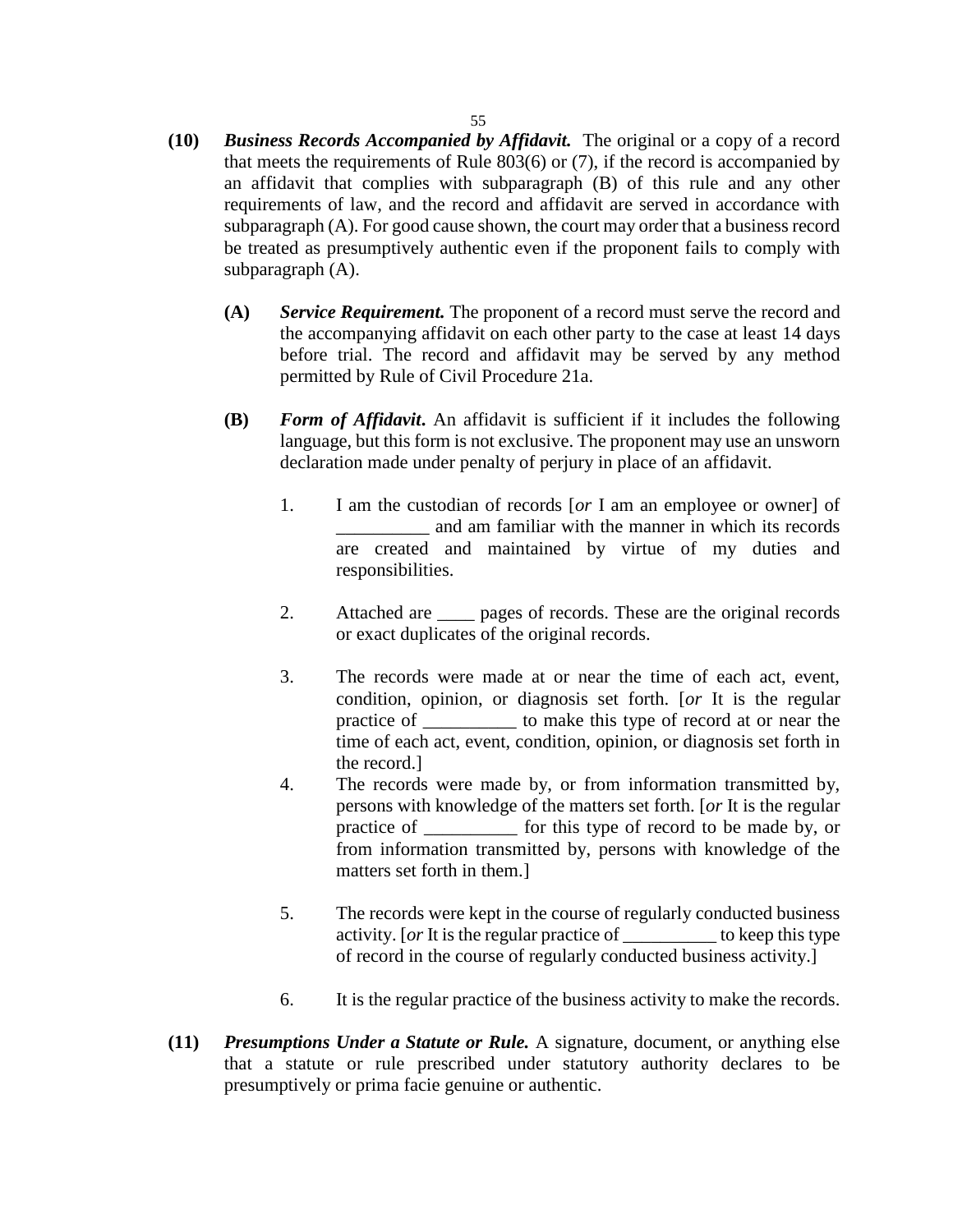#### <span id="page-55-0"></span>**Rule 903. Subscribing Witness's Testimony**

A subscribing witness's testimony is necessary to authenticate a writing only if required by the law of the jurisdiction that governs its validity.

## **ARTICLE X. CONTENTS OF WRITINGS, RECORDINGS, AND PHOTOGRAPHS**

### **Rule 1001. Definitions That Apply to This Article**

In this article:

- **(a)** A "writing" consists of letters, words, numbers, or their equivalent set down in any form.
- **(b)** A "recording" consists of letters, words, numbers, or their equivalent recorded in any manner.
- **(c)** A "photograph" means a photographic image or its equivalent stored in any form.
- **(d)** An "original" of a writing or recording means the writing or recording itself or any counterpart intended to have the same effect by the person who executed or issued it. For electronically stored information, "original" means any printout—or other output readable by sight—if it accurately reflects the information. An "original" of a photograph includes the negative or a print from it.
- **(e)** A "duplicate" means a counterpart produced by a mechanical, photographic, chemical, electronic, or other equivalent process or technique that accurately reproduces the original.

### **Rule 1002. Requirement of the Original**

An original writing, recording, or photograph is required in order to prove its content unless these rules or other law provides otherwise.

### **Rule 1003. Admissibility of Duplicates**

A duplicate is admissible to the same extent as the original unless a question is raised about the original's authenticity or the circumstances make it unfair to admit the duplicate.

### **Rule 1004. Admissibility of Other Evidence of Content**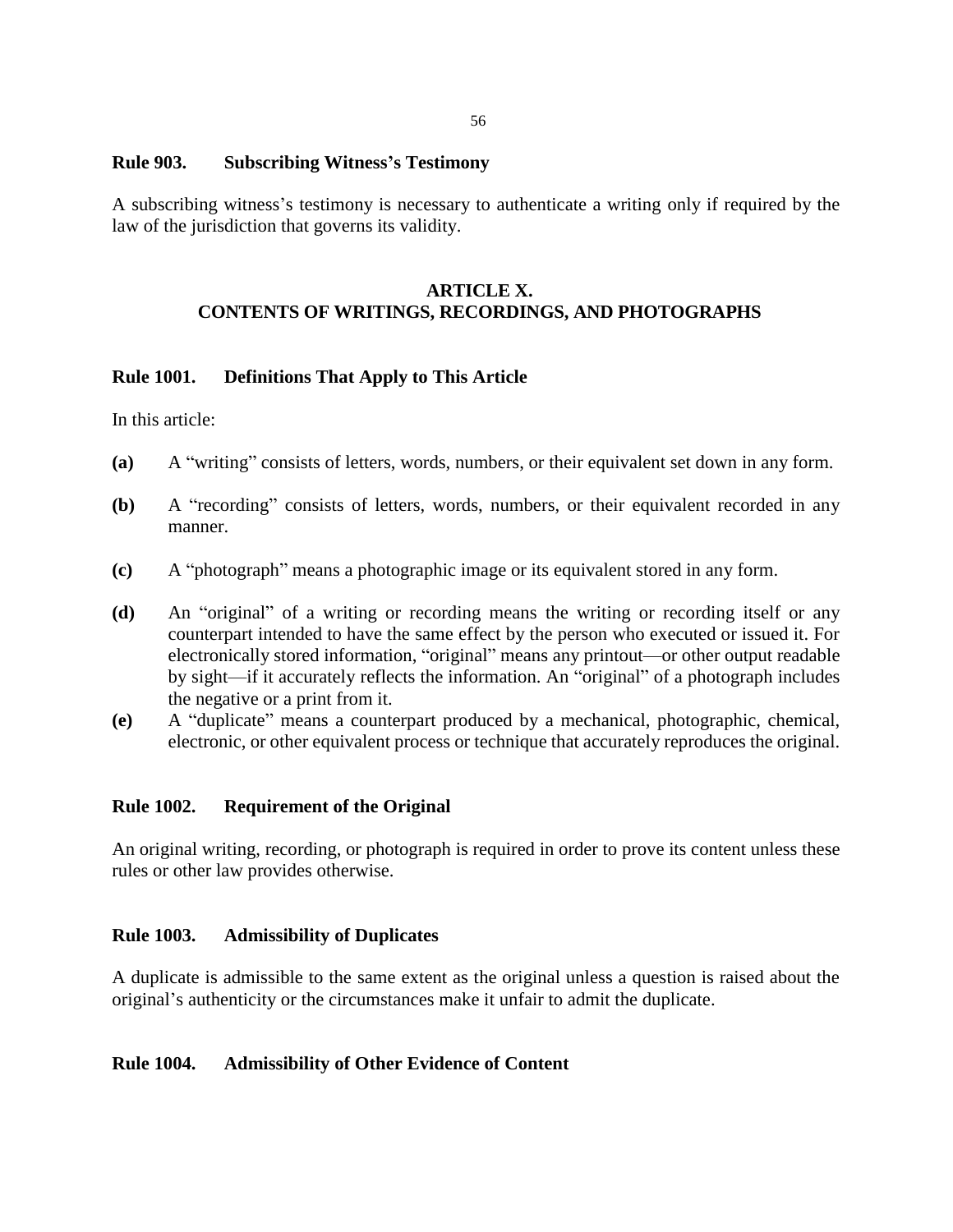57

<span id="page-56-0"></span>An original is not required and other evidence of the content of a writing, recording, or photograph is admissible if:

- **(a)** all the originals are lost or destroyed, unless the proponent lost or destroyed them in bad faith;
- **(b)** an original cannot be obtained by any available judicial process;
- **(c)** an original is not located in Texas;
- **(d)** the party against whom the original would be offered had control of the original; was at that time put on notice, by pleadings or otherwise, that the original would be a subject of proof at the trial or hearing; and fails to produce it at the trial or hearing; or
- **(e)** the writing, recording, or photograph is not closely related to a controlling issue.

## **Rule 1005. Copies of Public Records to Prove Content**

The proponent may use a copy to prove the content of an official record—or of a document that was recorded or filed in a public office as authorized by law—if these conditions are met: the record or document is otherwise admissible; and the copy is certified as correct in accordance with Rule 902(4) or is testified to be correct by a witness who has compared it with the original. If no such copy can be obtained by reasonable diligence, then the proponent may use other evidence to prove the content.

## **Rule 1006. Summaries to Prove Content**

The proponent may use a summary, chart, or calculation to prove the content of voluminous writings, recordings, or photographs that cannot be conveniently examined in court. The proponent must make the originals or duplicates available for examination or copying, or both, by other parties at a reasonable time and place. And the court may order the proponent to produce them in court.

# **Rule 1007. Testimony or Statement of a Party to Prove Content**

The proponent may prove the content of a writing, recording, or photograph by the testimony, deposition, or written statement of the party against whom the evidence is offered. The proponent need not account for the original.

## **Rule 1008. Functions of the Court and Jury**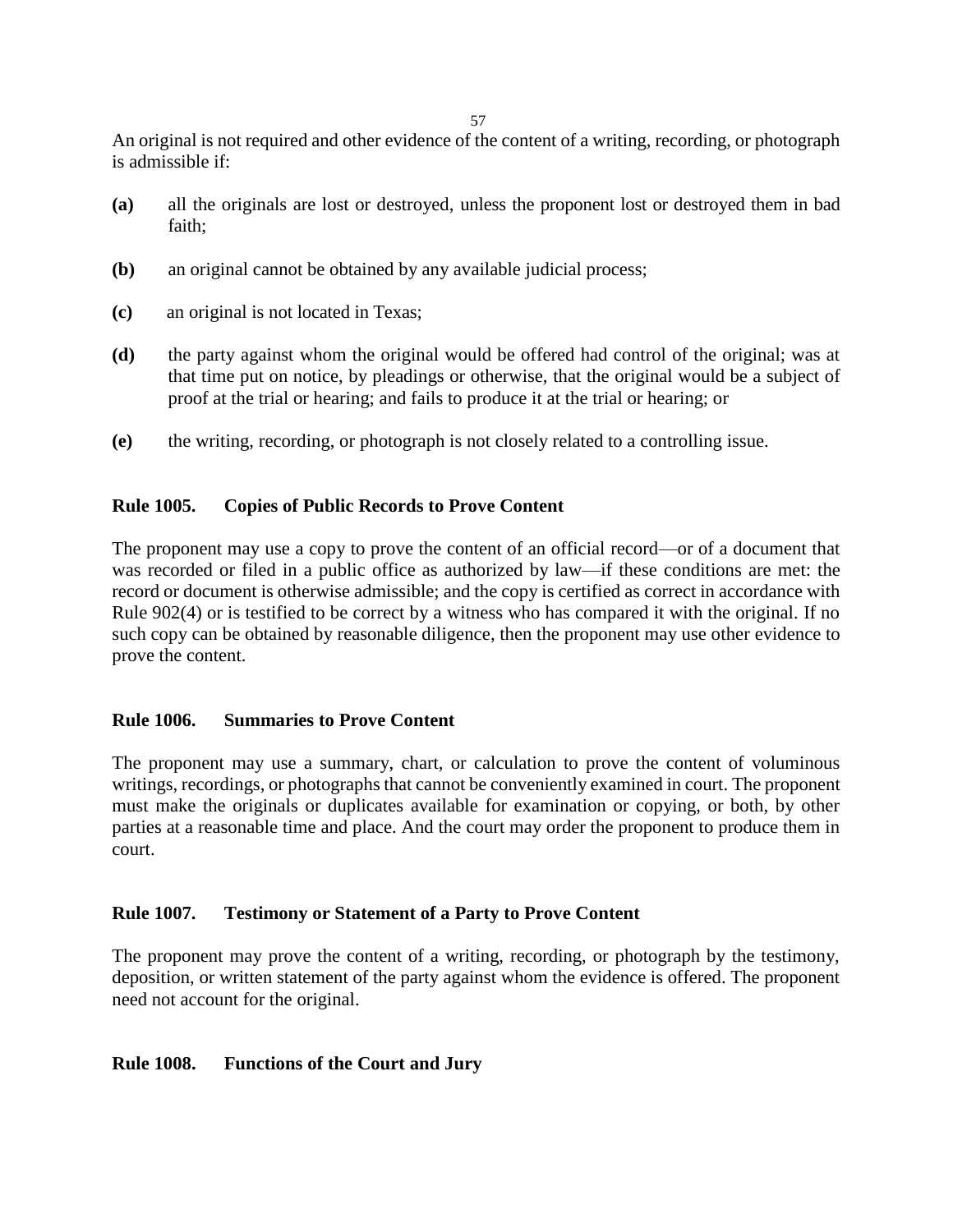58

<span id="page-57-0"></span>Ordinarily, the court determines whether the proponent has fulfilled the factual conditions for admitting other evidence of the content of a writing, recording, or photograph under Rule 1004 or 1005. But in a jury trial, the jury determines—in accordance with Rule 104(b)—any issue about whether:

- **(a)** an asserted writing, recording, or photograph ever existed;
- **(b)** another one produced at the trial or hearing is the original; or
- **(c)** other evidence of content accurately reflects the content.

## **Rule 1009. Translating a Foreign Language Document**

- **(a) Submitting a Translation.** A translation of a foreign language document is admissible if, at least 45 days before trial, the proponent serves on all parties:
	- **(1)** the translation and the underlying foreign language document; and
	- **(2)** a qualified translator's affidavit or unsworn declaration that sets forth the translator's qualifications and certifies that the translation is accurate.
- **(b) Objection.** When objecting to a translation's accuracy, a party should specifically indicate its inaccuracies and offer an accurate translation. A party must serve the objection on all parties at least 15 days before trial.
- **(c) Effect of Failing to Object or Submit a Conflicting Translation.** If the underlying foreign language document is otherwise admissible, the court must admit—and may not allow a party to attack the accuracy of—a translation submitted under subdivision (a) unless the party has:
	- **(1)** submitted a conflicting translation under subdivision (a); or
	- **(2)** objected to the translation under subdivision (b).
- **(d) Effect of Objecting or Submitting a Conflicting Translation.** If conflicting translations are submitted under subdivision (a) or an objection is made under subdivision (b), the court must determine whether there is a genuine issue about the accuracy of a material part of the translation. If so, the trier of fact must resolve the issue.
- **(e) Qualified Translator May Testify.** Except for subdivision (c), this rule does not preclude a party from offering the testimony of a qualified translator to translate a foreign language document.
- **(f) Time Limits.** On a party's motion and for good cause, the court may alter this rule's time limits.